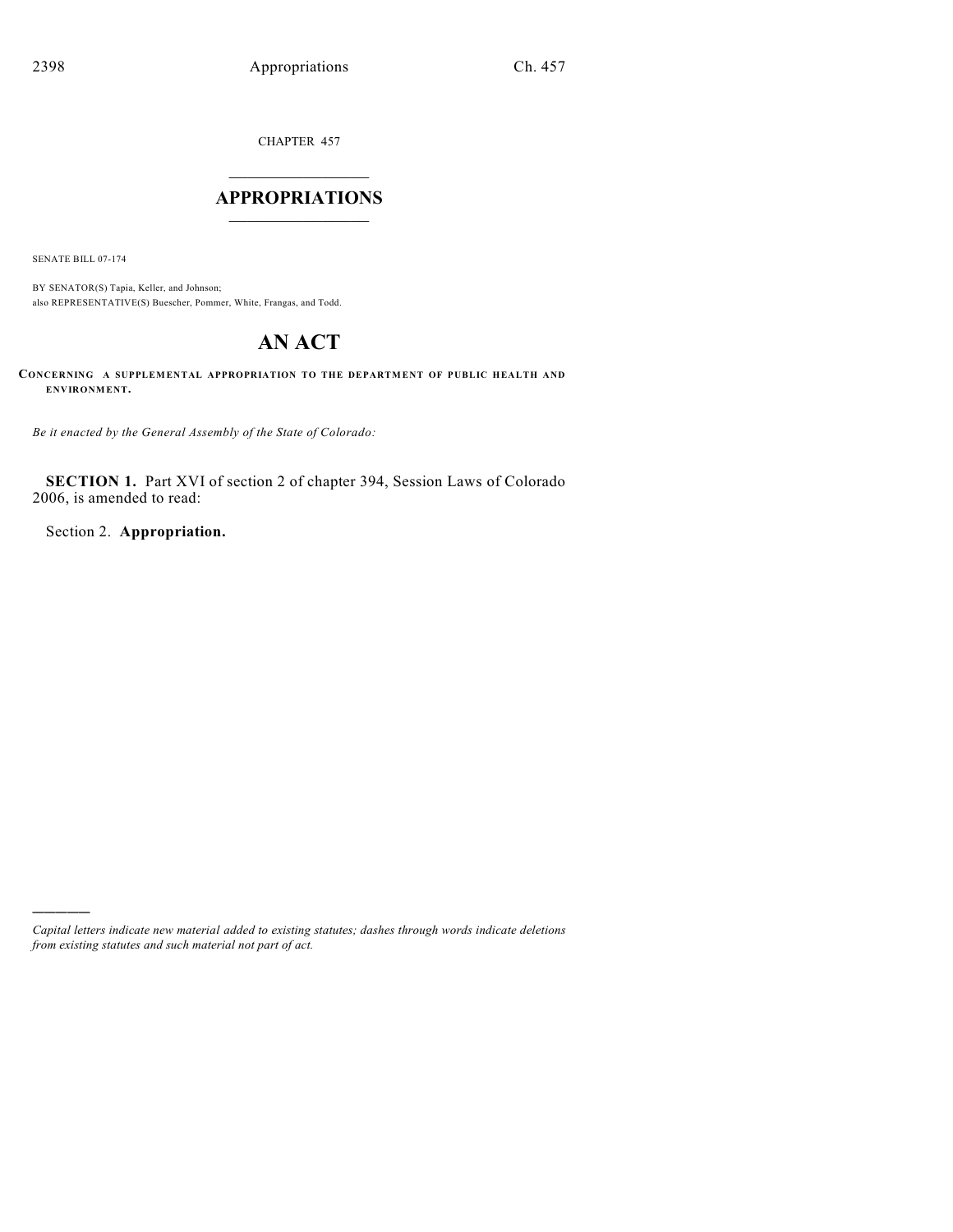|                 |              | APPROPRIATION FROM |                |              |               |              |  |
|-----------------|--------------|--------------------|----------------|--------------|---------------|--------------|--|
|                 |              |                    |                |              |               |              |  |
| ITEM &          | <b>TOTAL</b> | <b>GENERAL</b>     | <b>GENERAL</b> | <b>CASH</b>  | <b>CASH</b>   | FEDERAL      |  |
| <b>SUBTOTAL</b> |              | <b>FUND</b>        | <b>FUND</b>    | <b>FUNDS</b> | <b>FUNDS</b>  | <b>FUNDS</b> |  |
|                 |              |                    | <b>EXEMPT</b>  |              | <b>EXEMPT</b> |              |  |
|                 |              |                    |                |              |               |              |  |

# **PART XVI DEPARTMENT OF PUBLIC HEALTH AND ENVIRONMENT**

# **(1) ADMINISTRATION AND SUPPORT**

| (A) Administration        |              |         |                       |                        |           |
|---------------------------|--------------|---------|-----------------------|------------------------|-----------|
| <b>Personal Services</b>  | 4,140,496    |         | 73,179 <sup>a</sup>   | 4,067,317 <sup>b</sup> |           |
|                           | $(57.0$ FTE) |         |                       |                        |           |
| Retirements               | 382,500      |         |                       | 382,500 <sup>b</sup>   |           |
| Health, Life, and Dental  | 3,818,855    | 256,310 | 861,616 <sup>a</sup>  | $713,103^{\circ}$      | 1,987,826 |
| Short-term Disability     | 78,202       | 4,882   | $17,477$ <sup>a</sup> | $14,586^{\circ}$       | 41,257    |
| Amortization Equalization |              |         |                       |                        |           |
| Disbursement              | 517,236      | 30,604  | 115,995 <sup>a</sup>  | 96,808 <sup>c</sup>    | 273,829   |
| Salary Survey and Senior  |              |         |                       |                        |           |
| <b>Executive Service</b>  | 1,940,293    | 134,019 | 390,412 <sup>a</sup>  | 344,449°               | 1,071,413 |
| Shift Differential        | 11,292       |         |                       |                        | 11,292    |
| Workers' Compensation     | 305,084      |         |                       | 305,084                |           |
|                           | 291,346      |         |                       | 291,346 <sup>b</sup>   |           |
| <b>Operating Expenses</b> | 1,143,392    |         |                       | 1,143,392 <sup>b</sup> |           |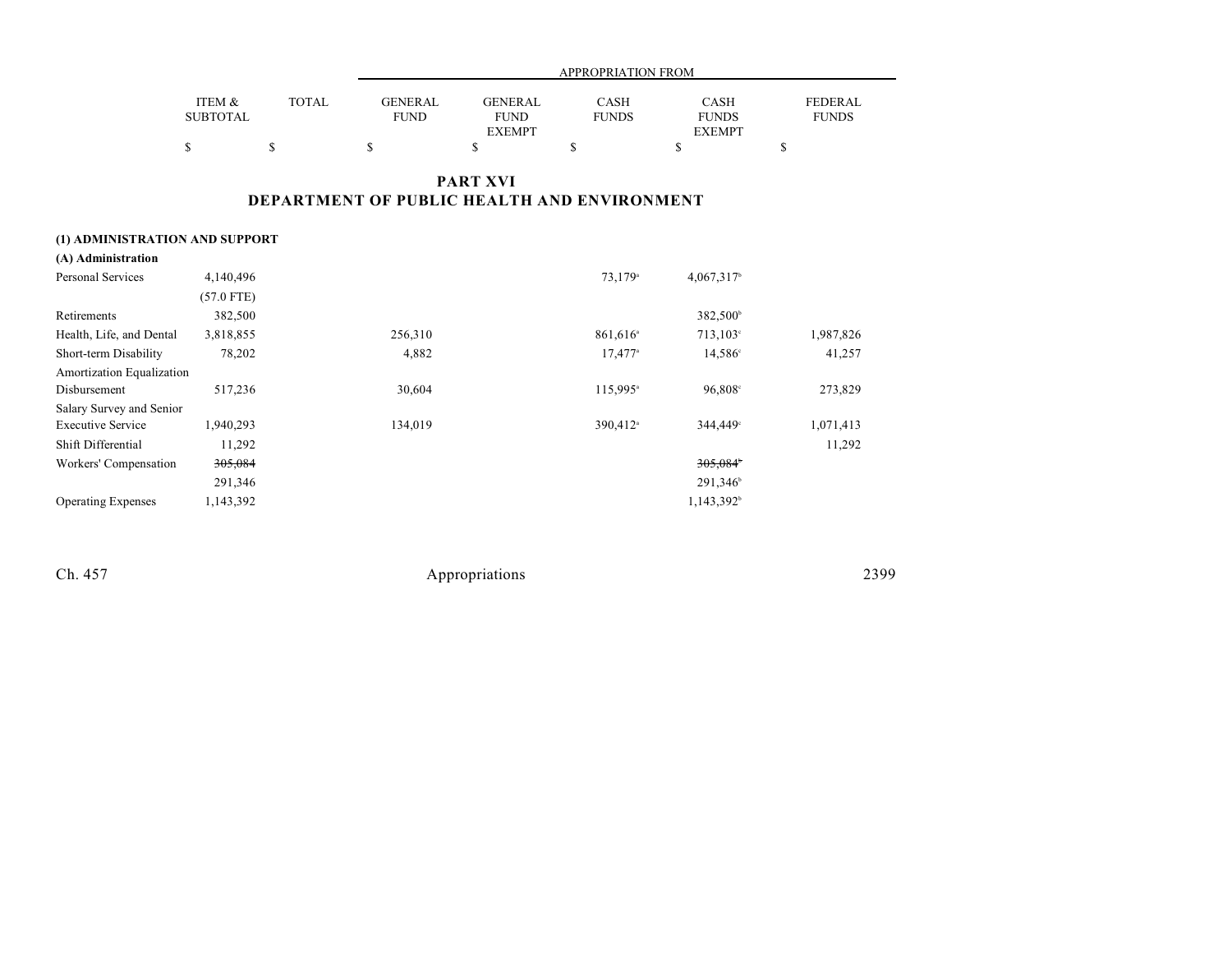|                               |                           |              |                               |                                                | <b>APPROPRIATION FROM</b>   |                                              |                                |
|-------------------------------|---------------------------|--------------|-------------------------------|------------------------------------------------|-----------------------------|----------------------------------------------|--------------------------------|
|                               | ITEM &<br><b>SUBTOTAL</b> | <b>TOTAL</b> | <b>GENERAL</b><br><b>FUND</b> | <b>GENERAL</b><br><b>FUND</b><br><b>EXEMPT</b> | <b>CASH</b><br><b>FUNDS</b> | <b>CASH</b><br><b>FUNDS</b><br><b>EXEMPT</b> | <b>FEDERAL</b><br><b>FUNDS</b> |
|                               | \$                        | \$           | \$                            | \$                                             | \$                          | \$                                           | \$                             |
| Legal Services for 21,047     |                           |              |                               |                                                |                             |                                              |                                |
| hours                         | 1,426,355                 |              |                               |                                                | 90,644 <sup>a</sup>         | $1,252,410^{\circ}$                          | 83,301                         |
| Administrative Law Judge      |                           |              |                               |                                                |                             |                                              |                                |
| Services                      | 12,367                    |              |                               |                                                |                             | 12,367                                       |                                |
| Payment to Risk               |                           |              |                               |                                                |                             |                                              |                                |
| Management and Property       |                           |              |                               |                                                |                             |                                              |                                |
| Funds                         | 72,747                    |              |                               |                                                | $2,699$ <sup>*</sup>        | 70,048                                       |                                |
|                               | 127,817                   |              |                               |                                                | $2,757$ <sup>a</sup>        | $125,060^{\circ}$                            |                                |
| Vehicle Lease Payments        | 220,234                   |              |                               |                                                | $120,348$ <sup>*</sup>      | 80,618                                       | 19,268                         |
|                               | 225,858                   |              |                               |                                                | 123,421 <sup>a</sup>        | 82,677 <sup>b</sup>                          | 19,760                         |
| <b>Leased Space</b>           | 5,120,113                 |              |                               |                                                |                             | 5,085,443 <sup>b</sup>                       | 34,670                         |
| Capitol Complex Leased        |                           |              |                               |                                                |                             |                                              |                                |
| Space                         | 27,440                    |              |                               |                                                |                             | 27,440 <sup>b</sup>                          |                                |
| <b>Communication Services</b> |                           |              |                               |                                                |                             |                                              |                                |
| Payments                      | 5,196                     |              |                               |                                                |                             | 5,196                                        |                                |
|                               | 6,619                     |              |                               |                                                |                             | 6,619                                        |                                |
| Utilities                     | 597,427                   |              |                               |                                                | 13,154 <sup>a</sup>         | 462,097b                                     | 122,176                        |
| Building Maintenance and      |                           |              |                               |                                                |                             |                                              |                                |
| Repair                        | 271,858                   |              |                               |                                                |                             | 271,858                                      |                                |
| Reimbursement for             |                           |              |                               |                                                |                             |                                              |                                |
| Members of the State          |                           |              |                               |                                                |                             |                                              |                                |
| Board of Health               | 3,840                     |              | 3,840                         |                                                |                             |                                              |                                |
|                               |                           |              |                               |                                                |                             |                                              |                                |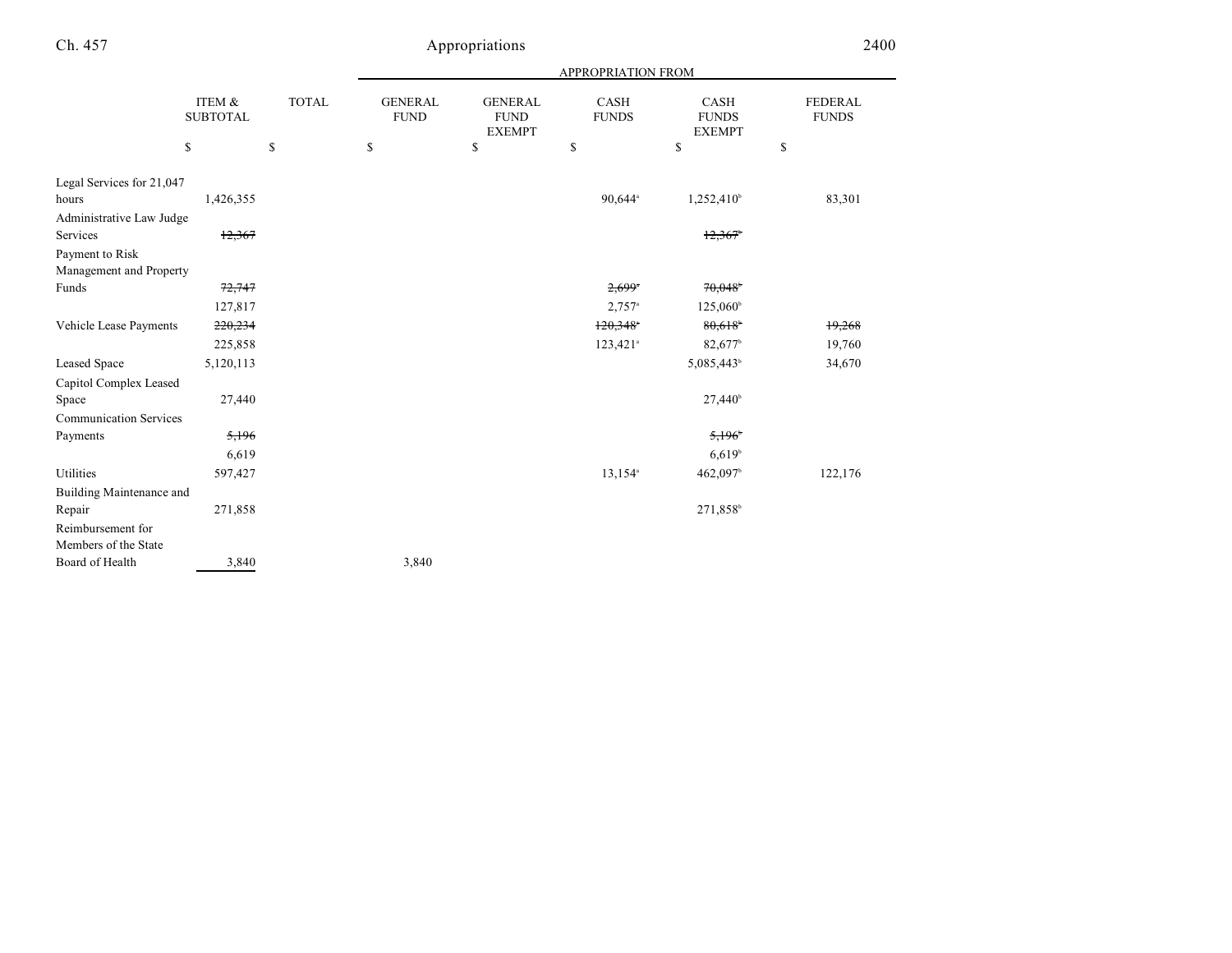#### 20,094,927

20,130,939

 $\degree$  Of this amount,  $\frac{$75,878}{$75,878}$  \$75,936 shall be from the Stationary Sources Control Fund created in Section 25-7-114.7 (2) (b) (I), C.R.S., and  $\frac{$1,609,646}{$1,612,719}$ shall be from various sources of cash funds.

<sup>b</sup> Of these amounts, \$12,794,290(T) \$12,820,942(T) shall be from indirect cost recoveries, \$295,754 shall be from the Department of Public Health and Environment subaccount of the AIR Account of the Highway Users Tax Fund created pursuant to Section 42-3-304 (18) (c), C.R.S., \$28,000(T) shall be from appropriations to tobacco settlement programs pursuant to Section 25-1-108.5 (5), C.R.S., \$15,475(T) shall be from Medicaid funds appropriated in the Department of Health Care Policy and Financing, and  $\frac{22.251}{27.988}$  shall be from various sources of cash funds exempt.

 $\degree$  Of these amounts,  $\frac{2525,000(F)}{2435,869(T)}$  shall be from indirect cost recoveries,  $\frac{262,186(F)}{265,708(T)}$  shall be from Medicaid funds appropriated in the Department of Health Care Policy and Financing, \$170,000 \$230,009 shall be from the Department of Public Health and Environment subaccount of the AIR Account of the Highway Users Tax Fund created pursuant to Section 42-3-304 (18) (c), C.R.S., \$30,000(T) shall be from the Prevention, Early Detection, and Treatment Fund Expenditures line item in the Prevention Services Division, \$8,000(T) SHALL BE FROM THE LOCAL GOVERNMENT SEVERANCE TAX FUND, CREATED IN SECTION 39-29-110 (1) (a) (I) C.R.S., TRANSFERRED FROM THE DEPARTMENT OF LOCAL AFFAIRS, and \$181,760 \$199,360 shall be from various sources of cash funds exempt.

#### **(B) Special Programs**

| (1) Environmental                    |                                                                              |                |                      |                          |         |
|--------------------------------------|------------------------------------------------------------------------------|----------------|----------------------|--------------------------|---------|
| Leadership and Pollution             |                                                                              |                |                      |                          |         |
| Prevention                           | 879,035                                                                      |                | 124,912 <sup>a</sup> | $49,264^{\circ}$         | 704,859 |
|                                      | $(7.0$ FTE)                                                                  |                |                      |                          |         |
|                                      | <sup>a</sup> This amount shall be from various sources of cash funds.        |                |                      |                          |         |
|                                      | <sup>b</sup> This amount shall be from various exempt sources of cash funds. |                |                      |                          |         |
| (2) Health Disparities Grant Program |                                                                              |                |                      |                          |         |
| <b>Personal Services</b>             | 30,600                                                                       |                |                      | $30,600(T)$ <sup>*</sup> |         |
|                                      | 31,819                                                                       |                |                      | $31,819(T)^{a}$          |         |
| Ch. 457                              |                                                                              | Appropriations |                      |                          | 2401    |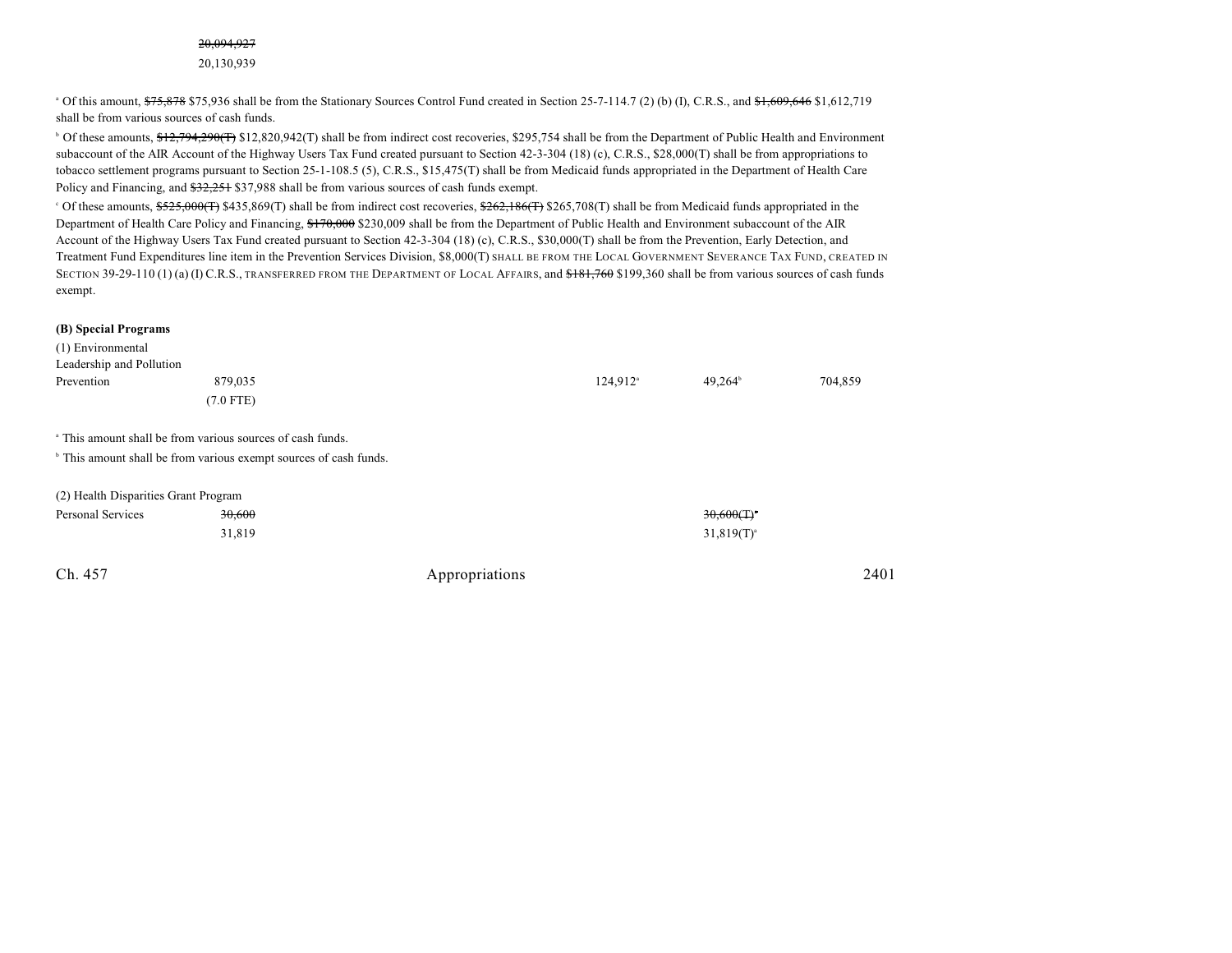| Ch. 457 |                                     | Appropriations |                               |                                                |                             |                                       |                                |
|---------|-------------------------------------|----------------|-------------------------------|------------------------------------------------|-----------------------------|---------------------------------------|--------------------------------|
|         |                                     |                |                               | APPROPRIATION FROM                             |                             |                                       |                                |
|         | ITEM &<br><b>SUBTOTAL</b>           | <b>TOTAL</b>   | <b>GENERAL</b><br><b>FUND</b> | <b>GENERAL</b><br><b>FUND</b><br><b>EXEMPT</b> | <b>CASH</b><br><b>FUNDS</b> | CASH<br><b>FUNDS</b><br><b>EXEMPT</b> | <b>FEDERAL</b><br><b>FUNDS</b> |
|         | \$                                  | \$             | \$                            | \$                                             | \$                          | \$                                    | D                              |
|         | $(0.5$ FTE)                         |                |                               |                                                |                             |                                       |                                |
|         | Health Disparities Grants 4,331,450 |                |                               |                                                |                             | $4,331,450($ T) <sup>*</sup>          |                                |
|         | 4,330,231                           |                |                               |                                                |                             | $4,330,231(T)^{a}$                    |                                |
|         | 4,362,050                           |                |                               |                                                |                             |                                       |                                |

<sup>a</sup> These amounts shall be from the Prevention, Early Detection, and Treatment Fund Expenditures line item in the Prevention Services Division.

| (3) Indirect Cost |                    |                     |                     |         |
|-------------------|--------------------|---------------------|---------------------|---------|
| Assessment        | <del>231,892</del> | 52,923 <sup>a</sup> | 47.394 <sup>b</sup> | 131,575 |
|                   | 263.892            |                     |                     | 163,575 |

<sup>a</sup> This amount shall be from various sources of cash funds.

<sup>b</sup> Of this amount, \$37,394 shall be from the Department of Public Health and Environment subaccount of the AIR Account of the Highway Users Tax Fund created pursuant to Section 42-3-304 (18) (c), C.R.S., and \$10,000 shall be from various exempt sources of cash funds.

> 25,567,904 25,635,916

#### **(2) CENTER FOR HEALTH AND ENVIRONMENTAL INFORMATION**

**(A) Health Statistics and Vital Records**

Personal Services 2,401,822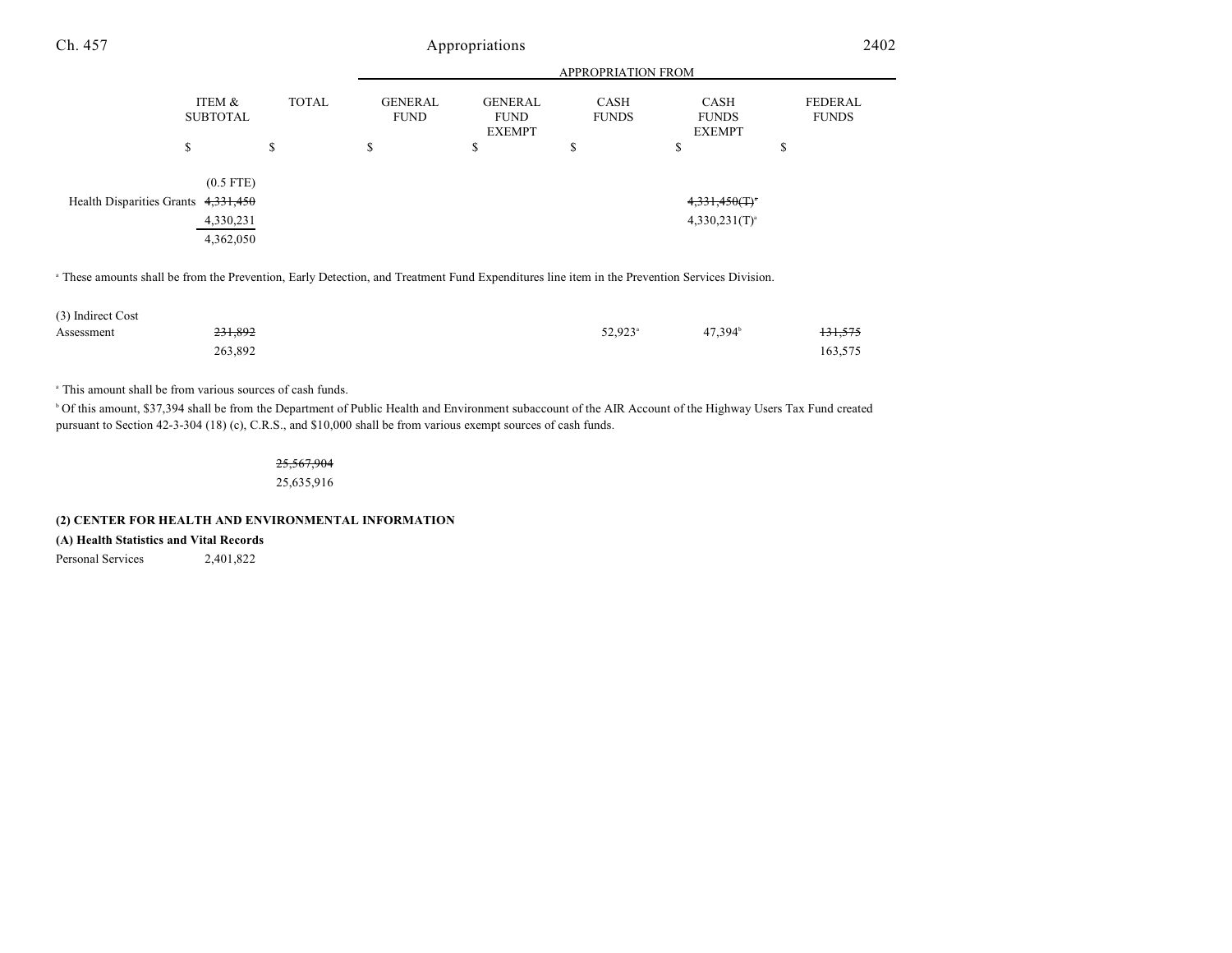|                           | $(47.2$ FTE) |
|---------------------------|--------------|
| <b>Operating Expenses</b> | 115,875      |
| Indirect Cost Assessment  | 607,168      |
|                           | 3,124,865    |

<sup>a</sup> This amount shall be from the Vital Statistics Records Cash Fund created in Section 25-2-121 (2) (b) (I), C.R.S.

<sup>b</sup> Of this amount, \$58,224 shall be from the Medical Marijuana Program Cash Fund created in Section 25-1.5-106 (2) C.R.S., \$3,550(T) shall be from Medicaid funds appropriated in the Department of Health Care Policy and Financing, and \$147,922 shall be from various sources of cash funds exempt.

| (B) Information Technology Services |           |                        |                        |                   |
|-------------------------------------|-----------|------------------------|------------------------|-------------------|
| <b>Personal Services</b>            | 2,114,460 | $164,657$ <sup>a</sup> | 1,661,982 <sup>b</sup> | $287,821^{\circ}$ |
|                                     |           | $(0.6$ FTE)            | $(20.9$ FTE)           | $(2.7$ FTE)       |
| <b>Operating Expenses</b>           | 883,875   | 101,677 <sup>a</sup>   | 661,219 <sup>b</sup>   | 120,979°          |
| Purchase of Services from           |           |                        |                        |                   |
| Computer Center                     | 160,865   | $26,039$ <sup>*</sup>  | H2,761                 | 22,065            |
|                                     | 714,752   | 115,696 <sup>a</sup>   | 523,082 <sup>b</sup>   | 75,974°           |
| <b>Multiuse Network</b>             |           |                        |                        |                   |
| Payments                            | 148,234   |                        | 95,503                 | 52,731            |
|                                     | 126,369   |                        | 81,415 <sup>b</sup>    | $44,954^\circ$    |
| <b>Indirect Cost Assessment</b>     | 95,354    | 27,853"                | $2,373^b$              | $65,128^{\circ}$  |
|                                     | 111,354   | $43,853$ <sup>a</sup>  |                        |                   |
|                                     | 3,402,788 |                        |                        |                   |
|                                     | 3,950,810 |                        |                        |                   |

<sup>a</sup> These amounts shall be from various sources of cash funds.

<sup>b</sup> Of these amounts, \$2,512,380(T) \$2,908,613(T) shall be from indirect cost recoveries, \$15,145(T) shall be from Medicaid cash funds appropriated in the Department of Health Care Policy and Financing, and \$6,313 shall be from various exempt sources of cash funds.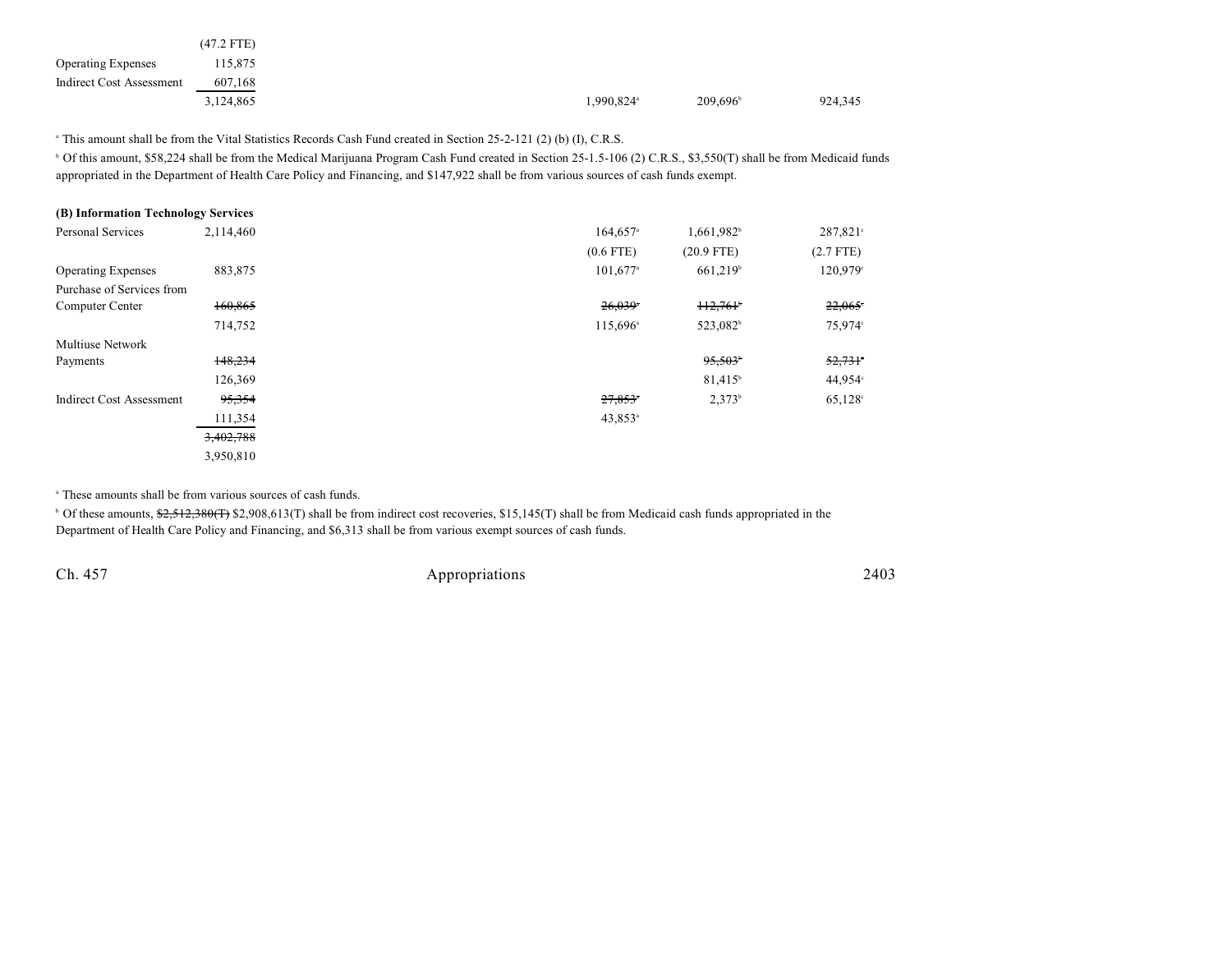| Ch. 457                                                                                                                                              | Appropriations            |              |                               |                                                |                             |                                              | 2404                           |
|------------------------------------------------------------------------------------------------------------------------------------------------------|---------------------------|--------------|-------------------------------|------------------------------------------------|-----------------------------|----------------------------------------------|--------------------------------|
|                                                                                                                                                      |                           |              |                               | APPROPRIATION FROM                             |                             |                                              |                                |
|                                                                                                                                                      | ITEM &<br><b>SUBTOTAL</b> | <b>TOTAL</b> | <b>GENERAL</b><br><b>FUND</b> | <b>GENERAL</b><br><b>FUND</b><br><b>EXEMPT</b> | <b>CASH</b><br><b>FUNDS</b> | <b>CASH</b><br><b>FUNDS</b><br><b>EXEMPT</b> | <b>FEDERAL</b><br><b>FUNDS</b> |
|                                                                                                                                                      | \$                        | \$           | \$                            | \$                                             | \$                          | \$                                           | \$                             |
| <sup>c</sup> These amounts are funds anticipated to be received from various sources of federal funds and are shown for informational purposes only. |                           | 6,527,653    |                               |                                                |                             |                                              |                                |
|                                                                                                                                                      |                           | 7,075,675    |                               |                                                |                             |                                              |                                |
| (3) LABORATORY SERVICES                                                                                                                              |                           |              |                               |                                                |                             |                                              |                                |
| (A) Director's Office                                                                                                                                |                           |              |                               |                                                |                             |                                              |                                |
| Personal Services                                                                                                                                    | 720,636                   |              |                               |                                                | 563,183 <sup>a</sup>        | $38,641^b$                                   | 118,812                        |
|                                                                                                                                                      | $(10.0$ FTE)              |              |                               |                                                |                             |                                              |                                |
| <b>Operating Expenses</b>                                                                                                                            | 30,597                    |              |                               |                                                | $22,421$ <sup>a</sup>       |                                              | 8,176                          |
| <b>Indirect Cost Assessment</b>                                                                                                                      | 1,345,414                 |              |                               |                                                | 1,091,870                   | 43,225                                       | 210,319                        |
|                                                                                                                                                      | 1,482,581                 |              |                               |                                                | 1,196,870 <sup>a</sup>      | 63,572 <sup>b</sup>                          | 222,139                        |
|                                                                                                                                                      | 2,096,647                 |              |                               |                                                |                             |                                              |                                |
|                                                                                                                                                      | 2,233,814                 |              |                               |                                                |                             |                                              |                                |

<sup>a</sup> Of these amounts, \$200,000 shall be from the Newborn Screening and Genetic Counseling Cash Funds created in Section 25-4-1006 (1), C.R.S., \$50,529 shall be from the Law Enforcement Assistance Fund created in Section 43-4-401, C.R.S., and \$1,426,945 \$1,531,945 shall be from various sources of cash funds.  $\degree$  Of these amounts, \$18,070(T) shall be from indirect cost recoveries, and  $$63,796$  \$84,143 shall be from various exempt sources of cash funds.

**(B) Laboratory Services - Chemistry and Microbiology**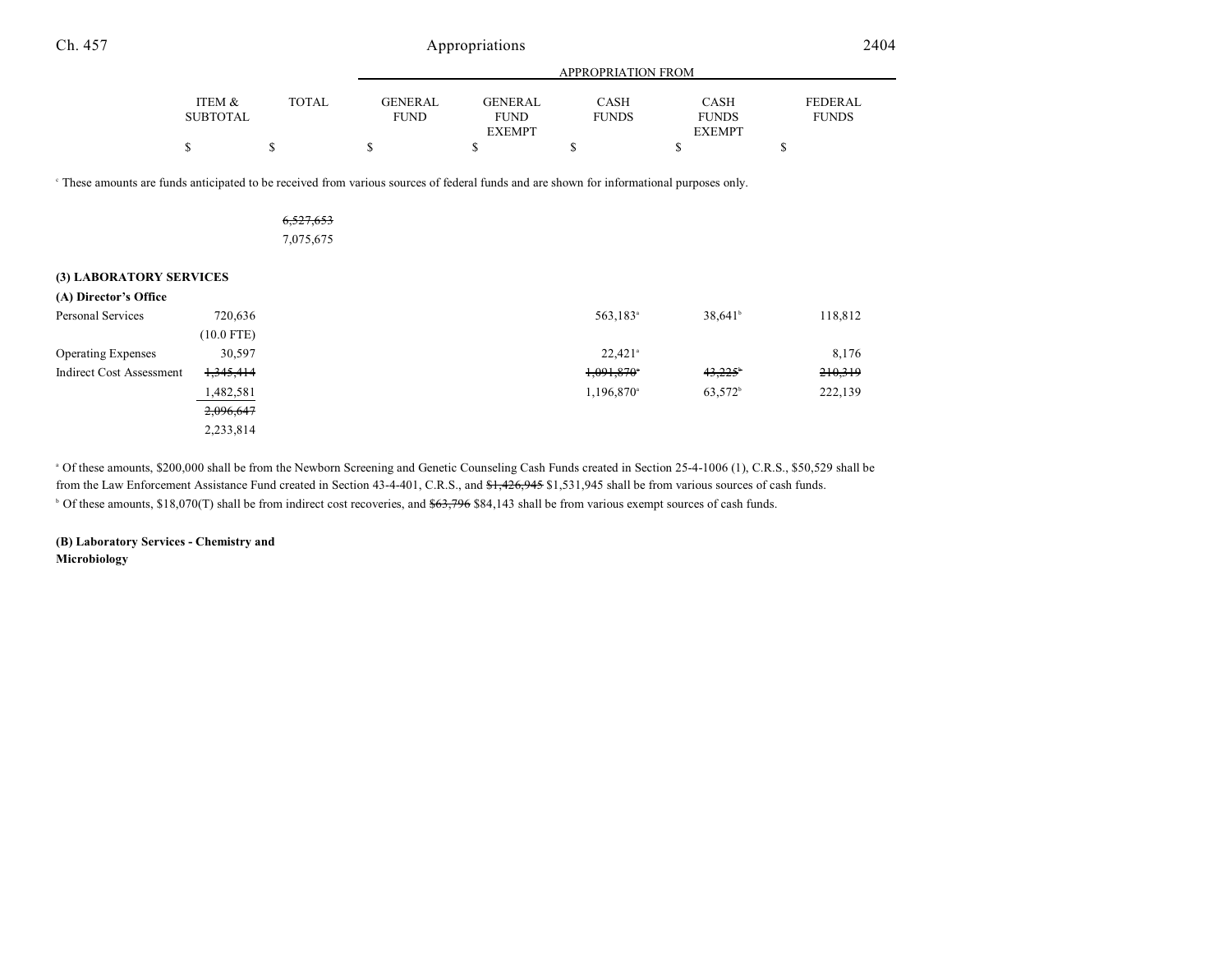| Personal Services         | 3,250,012    | 157,199 | 2,103,782 <sup>a</sup> | $208,531^b$          | 780,500 |
|---------------------------|--------------|---------|------------------------|----------------------|---------|
|                           | $(53.6$ FTE) |         |                        |                      |         |
| <b>Operating Expenses</b> | 2,326,540    | 12,538  | 1,828,381 <sup>a</sup> | 276,616              | 209,005 |
|                           | 2,542,882    |         |                        | 492.958 <sup>b</sup> |         |
| Equipment Replacement     | 117,000      |         | 117,000 <sup>a</sup>   |                      |         |
|                           | 5,693,552    |         |                        |                      |         |
|                           | 5,909,894    |         |                        |                      |         |

<sup>a</sup> Of these amounts, \$2,345,990 shall be from various sources of cash funds, \$1,666,812 shall be from the Newborn Screening and Genetic Counseling Cash Funds created in Section 25-4-1006 (1), C.R.S., and \$36,361 shall be from the Law Enforcement Assistance Fund created in Section 43-4-401, C.R.S.

<sup>b</sup> Of these amounts, \$274,744(T) shall be from funds transferred from the Water Quality Control Division, and <del>\$210,403</del> \$426,745 shall be from various exempt sources of cash funds.

| Personal Services         | 661,867      | $470,605$ <sup>a</sup> | 191,262 |
|---------------------------|--------------|------------------------|---------|
|                           | $(10.3$ FTE) |                        |         |
| <b>Operating Expenses</b> | 89,886       | $60,483$ <sup>a</sup>  | 29,403  |
|                           | 751,753      |                        |         |

Of these amounts, \$422,893 shall be from the Law Enforcement Assistance Fund created in Section 43-4-401, C.R.S., and \$108,195 shall be from various sources of <sup>a</sup> cash funds.

> 8,541,952 8,895,461

**(4) LOCAL HEALTH SERVICES**

**(A) Local Liaison**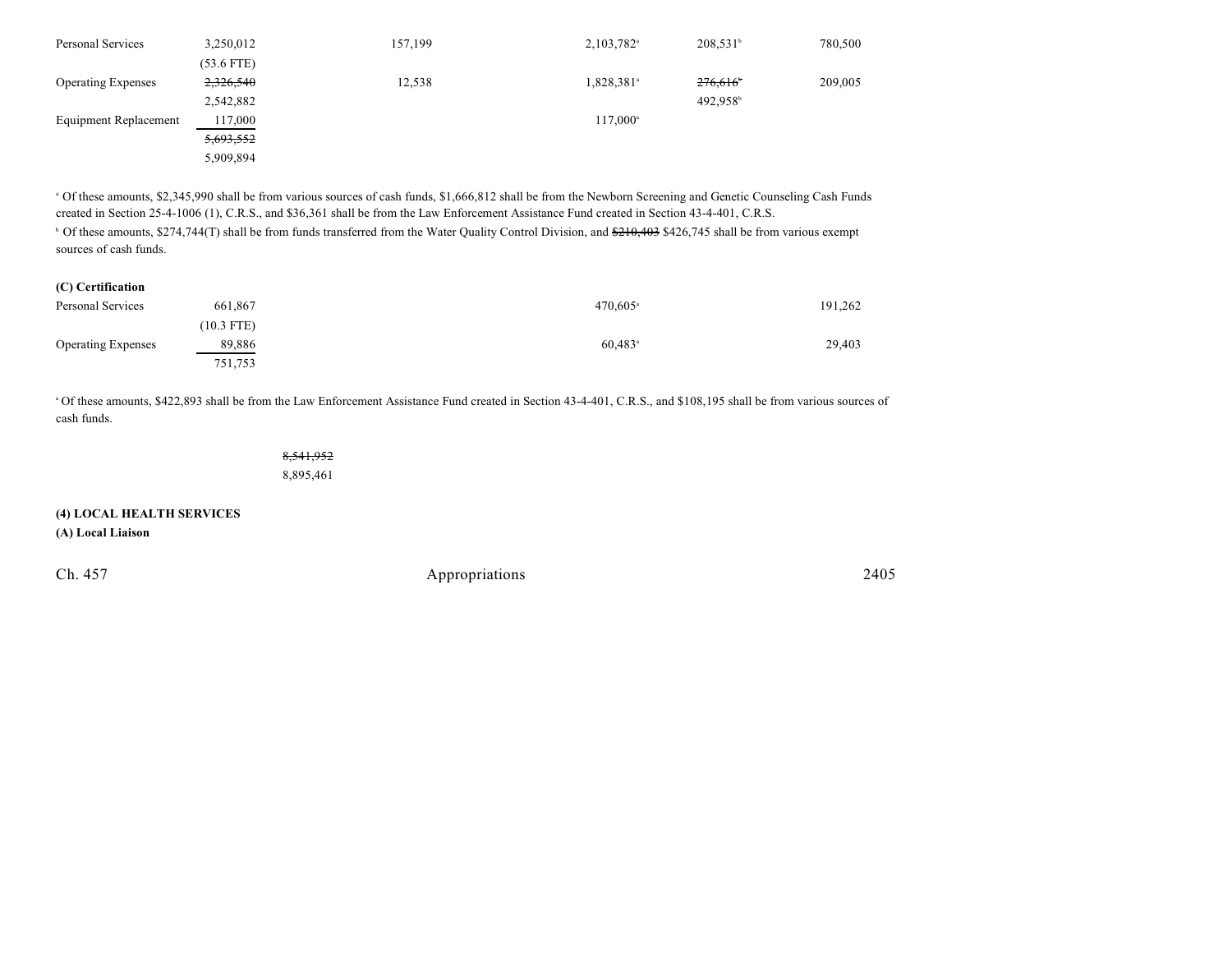# Appropriations 24

| 406 |  |  |  |
|-----|--|--|--|
|     |  |  |  |

|                                                                                                                                |                           |              |                               |                                                | APPROPRIATION FROM   |                                       |                                |
|--------------------------------------------------------------------------------------------------------------------------------|---------------------------|--------------|-------------------------------|------------------------------------------------|----------------------|---------------------------------------|--------------------------------|
|                                                                                                                                | ITEM &<br><b>SUBTOTAL</b> | <b>TOTAL</b> | <b>GENERAL</b><br><b>FUND</b> | <b>GENERAL</b><br><b>FUND</b><br><b>EXEMPT</b> | CASH<br><b>FUNDS</b> | CASH<br><b>FUNDS</b><br><b>EXEMPT</b> | <b>FEDERAL</b><br><b>FUNDS</b> |
|                                                                                                                                | \$                        | $\mathbb{S}$ | \$                            | \$                                             | \$                   | \$                                    | \$                             |
| Public Health Nurses in<br>areas not served by local<br>health departments<br>Environmental Health<br>Specialists in areas not | 962,731                   |              | 962,731                       |                                                |                      |                                       |                                |
| served by local health                                                                                                         |                           |              |                               |                                                |                      |                                       |                                |
| departments                                                                                                                    | 241,480                   |              | 241,480                       |                                                |                      |                                       |                                |
| Local, District and<br>Regional Health<br>Department Distributions<br>pursuant to Section                                      | 242,358                   |              | 242,358                       |                                                |                      |                                       |                                |
| 25-1-516, C.R.S.                                                                                                               | 5,000,000                 |              | 5,000,000                     |                                                |                      |                                       |                                |
|                                                                                                                                | 6,204,211                 |              |                               |                                                |                      |                                       |                                |
|                                                                                                                                | 6,205,089                 |              |                               |                                                |                      |                                       |                                |
| (B) Community Nursing                                                                                                          |                           |              |                               |                                                |                      |                                       |                                |
| Personal Services                                                                                                              | 449,328                   |              | 231,777(M)                    |                                                |                      |                                       | 217,551 <sup>a</sup>           |
|                                                                                                                                | $(5.4$ FTE)               |              |                               |                                                |                      |                                       |                                |
| <b>Operating Expenses</b>                                                                                                      | 16,705                    |              | 16,705                        |                                                |                      |                                       |                                |
| <b>Indirect Cost Assessment</b>                                                                                                | 32,817                    |              |                               |                                                |                      |                                       | 32,817                         |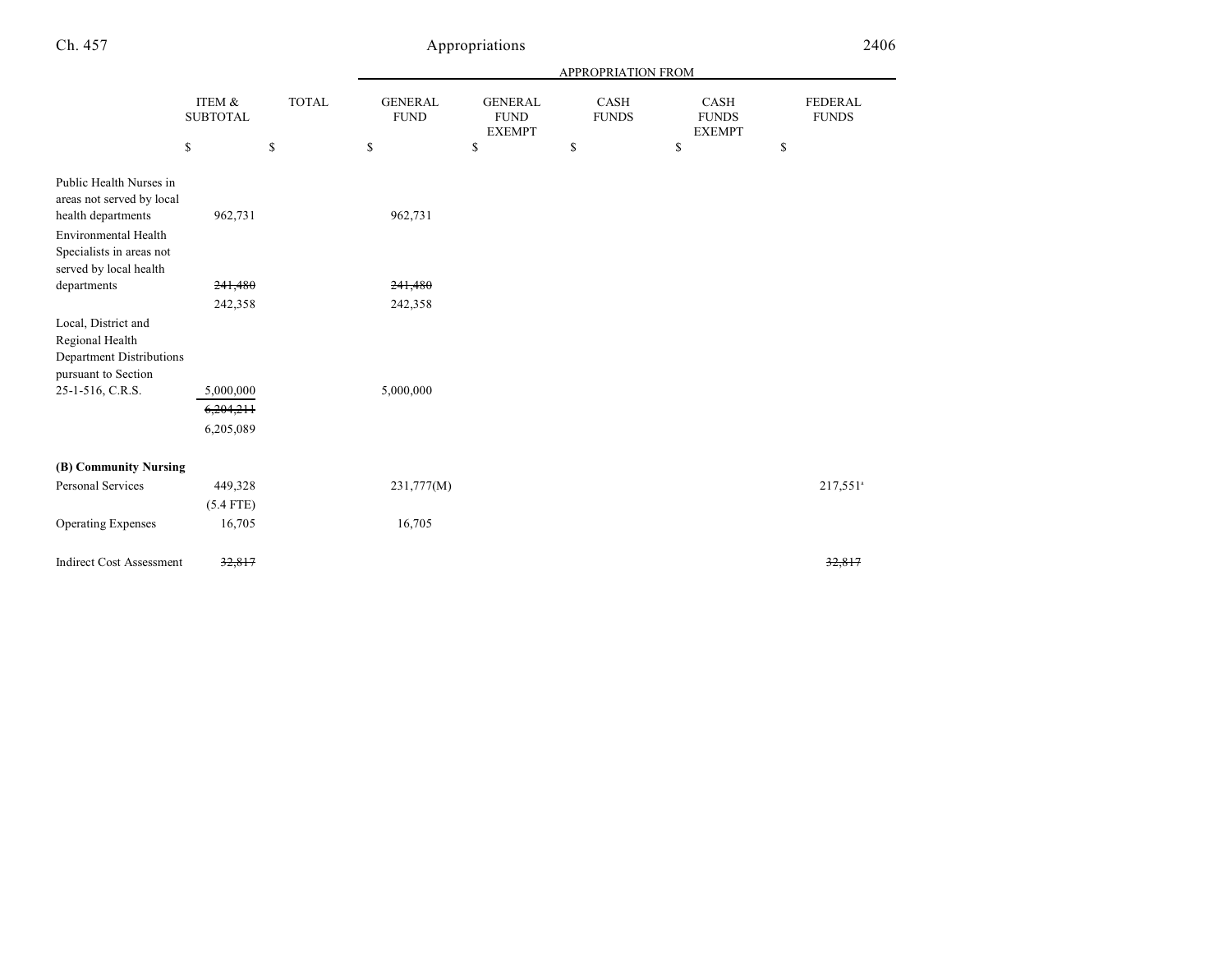498,850 507,850

<sup>a</sup> These amounts shall be from the Maternal and Child Health Block Grant and are shown for informational purposes only.

6,703,061 6,712,939

## **(5) AIR QUALITY CONTROL DIVISION**

**(A) Administration**

| Personal Services         | 341,593   | 121,628 <sup>a</sup>     | 129.102 <sup>b</sup>   | $90,863^{\circ}$ |
|---------------------------|-----------|--------------------------|------------------------|------------------|
|                           |           | $(1.6$ FTE)              | $(1.5$ FTE)            | $(1.4$ FTE)      |
| <b>Operating Expenses</b> | 9.187     |                          |                        | 9.187°           |
| Indirect Cost Assessment  | 2,446,453 | $1,143,488$ <sup>t</sup> | $868,144$ <sup>t</sup> | 434,821          |
|                           | 2,412,041 | 1,173,488 <sup>d</sup>   | 783,732 <sup>b</sup>   | $454,821$ °      |
|                           | 2,797,233 |                          |                        |                  |
|                           | 2,762,821 |                          |                        |                  |

<sup>a</sup> This amount shall be from the Stationary Sources Control Fund created in Section 25-7-114.7 (2) (b) (I), C.R.S.

<sup>h</sup> These amounts shall be from the Department of Public Health and Environment subaccount of the AIR Account of the Highway Users Tax Fund created pursuant to Section 42-3-304 (18) (c), C.R.S.

These amounts are funds anticipated to be received from the U.S. Environmental Protection Agency and are shown for informational purposes only. <sup>c</sup>

 $\alpha$ <sup>d</sup> This amount shall be from various sources of cash funds.

**(B) Technical Services**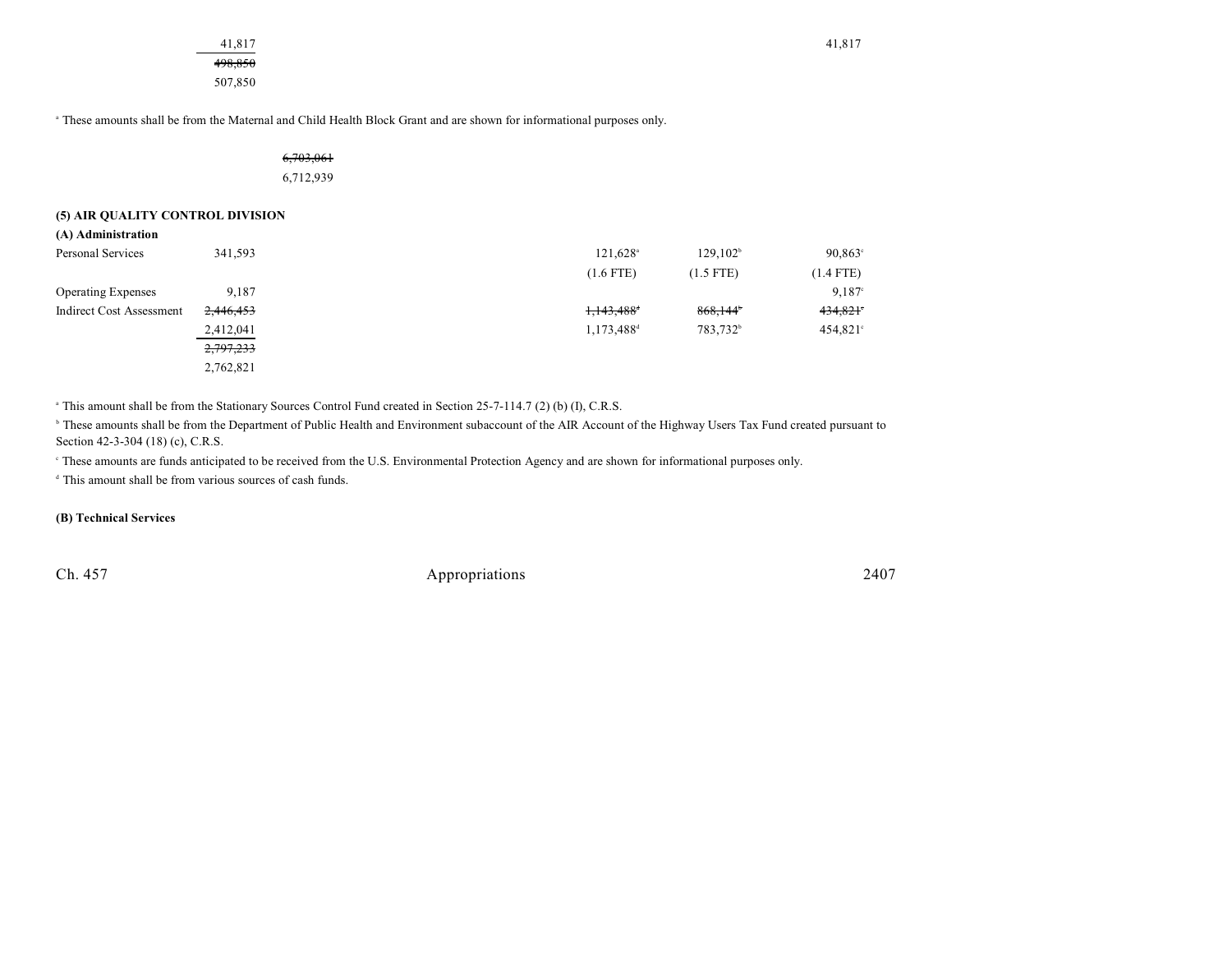| Ch. 457                    |                           | Appropriations            |                               |                                                |                             |                                              | 2408                           |  |
|----------------------------|---------------------------|---------------------------|-------------------------------|------------------------------------------------|-----------------------------|----------------------------------------------|--------------------------------|--|
|                            |                           | <b>APPROPRIATION FROM</b> |                               |                                                |                             |                                              |                                |  |
|                            | ITEM &<br><b>SUBTOTAL</b> | <b>TOTAL</b>              | <b>GENERAL</b><br><b>FUND</b> | <b>GENERAL</b><br><b>FUND</b><br><b>EXEMPT</b> | <b>CASH</b><br><b>FUNDS</b> | <b>CASH</b><br><b>FUNDS</b><br><b>EXEMPT</b> | <b>FEDERAL</b><br><b>FUNDS</b> |  |
|                            | S                         | Ф.<br>ъ                   | \$                            | \$                                             | \$                          | \$                                           | \$                             |  |
| (1) Air Quality Monitoring |                           |                           |                               |                                                |                             |                                              |                                |  |
| Personal Services          | 1,368,975                 |                           |                               |                                                | 60,074 <sup>a</sup>         | 999,600(H) <sup>b</sup>                      | $309,301$ °                    |  |
|                            |                           |                           |                               |                                                | $(1.7$ FTE)                 | $(12.5$ FTE)                                 | $(4.4$ FTE)                    |  |
| <b>Operating Expenses</b>  | 112,815                   |                           |                               |                                                |                             | $96,458(H)$ <sup>b</sup>                     | $16,357^{\circ}$               |  |
| <b>Local Contracts</b>     | 254,674                   |                           |                               |                                                | 84,270 <sup>a</sup>         | $92,034(H)$ <sup>b</sup>                     | 78,370 <sup>c</sup>            |  |

<sup>a</sup> Of these amounts, \$126,333 shall be from the Stationary Sources Control Fund created in Section 25-7-114.7 (2) (b) (I), C.R.S., and \$18,011 shall be from the Ozone Protection Fund, created in Section 25-7-135 (1), C.R.S.

<sup>b</sup> These amounts shall be from the Automobile Inspection and Readjustment Account of the Highway Users Tax Fund created pursuant to Section 42-3-304 (18) (c), C.R.S.

These amounts are funds anticipated to be received from the U.S. Environmental Protection Agency and are shown for informational purposes only. <sup>c</sup>

| (2) Modeling and Analysis |          |                  |                      |             |
|---------------------------|----------|------------------|----------------------|-------------|
| Personal Services         | 843,555  | $81.970^{\circ}$ | 188.016 <sup>b</sup> | 573,569     |
|                           |          | $(1.4$ FTE)      | $(2.4$ FTE)          | $(7.3$ FTE) |
| <b>Operating Expenses</b> | 248,370  | $15.005^{\circ}$ | $124.295^{\circ}$    | 109,070     |
|                           | .091,925 |                  |                      |             |

<sup>a</sup> These amounts shall be from the Stationary Sources Control Fund created in Section 25-7-114.7 (2) (b) (I), C.R.S.

1,736,464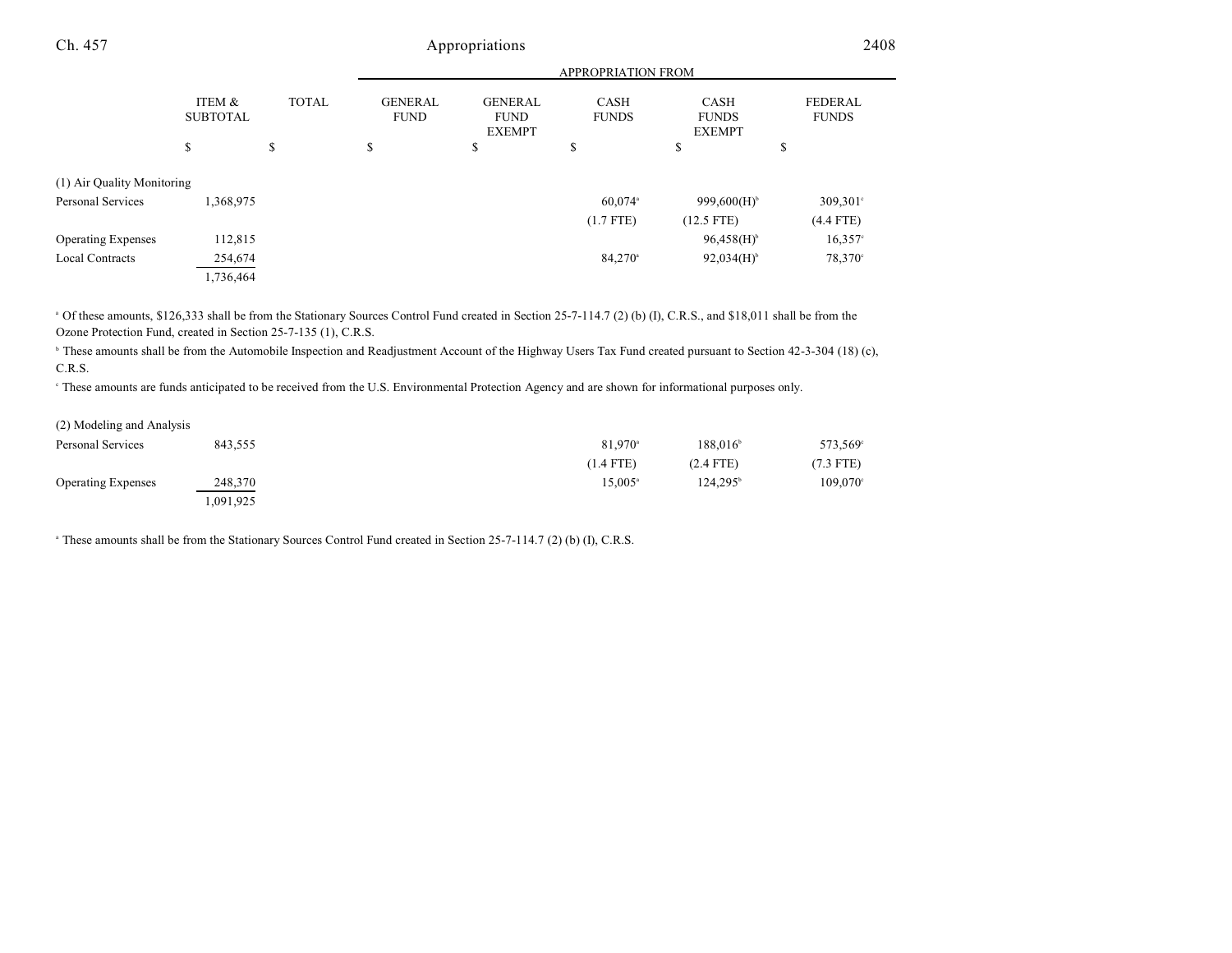<sup>h</sup> These amounts shall be from the Department of Public Health and Environment subaccount of the AIR Account of the Highway Users Tax Fund created pursuant to Section 42-3-304 (18) (c), C.R.S.

<sup>e</sup> These amounts are funds anticipated to be received from the U.S. Environmental Protection Agency and are shown for informational purposes only.

| (3) Visibility and Risk Assessment |         |                      |             |                     |
|------------------------------------|---------|----------------------|-------------|---------------------|
| Personal Services                  | 439.538 | 255.288 <sup>a</sup> | $77.517^b$  | 106,733             |
|                                    |         | $(2.8$ FTE)          | $(1.0$ FTE) | $(1.6$ FTE)         |
| <b>Operating Expenses</b>          | 39,142  |                      |             | 39.142 <sup>°</sup> |
|                                    | 478,680 |                      |             |                     |

<sup>a</sup> This amount shall be from the Stationary Sources Control Fund created in Section 25-7-114.7 (2) (b) (I), C.R.S.

<sup>h</sup> This amount shall be from the Department of Public Health and Environment subaccount of the AIR Account of the Highway Users Tax Fund created pursuant to Section 42-3-304 (18) (c), C.R.S.

These amounts are funds anticipated to be received from the U.S. Environmental Protection Agency and are shown for informational purposes only. <sup>c</sup>

#### **(C) Mobile Sources**

| (1) Research and Support  |          |                    |                   |
|---------------------------|----------|--------------------|-------------------|
| Personal Services         | .546.469 | $1,346,505(H)^{3}$ | $199,964^{\circ}$ |
|                           |          | $(17.1$ FTE)       | $(2.9$ FTE)       |
| <b>Operating Expenses</b> | 306,377  | $288,127(H)^{a}$   | $18,250^{\circ}$  |
|                           | 852,846. |                    |                   |

These amounts shall be from the Department of Public Health and Environment subaccount of the AIR Account of the Highway Users Tax Fund created pursuant to Section 42-3-304 (18) (c), C.R.S.

<sup>b</sup> These amounts are funds anticipated to be received from the U.S. Environmental Protection Agency and are reflected for informational purposes only.

(2) Inspection and Maintenance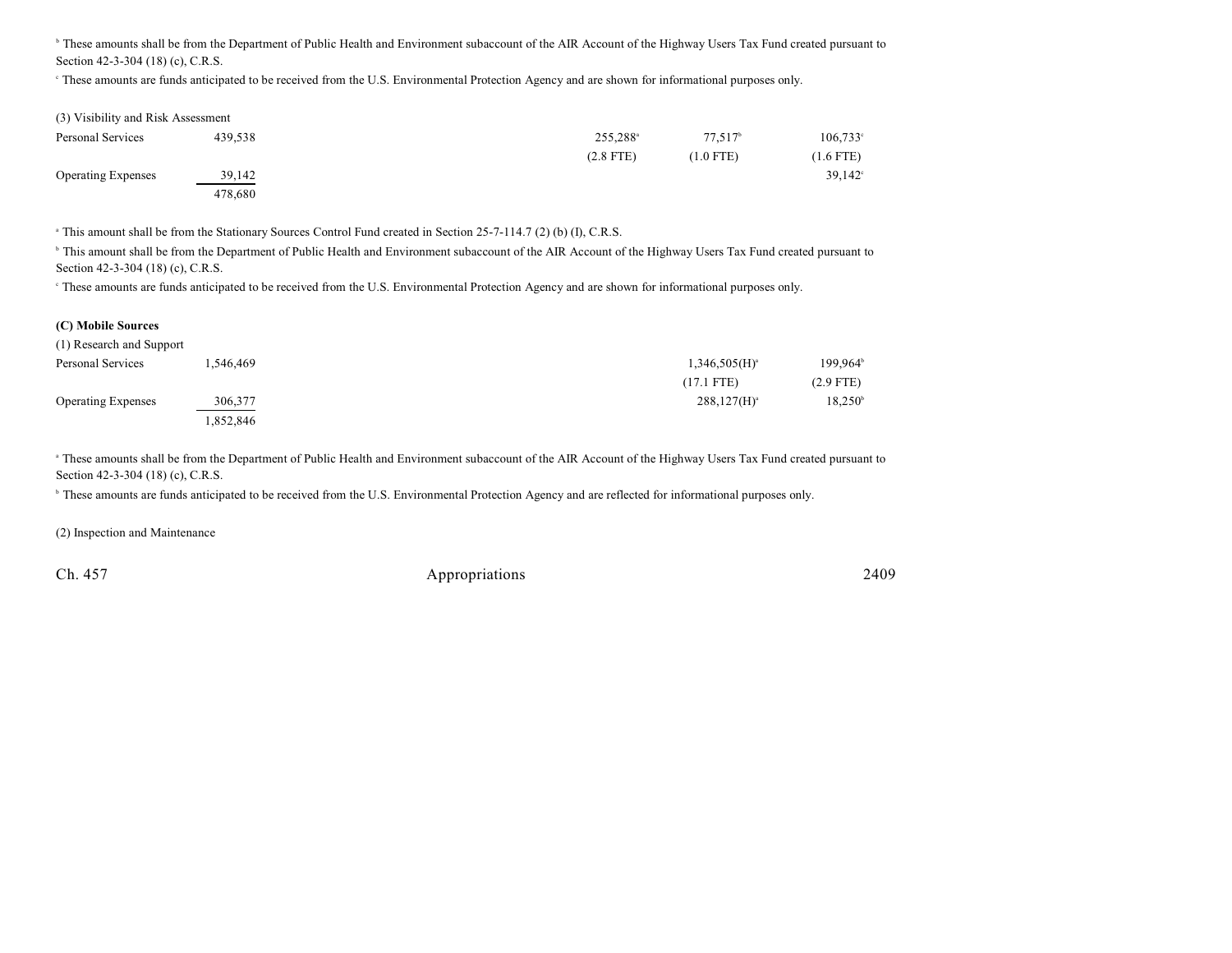| Ch. 457                   |                           |              | Appropriations                |                                                |                             | 2410                                         |                                |  |
|---------------------------|---------------------------|--------------|-------------------------------|------------------------------------------------|-----------------------------|----------------------------------------------|--------------------------------|--|
|                           |                           |              |                               | APPROPRIATION FROM                             |                             |                                              |                                |  |
|                           | ITEM &<br><b>SUBTOTAL</b> | <b>TOTAL</b> | <b>GENERAL</b><br><b>FUND</b> | <b>GENERAL</b><br><b>FUND</b><br><b>EXEMPT</b> | <b>CASH</b><br><b>FUNDS</b> | <b>CASH</b><br><b>FUNDS</b><br><b>EXEMPT</b> | <b>FEDERAL</b><br><b>FUNDS</b> |  |
|                           | \$                        | \$           | \$                            | \$                                             | \$                          | \$                                           | \$                             |  |
| Personal Services         | 725,755                   |              |                               |                                                |                             | $725,755$ *                                  |                                |  |
|                           | 710,575                   |              |                               |                                                |                             | 710,575 <sup>a</sup>                         |                                |  |
|                           |                           |              |                               |                                                |                             | $(9.8$ FTE)                                  |                                |  |
|                           |                           |              |                               |                                                |                             | $(9.6$ FTE)                                  |                                |  |
| <b>Operating Expenses</b> | 36,638                    |              |                               |                                                |                             | $36,638$ <sup>*</sup>                        |                                |  |
|                           | 27,184                    |              |                               |                                                |                             | 27,184 <sup>a</sup>                          |                                |  |
| Diesel Inspection/        |                           |              |                               |                                                |                             |                                              |                                |  |
| Maintenance Program       | 637,884                   |              |                               |                                                | $175, 153^{\circ}$          | $462,731$ <sup>a</sup>                       |                                |  |
|                           |                           |              |                               |                                                | $(1.8$ FTE)                 | $(4.8$ FTE)                                  |                                |  |
| Mechanic Certification    |                           |              |                               |                                                |                             |                                              |                                |  |
| Program                   | 7,000                     |              |                               |                                                | $7,000^{\rm b}$             |                                              |                                |  |
|                           |                           |              |                               |                                                | $(0.1$ FTE)                 |                                              |                                |  |
| Local Grants              | 45,299                    |              |                               |                                                |                             | $45,299(H)^{a}$                              |                                |  |

1,452,576 1,427,942

These amounts shall be from the Department of Public Health and Environment subaccount of the AIR Account of the Highway Users Tax Fund created pursuant to Section 42-3-304 (18) (c), C.R.S.

 $\,^{\circ}$  These amounts shall be from diesel inspection and mechanic certification fees.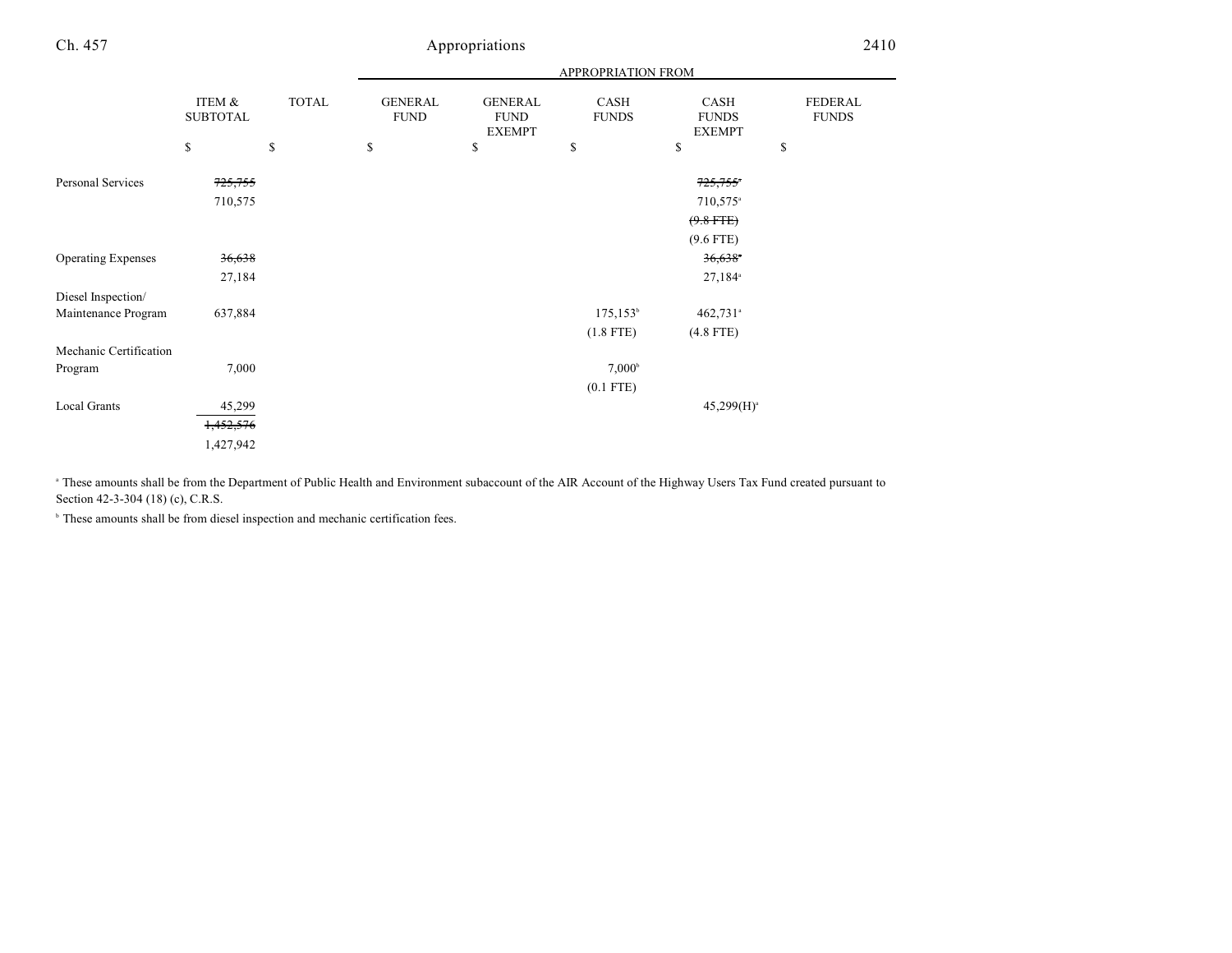### **(D) Stationary Sources**

| (1) Inventory and Support Services |           |                          |                      |
|------------------------------------|-----------|--------------------------|----------------------|
| Personal Services                  | 1,668,752 | $1,083,907$ <sup>a</sup> | 584,845 <sup>b</sup> |
|                                    |           | $(14.2$ FTE)             | $(8.9$ FTE)          |
| <b>Operating Expenses</b>          | 258,661   | 258.661 <sup>a</sup>     |                      |
|                                    | 1,927,413 |                          |                      |

<sup>a</sup> These amounts shall be from the Stationary Sources Control Fund created in Section 25-7-114.7 (2) (b) (I), C.R.S.

<sup>b</sup> This amount is anticipated to be received from the U.S. Environmental Protection Agency and is reflected for informational purposes only.

| (2) Permits and Compliance Assurance |           |                        |                  |                      |
|--------------------------------------|-----------|------------------------|------------------|----------------------|
| Personal Services                    | 2.886.505 | 2,181,549 <sup>a</sup> | $99.045^{\circ}$ | $605.911$ °          |
|                                      |           | $(30.5$ FTE)           |                  | $(8.6$ FTE)          |
| <b>Operating Expenses</b>            | 38,092    | $31,762$ <sup>a</sup>  |                  | $6.330^{\circ}$      |
| <b>Local Contracts</b>               | 563,492   | $319.114$ <sup>a</sup> |                  | 244,378 <sup>c</sup> |
|                                      | 3,488,089 |                        |                  |                      |

<sup>a</sup> These amounts shall be from the Stationary Sources Control Fund created in Section 25-7-114.7 (2) (b) (I), C.R.S.

<sup>b</sup> This amount shall be from reserves in the Stationary Sources Control Fund created in Section 25-7-114.7 (2) (b) (I), C.R.S.

These amounts are funds anticipated to be received from the U.S. Environmental Protection Agency and are shown for informational purposes only. <sup>c</sup>

| (3) Hazardous and Toxic Control |         |                       |                   |
|---------------------------------|---------|-----------------------|-------------------|
| Personal Services               | 859.632 | 672,067 <sup>a</sup>  | $187,565^{\circ}$ |
|                                 |         | $(9.8$ FTE)           | $(2.2$ FTE)       |
| <b>Operating Expenses</b>       | 63,763  | $63.763$ <sup>a</sup> |                   |

| Ch. 457 | Appropriations | 2411 |
|---------|----------------|------|
|         |                |      |
|         |                |      |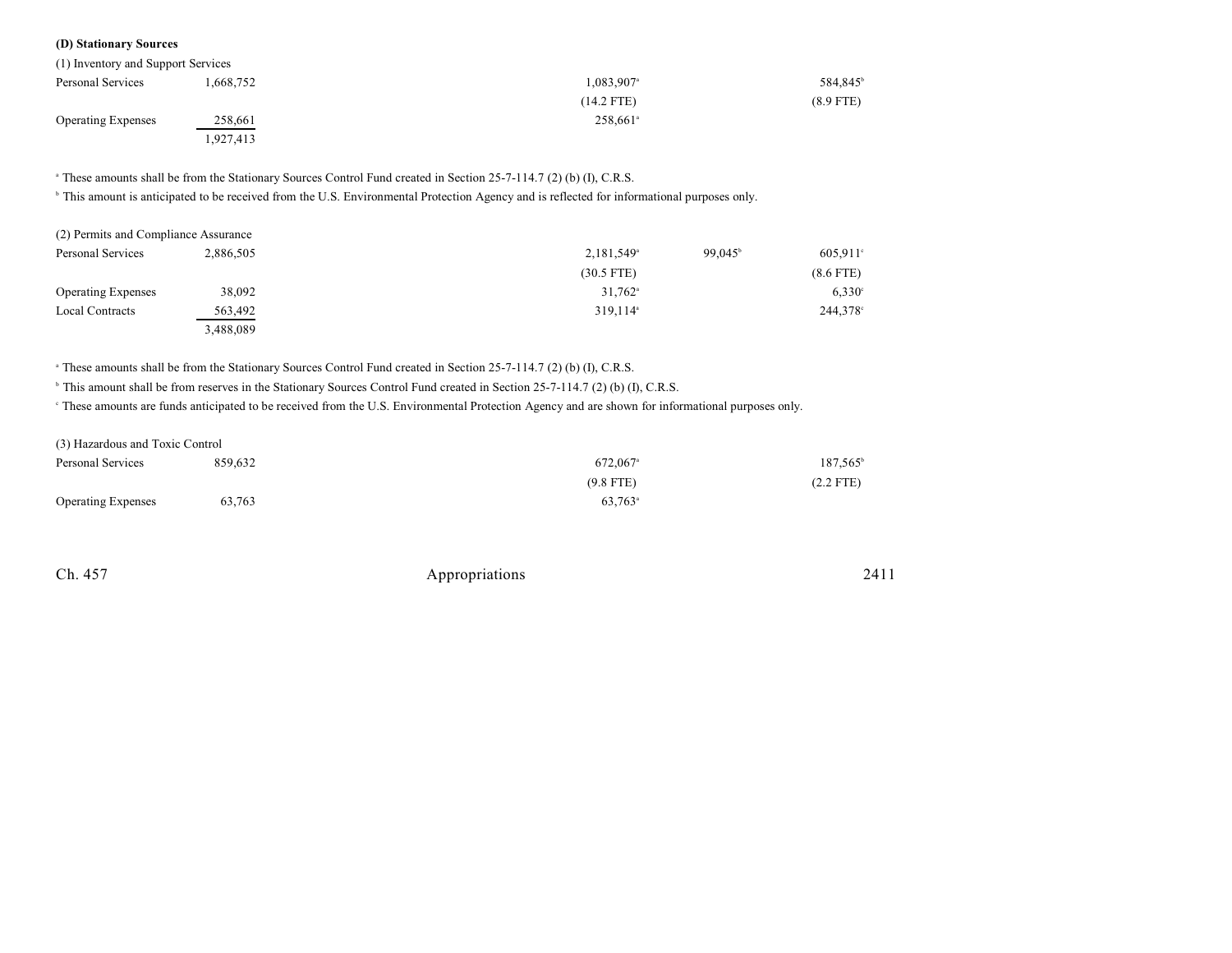| Ch. 457                   |                                 |                    |                              | Appropriations                                |                                   |                                             | 2412                          |
|---------------------------|---------------------------------|--------------------|------------------------------|-----------------------------------------------|-----------------------------------|---------------------------------------------|-------------------------------|
|                           |                                 |                    |                              |                                               | APPROPRIATION FROM                |                                             |                               |
|                           | ITEM &<br><b>SUBTOTAL</b><br>\$ | <b>TOTAL</b><br>\$ | GENERAL<br><b>FUND</b><br>\$ | GENERAL<br><b>FUND</b><br><b>EXEMPT</b><br>\$ | <b>CASH</b><br><b>FUNDS</b><br>\$ | CASH<br><b>FUNDS</b><br><b>EXEMPT</b><br>\$ | FEDERAL<br><b>FUNDS</b><br>\$ |
| Preservation of the Ozone |                                 |                    |                              |                                               |                                   |                                             |                               |
| Layer                     | 206,075                         |                    |                              |                                               | $144,643^{\circ}$<br>$(2.0$ FTE)  | $61,432$ <sup>d</sup>                       |                               |
|                           | 1,129,470                       |                    |                              |                                               |                                   |                                             |                               |

<sup>a</sup> Of these amounts, \$689,561 shall be from the Stationary Sources Control Fund created in Section 25-7-114.7 (2) (b) (I), C.R.S., and \$46,269 shall be from the Lead Hazard Reduction Cash Fund created in Section 25-5-1106 (2), C.R.S.

<sup>b</sup> This amount is anticipated to be received from the U.S. Environmental Protection Agency and is shown for informational purposes only.

This amount shall be from the Ozone Protection Fund created in Section  $25-7-135$  (1), C.R.S.

<sup>d</sup> Of this amount, \$33,277 shall be from reserves in the Stationary Sources Control Fund created in Section 25-7-114.7 (2) (b) (I), C.R.S., and \$28,155(H) shall be from reserves in the Department of Public Health and Environment subaccount of the AIR Account of the Highway Users Tax Fund created pursuant to Section 42-3-304 (18) (c), C.R.S.

# 15,954,696

15,895,650

### **(6) WATER QUALITY CONTROL DIVISION**

# **(A) Administration** Personal Services 832,049 213,574 a b 448,550 213,574 a b 448,550 213,574

|                           |        | $(7.8$ FTE) | $(2.7$ FTE)          | $(3.3$ FTE)      |
|---------------------------|--------|-------------|----------------------|------------------|
| <b>Operating Expenses</b> | 52,356 | 18.834      | $3.459$ <sup>a</sup> | $30.063^{\circ}$ |
| Capital Outlay            | 30.051 | 27,046      | $3.005^{\circ}$      |                  |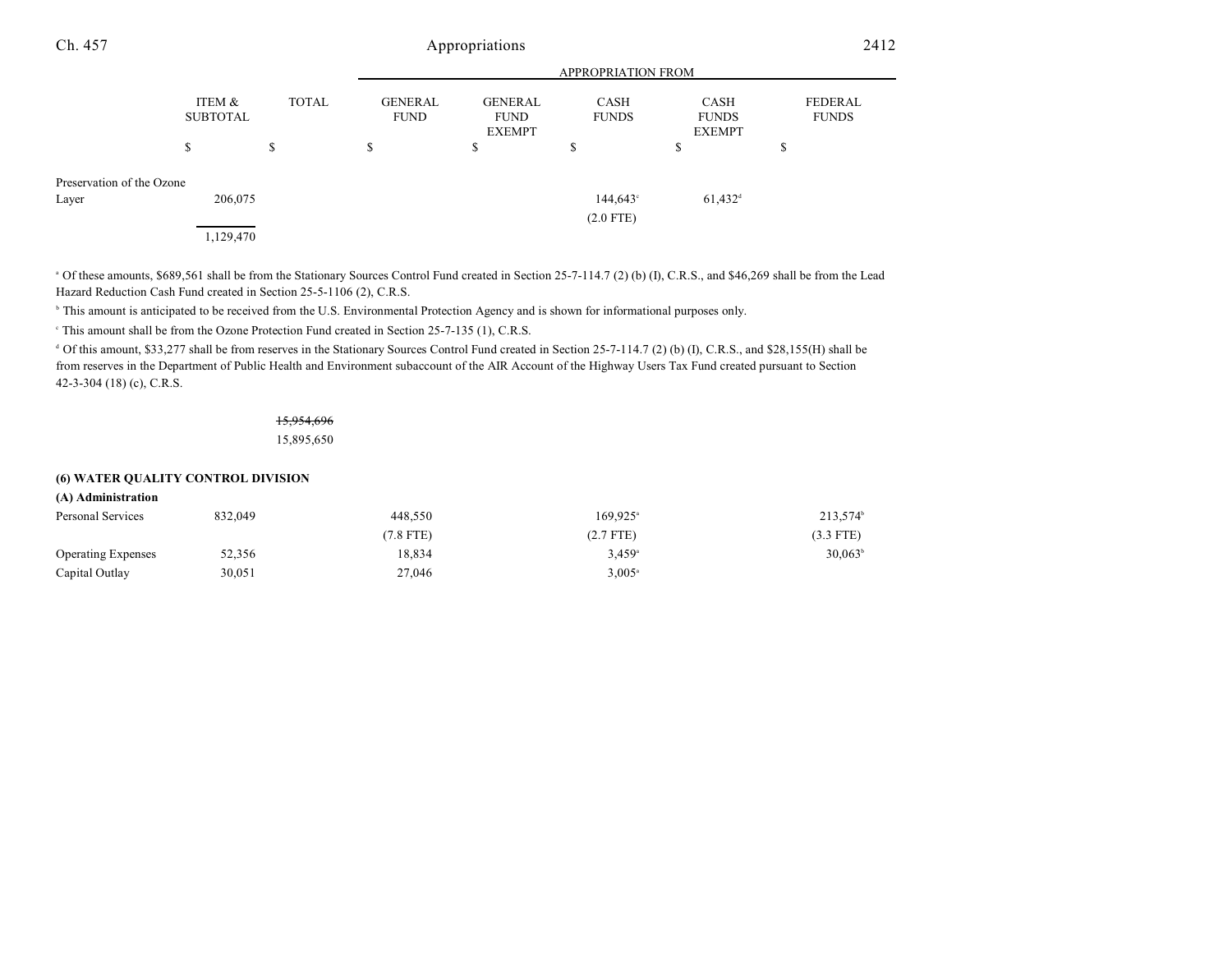| Indirect Cost Assessment | <del>1.453.171</del> | 526.985              | $26,189$ <sup>t</sup> | 899,997              |
|--------------------------|----------------------|----------------------|-----------------------|----------------------|
|                          | 1,583,171            | 631,985 <sup>°</sup> | $31.189$ <sup>d</sup> | 919,997 <sup>b</sup> |
|                          | 2,367,627            |                      |                       |                      |
|                          | 2,497,627            |                      |                       |                      |

<sup>a</sup> These amounts shall be from the Water Quality Control Fund created in Section 25-8-502 (1) (c), C.R.S.

<sup>b</sup> These amounts are funds anticipated to be received from the U.S. Environmental Protection Agency and are shown for informational purposes only.

 $\cdot$  This amount shall be from various sources of cash funds.

 $d$  This amount shall be from various sources of cash exempt funds.

#### **(B) Watershed Assessment, Outreach, and**

| Personal Services          | 2,729,397 | 278,946     | 292.244 <sup>a</sup> | $39.549(T)^{6}$ | $2,118,658^{\circ}$  |
|----------------------------|-----------|-------------|----------------------|-----------------|----------------------|
|                            |           | $(5.4$ FTE) | $(3.3$ FTE)          | $(0.6$ FTE)     | $(28.3$ FTE)         |
| <b>Operating Expenses</b>  | 524,768   | 376,207     |                      | $1,675(T)^{b}$  | 146,886 <sup>c</sup> |
| Local Grants and Contracts | 2,136,456 |             |                      |                 | 2,136,456°           |
|                            | 5,390,621 |             |                      |                 |                      |

<sup>a</sup> This amount shall be from the Water Quality Control Fund created in Section 25-8-502 (1) (c), C.R.S.

<sup>b</sup> These amounts shall be from the Groundwater Protection Fund, created in Section 25-8-205.5 (8), C.R.S., transferred from the Department of Agriculture.

These amounts are funds anticipated to be received from the U.S. Environmental Protection Agency and are shown for informational purposes only. <sup>c</sup>

#### **(C) Permitting and Compliance Assurance**

| Personal Services         | 2,938,965 | 190.761   | 2.147.895 <sup>a</sup> | $160.761^{\circ}$     | 439,548°         |
|---------------------------|-----------|-----------|------------------------|-----------------------|------------------|
|                           |           | (3.0 FTE) | $(28.9$ FTE)           | $(2.2$ FTE)           | $(3.7$ FTE)      |
| <b>Operating Expenses</b> | 376,746   | 227,706   | $107.149^{\circ}$      | $10.727$ <sup>b</sup> | $31.164^{\circ}$ |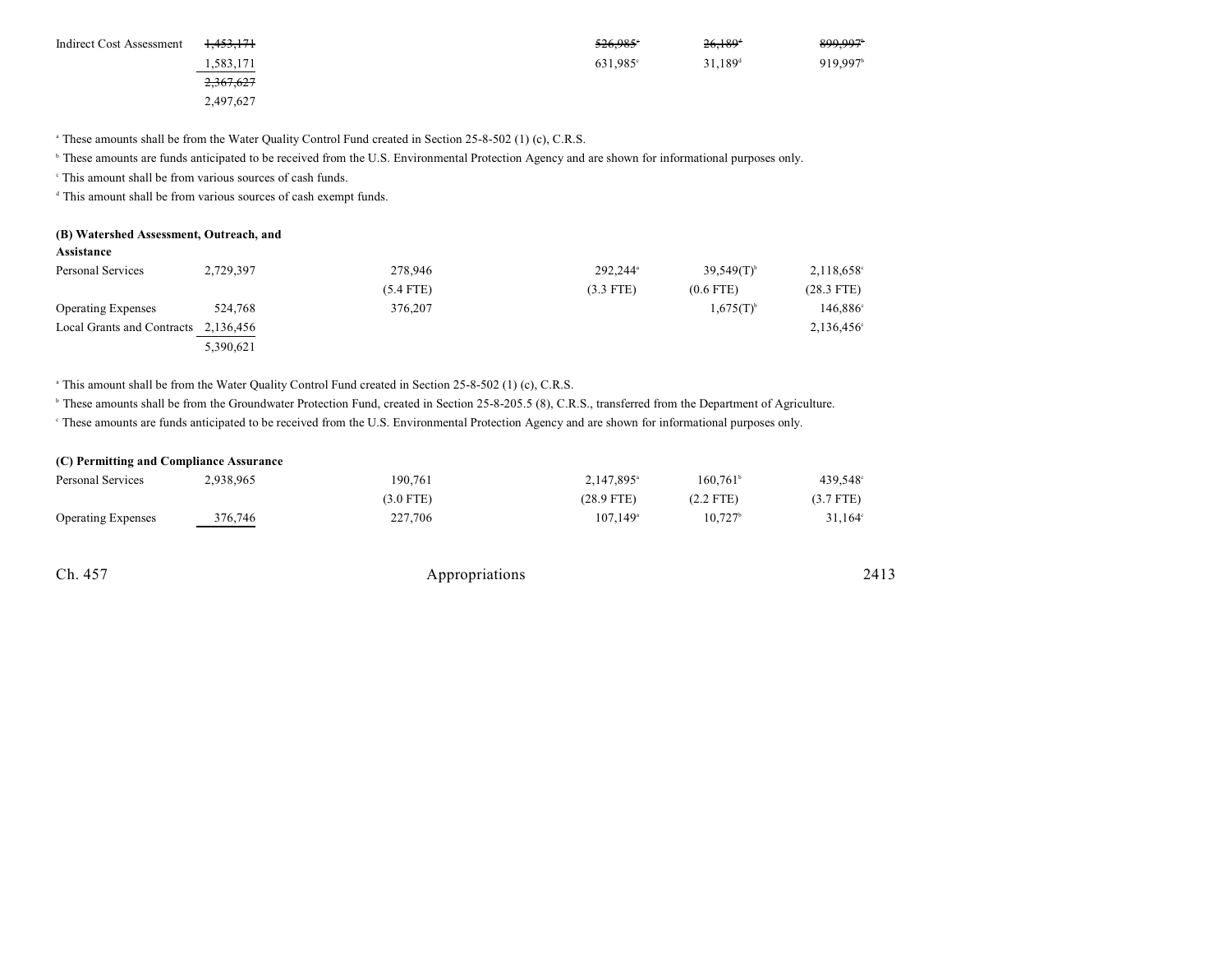|          |              | APPROPRIATION FROM |                |              |               |              |
|----------|--------------|--------------------|----------------|--------------|---------------|--------------|
| ITEM &   | <b>TOTAL</b> | GENERAL            | <b>GENERAL</b> | <b>CASH</b>  | <b>CASH</b>   | FEDERAL      |
| SUBTOTAL |              | <b>FUND</b>        | <b>FUND</b>    | <b>FUNDS</b> | <b>FUNDS</b>  | <b>FUNDS</b> |
|          |              |                    | <b>EXEMPT</b>  |              | <b>EXEMPT</b> |              |
|          |              |                    |                |              |               |              |
|          |              |                    |                |              |               |              |

3,315,711

<sup>a</sup> Of these amounts, \$1,920,301 shall be from the Water Quality Control Fund created in Section 25-8-502 (1) (c), C.R.S., \$180,758 shall be from the Sludge Management Program Fund created in Section 30-20-110.5 (3), C.R.S., and \$153,985 shall be fees collected by the Industrial Pretreatment Program pursuant to Section 25-8-508, C.R.S.

<sup>b</sup> These amounts shall be from cash funds exempt revenues that result from Amendment 14, concerning the regulation of commercial hog facilities, which was approved by voters statewide at the 1998 general election.

These amounts shall be from the U.S. Environmental Protection Agency and are shown for informational purposes only. <sup>c</sup>

#### **(D) Drinking Water Program**

| Personal Services         | 2,939,548 | 827,147      | $2,112,401$ <sup>a</sup> |
|---------------------------|-----------|--------------|--------------------------|
|                           |           | $(15.1$ FTE) | $(26.3$ FTE)             |
| <b>Operating Expenses</b> | 211,833   | 94.887       | 116,946 <sup>a</sup>     |
|                           | 3,151,381 |              |                          |

<sup>a</sup> These amounts shall be from the U.S. Environmental Protection Agency and are shown for informational purposes only.

14,225,340 14,355,340

**(7) HAZARDOUS MATERIALS AND WASTE MANAGEMENT DIVISION**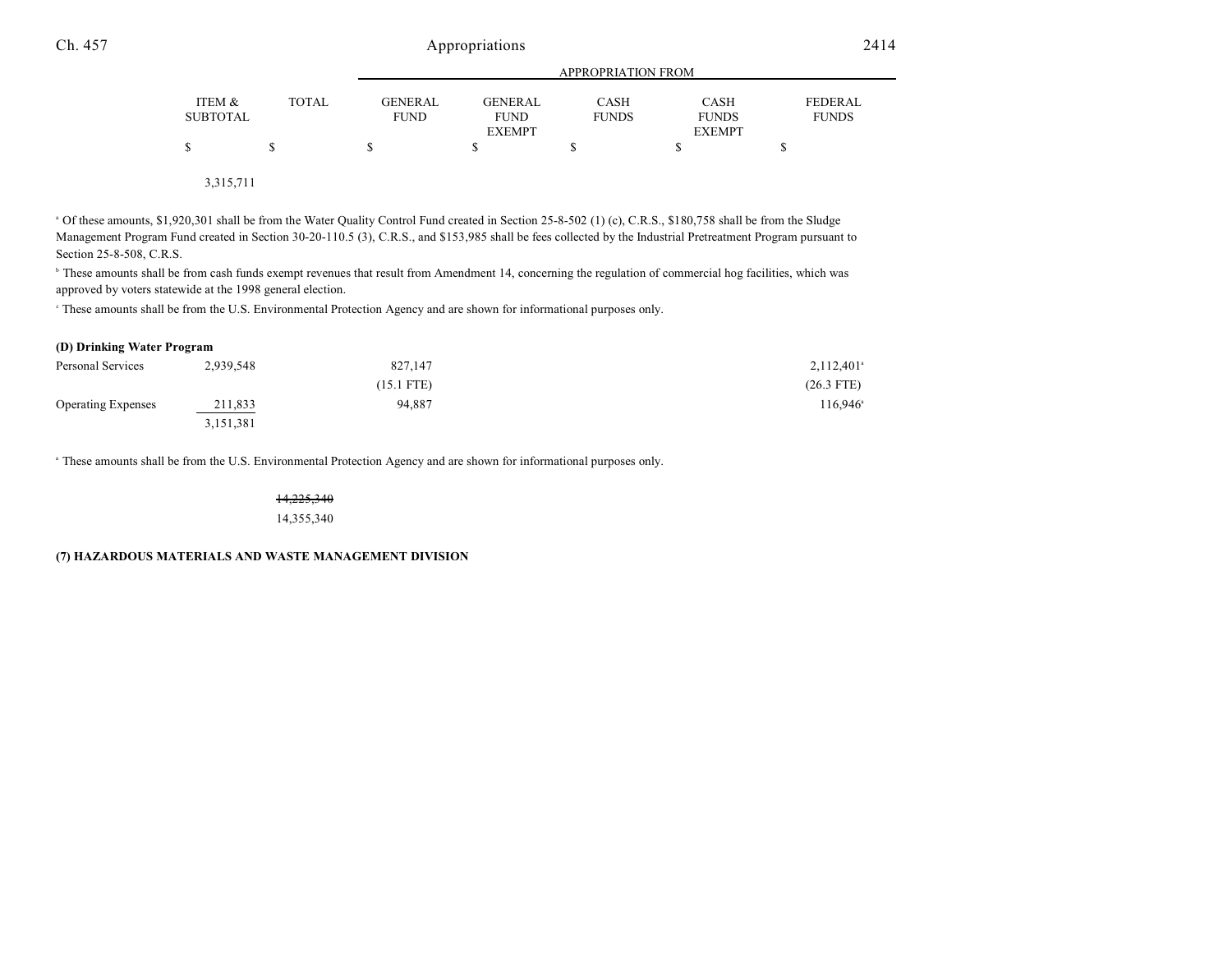| (A) Administration              |           |                          |                       |                      |
|---------------------------------|-----------|--------------------------|-----------------------|----------------------|
| Program Costs                   | 284,367   | 192,815 <sup>a</sup>     | 68,973 <sup>b</sup>   | 22,579°              |
|                                 |           | $(3.1$ FTE)              |                       | $(0.3$ FTE)          |
| Legal Services for 6,183        |           |                          |                       |                      |
| hours                           | 419,022   | 243,287 <sup>a</sup>     | $4,622^{\rm d}$       | $171, 113$ °         |
| <b>Indirect Cost Assessment</b> | 2,171,988 | $1,061,072$ <sup>*</sup> | $45,916$ <sup>+</sup> | 1,065,000            |
|                                 | 1,990,488 | 1,041,072 <sup>a</sup>   | 53,416 <sup>d</sup>   | 896,000 <sup>c</sup> |
|                                 | 2,875,377 |                          |                       |                      |
|                                 | 2,693,877 |                          |                       |                      |

<sup>a</sup> Of these amounts, \$895,361 \$875,361 shall be from various sources of cash funds, \$257,729 shall be from the Radiation Control Fund created in Section 25-11-104 (6) (c), C.R.S., \$159,945 shall be from the Solid Waste Management Fund created in Section 30-20-118 (1), C.R.S., \$97,320 shall be from the Hazardous Waste Commission Fund created in Section 25-15-315, C.R.S., \$51,971 shall be from the Hazardous Substance Response Fund created in Section 25-16-104.6 (1) (a), C.R.S., and \$34,848 shall be from the Hazardous Waste Service Fund created in Section 25-15-304, C.R.S.

<sup>b</sup> This amount shall be from reserves in the Hazardous Waste Commission Fund created in Section 25-15-315, C.R.S.

These amounts shall be from the various sources of federal funds and are shown for informational purposes only. <sup>c</sup>

 $d$  Of these amounts, \$38,526(T) shall be from the Local Government Severance Tax Fund created in Section 39-29-110 (1) (a) (I), C.R.S., transferred from the Department of Local Affairs, and  $\frac{12,012}{12,012}$  \$19,512 shall be from various exempt sources of cash funds.

#### **(B) Hazardous Waste Control Program**

| Personal Services         | 2,960,529 | $1,290,756^{\circ}$ | 1,669,773 <sup>b</sup> |
|---------------------------|-----------|---------------------|------------------------|
|                           |           | (17.6 FTE)          | $(20.6$ FTE)           |
| <b>Operating Expenses</b> | 213,571   | $45,663^{\circ}$    | $167,908^{\circ}$      |
|                           | 3,174,100 |                     |                        |

<sup>a</sup> These amounts shall be from the Hazardous Waste Service Fund created in Section 25-15-304, C.R.S.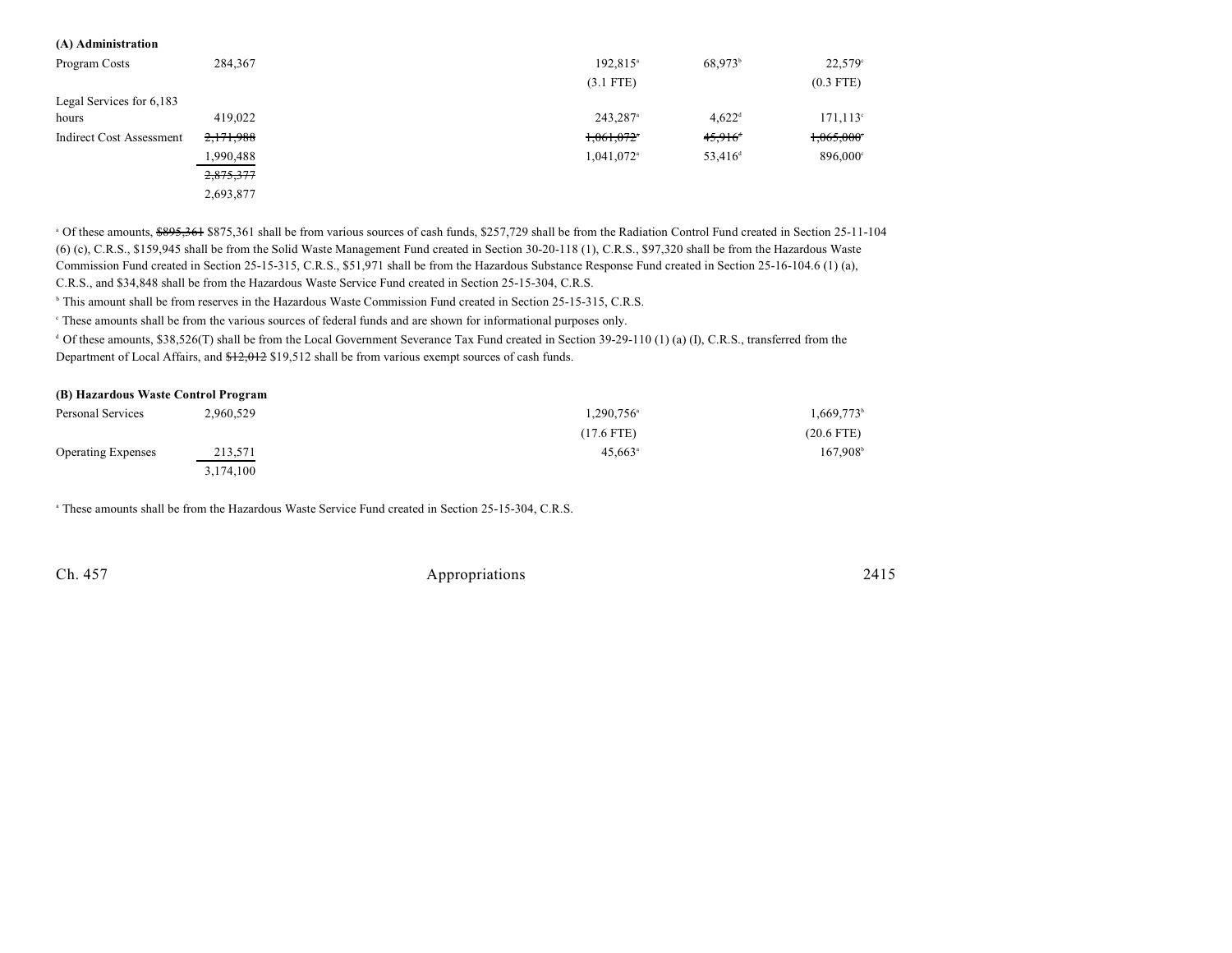| Ch. 457                                       |                                           |              | Appropriations                                                                                                    |                                                |                             | 2416                                                                                                                                                                                                                                                                                                                               |                                |
|-----------------------------------------------|-------------------------------------------|--------------|-------------------------------------------------------------------------------------------------------------------|------------------------------------------------|-----------------------------|------------------------------------------------------------------------------------------------------------------------------------------------------------------------------------------------------------------------------------------------------------------------------------------------------------------------------------|--------------------------------|
|                                               |                                           |              |                                                                                                                   |                                                | <b>APPROPRIATION FROM</b>   |                                                                                                                                                                                                                                                                                                                                    |                                |
|                                               | ITEM &<br><b>SUBTOTAL</b>                 | <b>TOTAL</b> | <b>GENERAL</b><br><b>FUND</b>                                                                                     | <b>GENERAL</b><br><b>FUND</b><br><b>EXEMPT</b> | <b>CASH</b><br><b>FUNDS</b> | CASH<br><b>FUNDS</b><br><b>EXEMPT</b>                                                                                                                                                                                                                                                                                              | <b>FEDERAL</b><br><b>FUNDS</b> |
|                                               | \$                                        | \$           | \$                                                                                                                | \$                                             | \$                          | $\mathbf S$                                                                                                                                                                                                                                                                                                                        | \$                             |
|                                               |                                           |              | Substances and Disease Registry. The appropriated amounts are shown for informational purposes only.              |                                                |                             | <sup>b</sup> These amounts are anticipated to be received from the U.S. Environmental Protection Agency, the U.S. Department of Defense, and the Agency for Toxic                                                                                                                                                                  |                                |
| (C) Solid Waste Control Program               |                                           |              |                                                                                                                   |                                                |                             |                                                                                                                                                                                                                                                                                                                                    |                                |
| Program Costs                                 | 1,373,283                                 |              |                                                                                                                   |                                                | 1,373,283 <sup>a</sup>      |                                                                                                                                                                                                                                                                                                                                    |                                |
|                                               |                                           |              |                                                                                                                   |                                                | $(12.5$ FTE)                |                                                                                                                                                                                                                                                                                                                                    |                                |
|                                               | CREATED IN SECTION 25-17-202, C.R.S.      |              |                                                                                                                   |                                                |                             | <sup>a</sup> Of this amount, \$1,246,279 \$1,235,729 shall be from the Solid Waste Management Fund created in Section 30-20-118 (1), C.R.S., and \$127,004 shall be from the<br>Hazardous Substance Response Fund created in Section 25-16-104.6 (1) (a), C.R.S., C.R.S., AND \$10,550 SHALL BE FROM THE WASTE TIRE RECYCLING FUND |                                |
| Program                                       | (D) Uranium Mill Tailings Remedial Action |              |                                                                                                                   |                                                |                             |                                                                                                                                                                                                                                                                                                                                    |                                |
| Program Costs                                 | 230,779                                   |              |                                                                                                                   |                                                |                             | $185,508(T)^{a}$                                                                                                                                                                                                                                                                                                                   | $45,271^b$                     |
|                                               |                                           |              |                                                                                                                   |                                                |                             | $(2.6$ FTE)                                                                                                                                                                                                                                                                                                                        | $(0.5$ FTE)                    |
| Affairs.                                      |                                           |              |                                                                                                                   |                                                |                             | <sup>a</sup> This amount shall be from the Local Government Severance Tax Fund, created in Section 39-29-110 (1) (a) (I), C.R.S., transferred from the Department of Local                                                                                                                                                         |                                |
|                                               |                                           |              | <sup>b</sup> This amount shall be from the U.S. Department of Energy, and is shown for information purposes only. |                                                |                             |                                                                                                                                                                                                                                                                                                                                    |                                |
| (E) Contaminated Site Cleanups <sup>102</sup> |                                           |              |                                                                                                                   |                                                |                             |                                                                                                                                                                                                                                                                                                                                    |                                |

Personal Services  $\frac{5,006,963}{5,006,963}$   $\frac{5,006,963}{5,006,963}$   $\frac{1,054,054}{5,006,963}$   $\frac{3,952,909}{5,006,963}$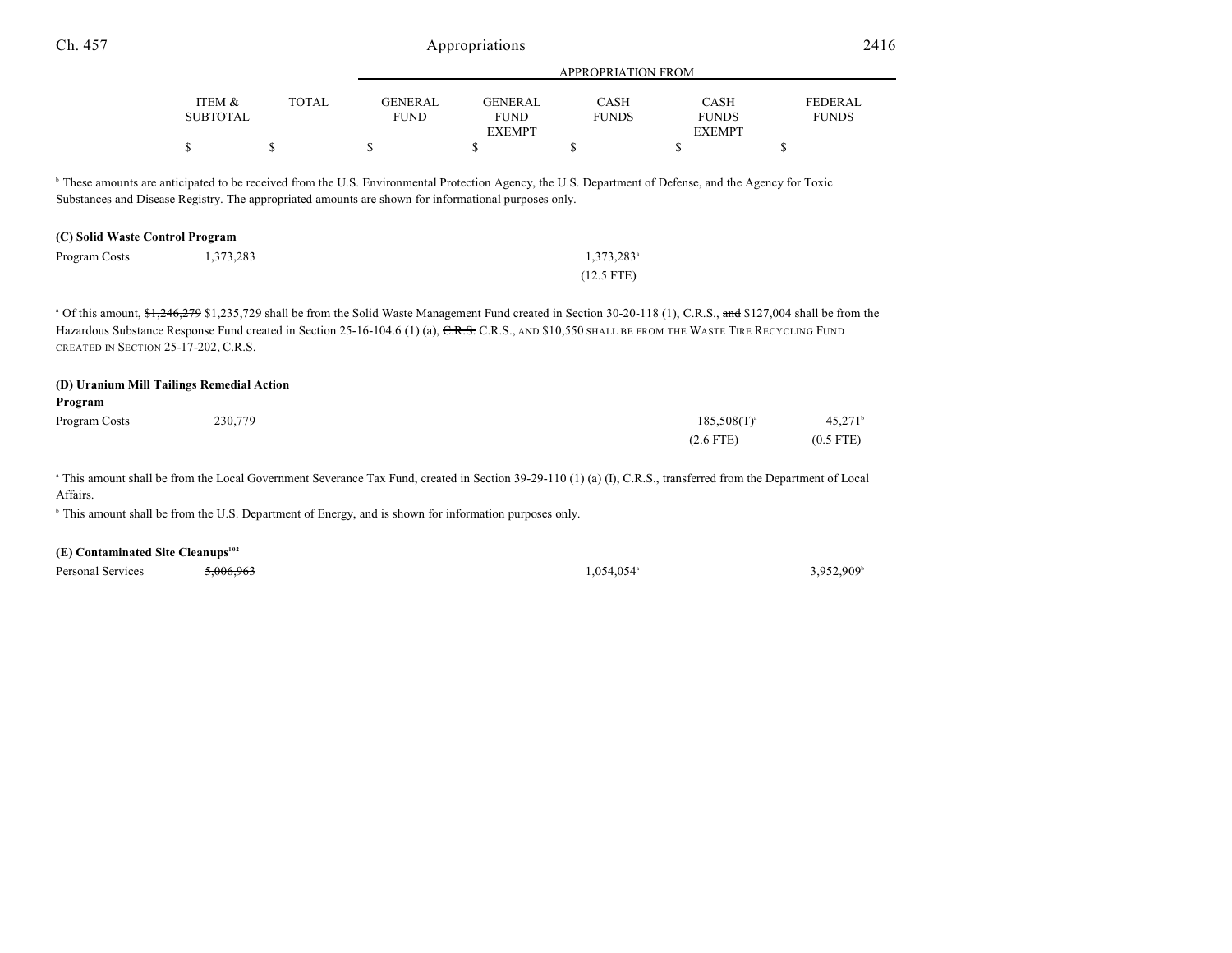| 5,041,863                  |           | $34,900(T)$ <sup>c</sup> |                      |  |  |
|----------------------------|-----------|--------------------------|----------------------|--|--|
|                            |           | $(13.0$ FTE)             | $(30.4$ FTE)         |  |  |
| <b>Operating Expenses</b>  | 240,141   | $48,082$ <sup>a</sup>    | 192,059 <sup>b</sup> |  |  |
|                            | 241,241   | $1,100(T)^c$             |                      |  |  |
| <b>Contaminated Sites</b>  |           |                          |                      |  |  |
| Operation and              |           |                          |                      |  |  |
| Maintenance                | 2,088,864 | $260,186(H)^a$           | 1,828,678            |  |  |
| Transfer to the Department |           |                          |                      |  |  |
| of Law for CERCLA          |           |                          |                      |  |  |
| Contract Oversight-Related |           |                          |                      |  |  |
| Costs                      | 425,000   | $425,000^{\circ}$        |                      |  |  |
|                            | 7,760,968 |                          |                      |  |  |
|                            | 7,796,968 |                          |                      |  |  |

<sup>a</sup> Of these amounts, \$1,781,322 shall be from the Hazardous Substance Response Fund created in Section 25-16-104.6 (1) (a), C.R.S., and \$6,000 shall be from fees collected under the Colorado Open Records Act.

<sup>b</sup> These amounts shall be from the U.S. Environmental Protection Agency and the U.S. Department of Defense, and are shown for information purposes only.

 THESE AMOUNTS SHALL BE FROM GENERAL FUND APPROPRIATED TO THE DEPARTMENT OF LAW AND TRANSFERRED TO THE DIVISION FOR SERVICES RELATED TO THE <sup>c</sup> ROCKY MOUNTAIN ARSENAL LITIGATION.

#### **(F) Rocky Flats Agreement**

| Program Costs          | 1,021,845 | 1,021,845 <sup>a</sup> |
|------------------------|-----------|------------------------|
|                        |           | $(6.4$ FTE)            |
| Legal Services for 400 |           |                        |
| hours                  | 27,108    | $27,108^{\circ}$       |
|                        | 1,048,953 |                        |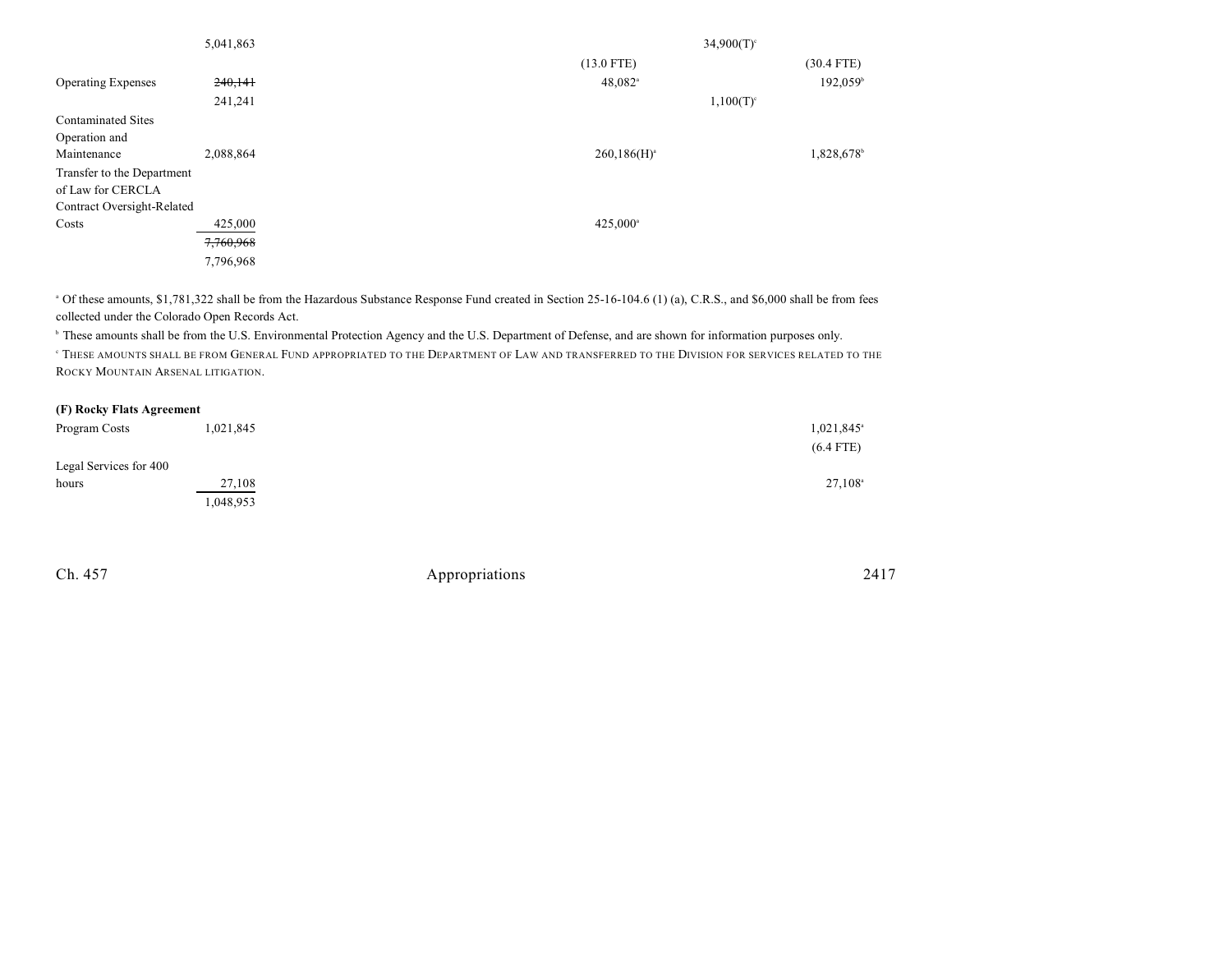| Ch. 457                                                                                                                                         |                           |              |                               | Appropriations                                 |                             |                                              | 2418                           |
|-------------------------------------------------------------------------------------------------------------------------------------------------|---------------------------|--------------|-------------------------------|------------------------------------------------|-----------------------------|----------------------------------------------|--------------------------------|
|                                                                                                                                                 |                           |              |                               |                                                | <b>APPROPRIATION FROM</b>   |                                              |                                |
|                                                                                                                                                 | ITEM &<br><b>SUBTOTAL</b> | <b>TOTAL</b> | <b>GENERAL</b><br><b>FUND</b> | <b>GENERAL</b><br><b>FUND</b><br><b>EXEMPT</b> | <b>CASH</b><br><b>FUNDS</b> | <b>CASH</b><br><b>FUNDS</b><br><b>EXEMPT</b> | <b>FEDERAL</b><br><b>FUNDS</b> |
|                                                                                                                                                 | \$                        | \$           | \$                            | \$                                             | \$                          | \$                                           | \$                             |
| <sup>a</sup> These amounts shall be from the U.S. Department of Energy and are shown for information purposes only.<br>(G) Radiation Management |                           |              |                               |                                                |                             |                                              |                                |
| <b>Personal Services</b>                                                                                                                        | 1,662,405                 |              |                               |                                                | 1,454,815 <sup>a</sup>      | $23,770^{\circ}$                             | 183,820°                       |
|                                                                                                                                                 |                           |              |                               |                                                | $(18.2$ FTE)                |                                              | $(2.3$ FTE)                    |
| <b>Operating Expenses</b>                                                                                                                       | 221,145<br>1,883,550      |              |                               |                                                | 63,659 <sup>a</sup>         |                                              | $157,486^{\circ}$              |

<sup>a</sup> These amounts shall be from the Radiation Control Fund created in Section 25-11-104 (6) (c), C.R.S.

<sup>b</sup> This amount shall be from reserves in the Radiation Control Fund created in Section 25-11-104 (6) (c), C.R.S.

These amounts shall be from various sources of federal funds and are shown for informational purposes only. <sup>c</sup>

# 18,347,010 18,201,510

# **(8) CONSUMER PROTECTION**

| Personal Services         | 2,032,973 | 1,061,027    | 624.407                | 68.157 <sup>b</sup> | 279,382 <sup>c</sup> |
|---------------------------|-----------|--------------|------------------------|---------------------|----------------------|
|                           | 2,036,228 | 1,062,655    | $626.034$ <sup>a</sup> |                     |                      |
|                           |           | $(15.9$ FTE) | $(7.5$ FTE)            | $(2.0$ FTE)         | $(2.4$ FTE)          |
| <b>Operating Expenses</b> | 109.470   | 20,508       | $51,510^{\circ}$       | 8.900 <sup>b</sup>  | $28,552^{\circ}$     |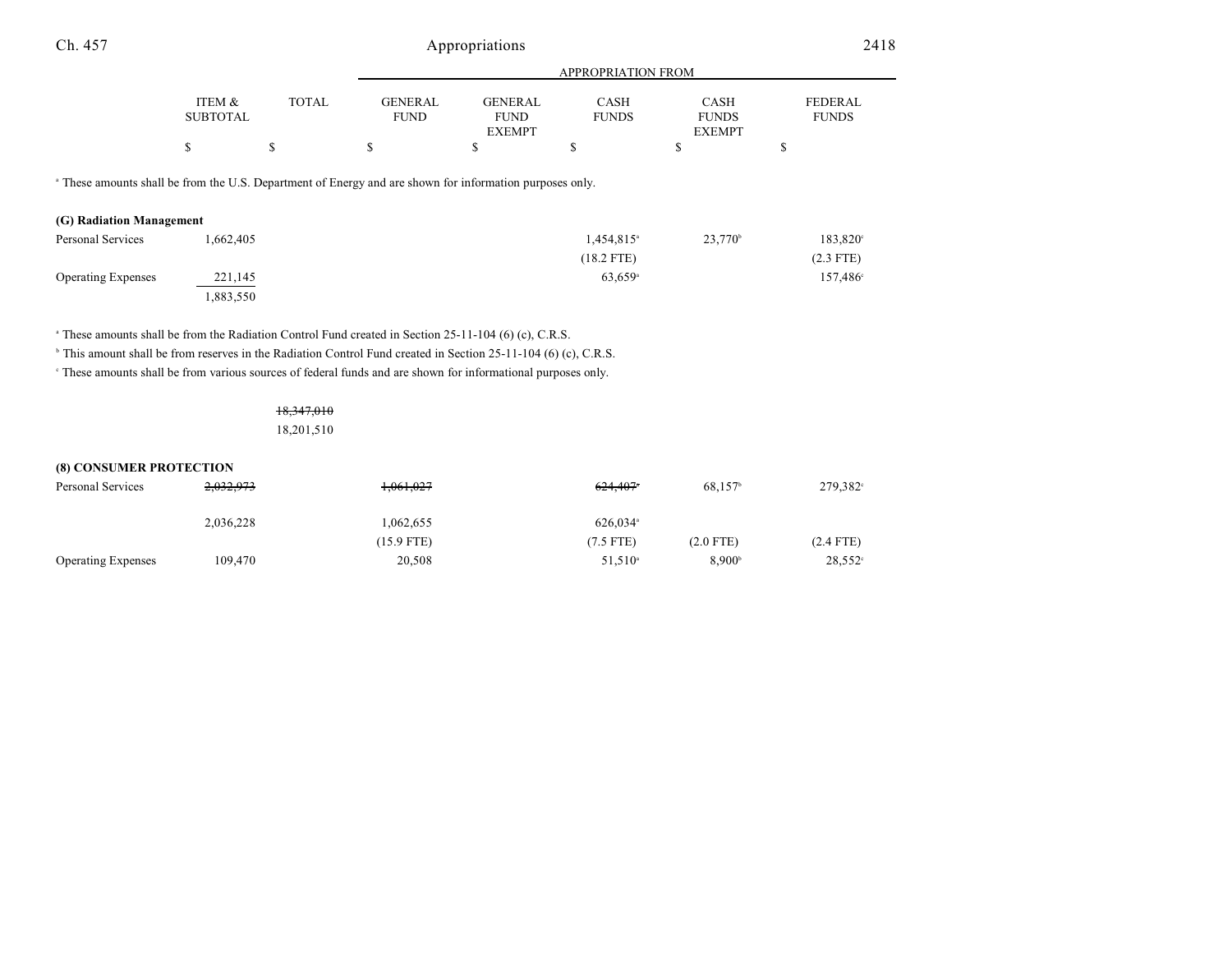| <b>Indirect Cost Assessment</b> | 220.600   | 135,333 <sup>*</sup> | 10,457    | 74,810°          |
|---------------------------------|-----------|----------------------|-----------|------------------|
|                                 | 228,600   | $140.333^{\circ}$    | $1.457^h$ | $76,810^{\circ}$ |
|                                 | 2,363,043 |                      |           |                  |
|                                 | 2.374.298 |                      |           |                  |

<sup>a</sup> Of these amounts, \$558,821 shall be from the Food Protection Cash Fund created in Section 25-4-1608 (1), C.R.S., \$174,932 shall be from the Wholesale Food Manufacturing and Storage Protection Cash Fund created in Section 25-5-426 (5), C.R.S., \$63,850 shall be from the Artificial Tanning Device Education Fund created in Section 25-5-1004 (3), C.R.S., and  $\frac{413,647}{20,274}$  shall be from various sources of cash funds.

<sup>b</sup> Of these amounts, \$9,990(T) shall be from the Department of Human Services and <del>\$77,524</del> \$78,524 shall be from various exempt sources of cash funds.

These amounts shall be from various sources of federal funds and are shown for informational purposes only. <sup>c</sup>

#### **(9) DISEASE CONTROL AND ENVIRONMENTAL EPIDEMIOLOGY DIVISION**

#### **(A) Administration, General Disease Control and Surveillance**

| Personal Services         | 887,667   | 384,566     |                 | 503,101     |
|---------------------------|-----------|-------------|-----------------|-------------|
|                           |           | $(8.1$ FTE) |                 | $(6.4$ FTE) |
| <b>Operating Expenses</b> | 372,681   | 253,323     | $6.538^{a}$     | 112,820     |
| Indirect Cost Assessment  | 3,439,866 |             | $2,000^{\circ}$ | 3,437,866   |
|                           | 3,459,866 |             |                 | 3,457,866   |
|                           | 4,700,214 |             |                 |             |
|                           | 4,720,214 |             |                 |             |

<sup>a</sup> This amount shall be from the sale of rabies vaccines.

#### **(B) Special Purpose Disease Control Programs**

| $(1)$ Immunization <sup>103</sup> |           |                |              |
|-----------------------------------|-----------|----------------|--------------|
| Personal Services                 | 1,226,835 | 84,530         | 1,142,305    |
|                                   |           | $(1.0$ FTE)    | $(19.0$ FTE) |
| Ch. 457                           |           | Appropriations | 2419         |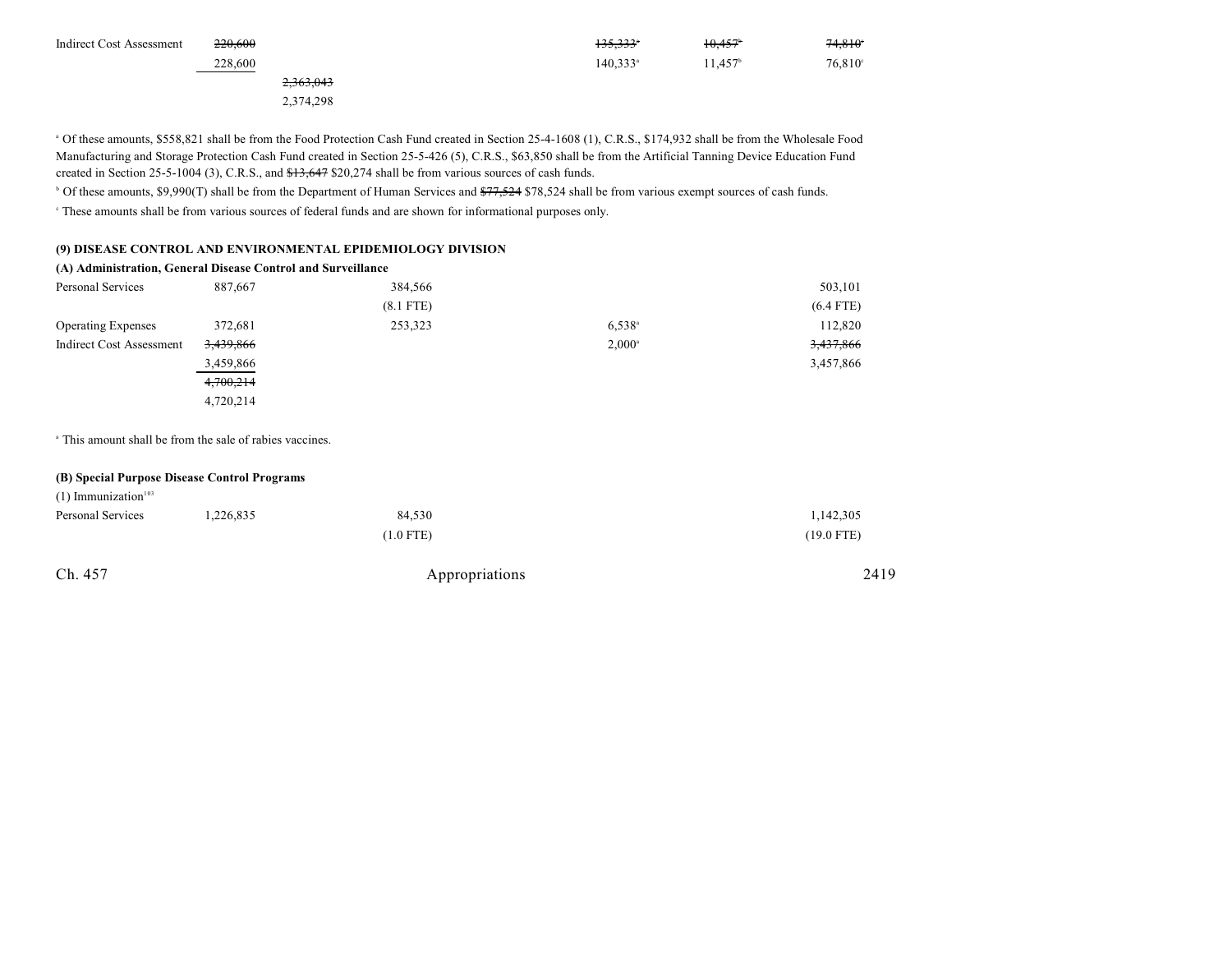| Ch. 457                   | Appropriations            |       |                               |                                                |                             | 2420                                         |                         |
|---------------------------|---------------------------|-------|-------------------------------|------------------------------------------------|-----------------------------|----------------------------------------------|-------------------------|
|                           |                           |       |                               | <b>APPROPRIATION FROM</b>                      |                             |                                              |                         |
|                           | ITEM &<br><b>SUBTOTAL</b> | TOTAL | <b>GENERAL</b><br><b>FUND</b> | <b>GENERAL</b><br><b>FUND</b><br><b>EXEMPT</b> | <b>CASH</b><br><b>FUNDS</b> | <b>CASH</b><br><b>FUNDS</b><br><b>EXEMPT</b> | FEDERAL<br><b>FUNDS</b> |
|                           | S                         | \$    | S                             | \$                                             | ۰D                          | S                                            | S                       |
| <b>Operating Expenses</b> | 22,211,147<br>23,437,982  |       | 800,000                       | $516,147$ <sup>a</sup>                         |                             |                                              | 20,895,000              |

<sup>a</sup> This amount shall be from revenues from the imposition of additional state cigarette and tobacco taxes which are transferred to the General Fund pursuant to Article X, Section 21 (5) (e) of the State Constitution. This amount is not subject to the limitation on state fiscal year spending imposed by Article X, Section 20 of the State Constitution. This amount is also not subject to the statutory limitation on General Fund appropriations growth or any other spending limitation existing in law pursuant to Article X, Section 21 (8) of the State Constitution.

|                                     | (2) Sexually Transmitted Disease, HIV and AIDS |             |                        |              |
|-------------------------------------|------------------------------------------------|-------------|------------------------|--------------|
| <b>Personal Services</b>            | 3,339,793                                      |             |                        | 3,339,793    |
|                                     |                                                |             |                        | $(54.6$ FTE) |
| <b>Operating Expenses</b>           | 4,813,000                                      |             |                        | 4,813,000    |
|                                     | 8,152,793                                      |             |                        |              |
|                                     |                                                |             |                        |              |
| $(3)$ Ryan White Act <sup>104</sup> |                                                |             |                        |              |
| <b>Personal Services</b>            | 318,742                                        | 25,895      |                        | 292,847      |
|                                     |                                                | $(0.4$ FTE) |                        | $(3.6$ FTE)  |
| <b>Operating Expenses</b>           | 12,365,363                                     | 1,334,666   | 3,058,697              | 7,972,000    |
|                                     | 12,108,188                                     |             | 2,801,522 <sup>a</sup> |              |
|                                     | 12,684,105                                     |             |                        |              |
|                                     | 12,426,930                                     |             |                        |              |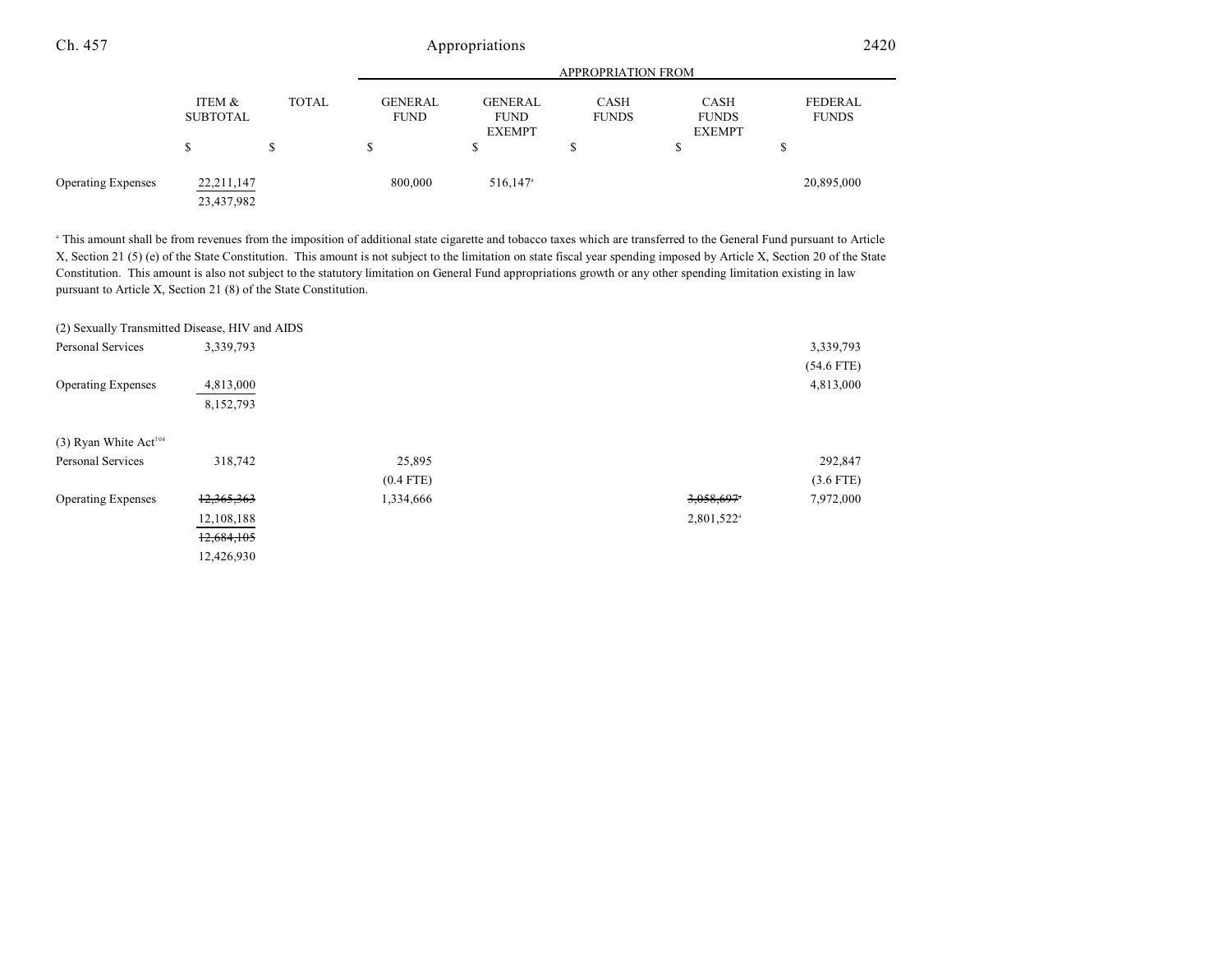<sup>a</sup> This amount shall be from the Tobacco Litigation Settlement Cash Fund created in Section 24-22-115 (1), C.R.S.

| (4) Tuberculosis Control and Treatment |           |             |                  |             |
|----------------------------------------|-----------|-------------|------------------|-------------|
| Personal Services                      | 585,416   | 63.450      | $94,822(T)^{a}$  | 427.144     |
|                                        |           | $(1.2$ FTE) | $(1.7$ FTE)      | $(3.9$ FTE) |
| <b>Operating Expenses</b>              | 1,617,253 | 938.733     | $207,520(T)^{a}$ | 471,000     |
|                                        | 2,202,669 |             |                  |             |

These amounts shall be from federal funds appropriated in the Department of Human Services. <sup>a</sup>

#### **(C) Environmental Epidemiology**

| (1) Birth Defects Monitoring and Prevention |           |             |              |
|---------------------------------------------|-----------|-------------|--------------|
| Personal Services                           | 298,523   | 115,562     | 182,961      |
|                                             |           | $(1.7$ FTE) | $(2.6$ FTE)  |
| <b>Operating Expenses</b>                   | 34,242    |             | 34,242       |
|                                             | 332,765   |             |              |
|                                             |           |             |              |
| (2) Federal Grants                          | 2,375,000 |             | 2,375,000    |
|                                             |           |             | $(15.5$ FTE) |
|                                             |           |             |              |
| (D) Emergency Management                    |           |             |              |
| Personal Services                           | 118,762   |             | 118,762      |
|                                             |           |             | $(1.8$ FTE)  |
| <b>Operating Expenses</b>                   | 64,533    |             | 64,533       |
|                                             | 183,295   |             |              |
|                                             |           |             |              |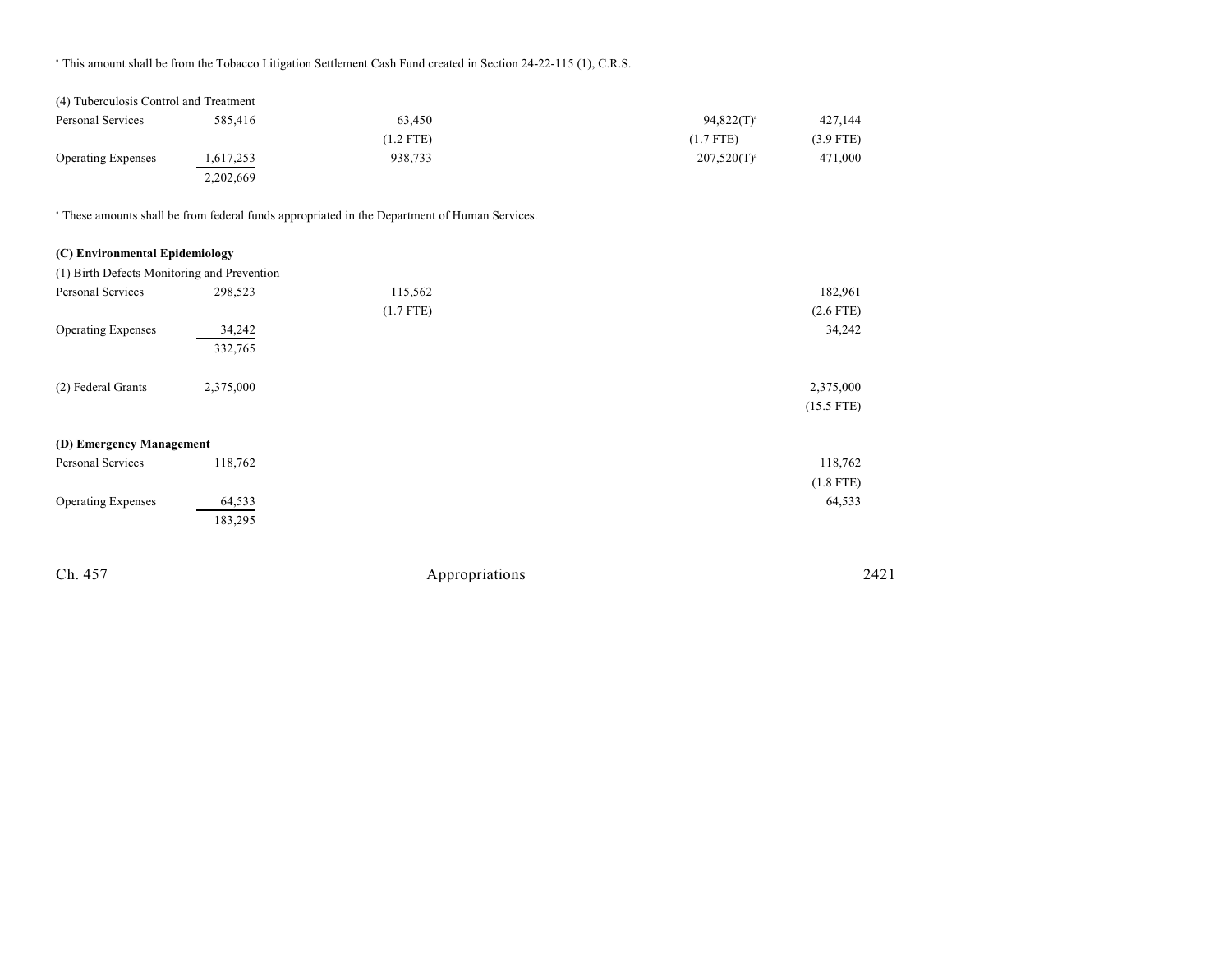| Ch. 457                                                                    |                           |              |                               | Appropriations                                 |                             |                                       | 2422                           |
|----------------------------------------------------------------------------|---------------------------|--------------|-------------------------------|------------------------------------------------|-----------------------------|---------------------------------------|--------------------------------|
|                                                                            |                           |              |                               |                                                | APPROPRIATION FROM          |                                       |                                |
|                                                                            | ITEM &<br><b>SUBTOTAL</b> | <b>TOTAL</b> | <b>GENERAL</b><br><b>FUND</b> | <b>GENERAL</b><br><b>FUND</b><br><b>EXEMPT</b> | <b>CASH</b><br><b>FUNDS</b> | CASH<br><b>FUNDS</b><br><b>EXEMPT</b> | <b>FEDERAL</b><br><b>FUNDS</b> |
|                                                                            | \$                        | $\mathbb{S}$ | \$                            | \$                                             | \$                          | \$                                    | \$                             |
| (E) Federal Grants                                                         | 10,789,290                |              |                               |                                                |                             |                                       | 10,789,290                     |
|                                                                            |                           |              |                               |                                                |                             |                                       | $(62.3$ FTE)                   |
|                                                                            |                           |              |                               |                                                |                             |                                       |                                |
|                                                                            |                           | 64,858,113   |                               |                                                |                             |                                       |                                |
|                                                                            |                           | 64,620,938   |                               |                                                |                             |                                       |                                |
| (10) PREVENTION SERVICES DIVISION                                          |                           |              |                               |                                                |                             |                                       |                                |
| (A) Prevention Programs                                                    |                           |              |                               |                                                |                             |                                       |                                |
| (1) Programs and Administration                                            |                           |              |                               |                                                |                             |                                       |                                |
| <b>Personal Services</b>                                                   | 1,421,966                 |              | 114,918                       |                                                |                             | $480,000(T)$ *                        | 827,048                        |
|                                                                            | 1,426,581                 |              |                               |                                                |                             | $484,615(T)^{a}$                      |                                |
|                                                                            |                           |              | $(2.0$ FTE)                   |                                                |                             | $(7.0$ FTE)                           | $(11.7$ FTE)                   |
| <b>Operating Expenses</b><br>Prevention, Early<br>Detection, and Treatment | 764,853                   |              |                               |                                                |                             | $100,000(T)^{a}$                      | 664,853                        |
| Fund Expenditures                                                          | 47,774,949                |              |                               |                                                |                             | 47,774,949 <sup>b</sup>               |                                |
| Prevention, Early<br>Detection, and Treatment                              |                           |              |                               |                                                |                             |                                       |                                |
| Grants                                                                     | 35,832,899                |              |                               |                                                |                             | $35,832,899(T)^*$                     |                                |
|                                                                            | 35,828,284                |              |                               |                                                |                             | $35,828,284(T)^{a}$                   |                                |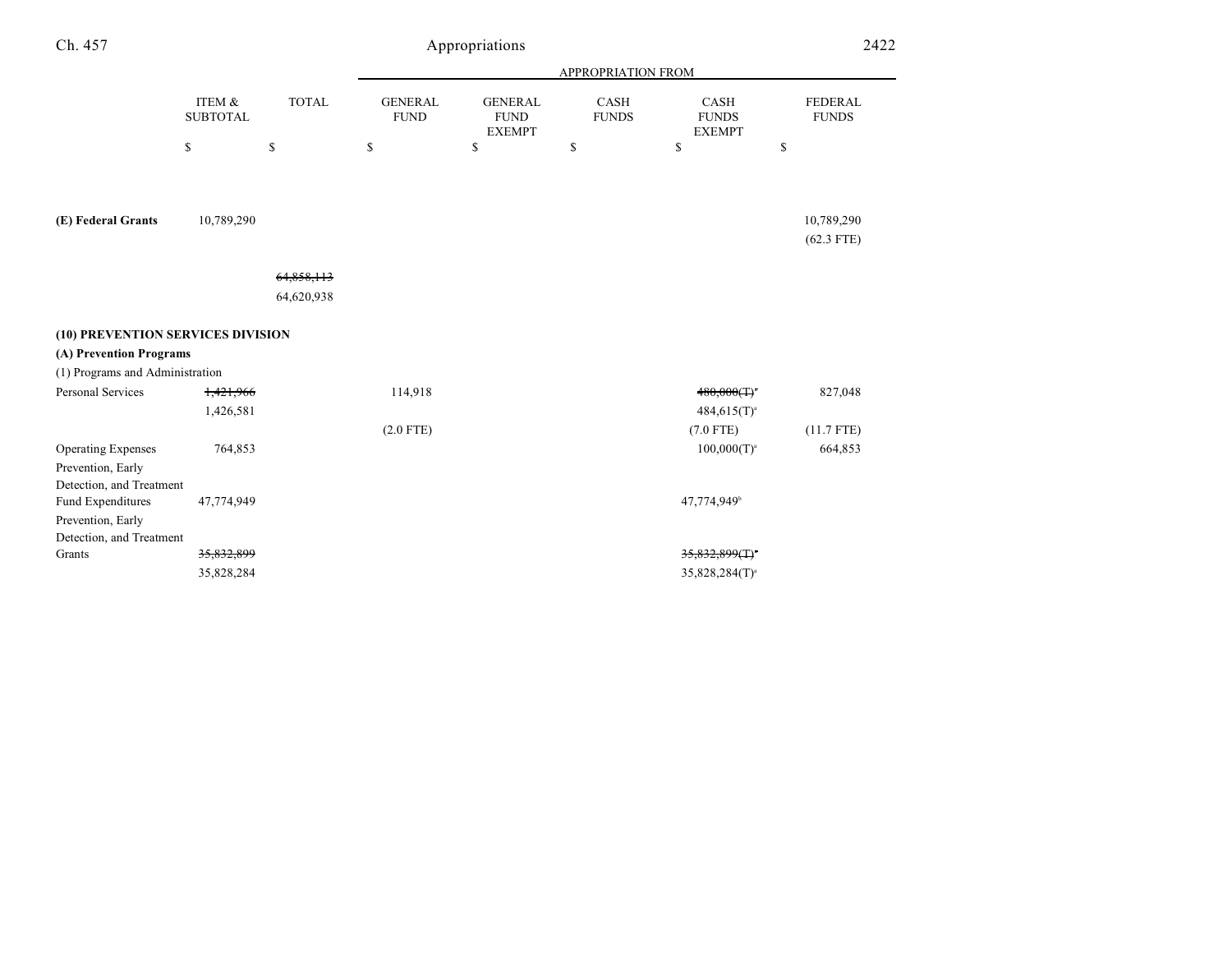| Transfer to the Department<br>of Health Care Policy and<br>Financing for Disease |              |  |                  |           |
|----------------------------------------------------------------------------------|--------------|--|------------------|-----------|
| Management                                                                       | 2,000,000    |  | $2,000,000(T)^a$ |           |
| <b>Indirect Cost Assessment</b>                                                  | 1,077,459    |  | $43,460^\circ$   | 1,033,999 |
|                                                                                  | 1,007,459    |  | $18,460^{\circ}$ | 988,999   |
|                                                                                  | 88, 872, 126 |  |                  |           |
|                                                                                  | 88,802,126   |  |                  |           |

These amounts shall be from the Prevention, Early Detection, and Treatment Fund Expenditures line item in the Prevention Services Division. <sup>a</sup>

<sup>b</sup> This amount shall be from the Prevention, Early Detection, and Treatment Fund created in Section 24-22-117 (2) (d) (I), C.R.S.

 $\,^{\circ}$  This amount shall be from various exempt sources of cash funds.

| (2) Cancer Registry       |           |                |              |
|---------------------------|-----------|----------------|--------------|
| Personal Services         | 663,102   | 179,072        | 484,030      |
|                           |           | $(2.0$ FTE)    | $(8.0$ FTE)  |
| <b>Operating Expenses</b> | 365,552   | 30,552         | 335,000      |
|                           | 1,028,654 |                |              |
|                           |           |                |              |
| (3) Chronic Disease and   |           |                |              |
| Cancer Prevention         |           |                |              |
| Grants <sup>105</sup>     | 5,123,152 |                | 5,123,152    |
|                           |           |                | $(23.8$ FTE) |
|                           |           |                |              |
| (4) Suicide Prevention    | 277,095   | 277,095        |              |
|                           |           | $(2.0$ FTE)    |              |
|                           |           |                |              |
|                           |           |                |              |
| Ch. 457                   |           | Appropriations | 2423         |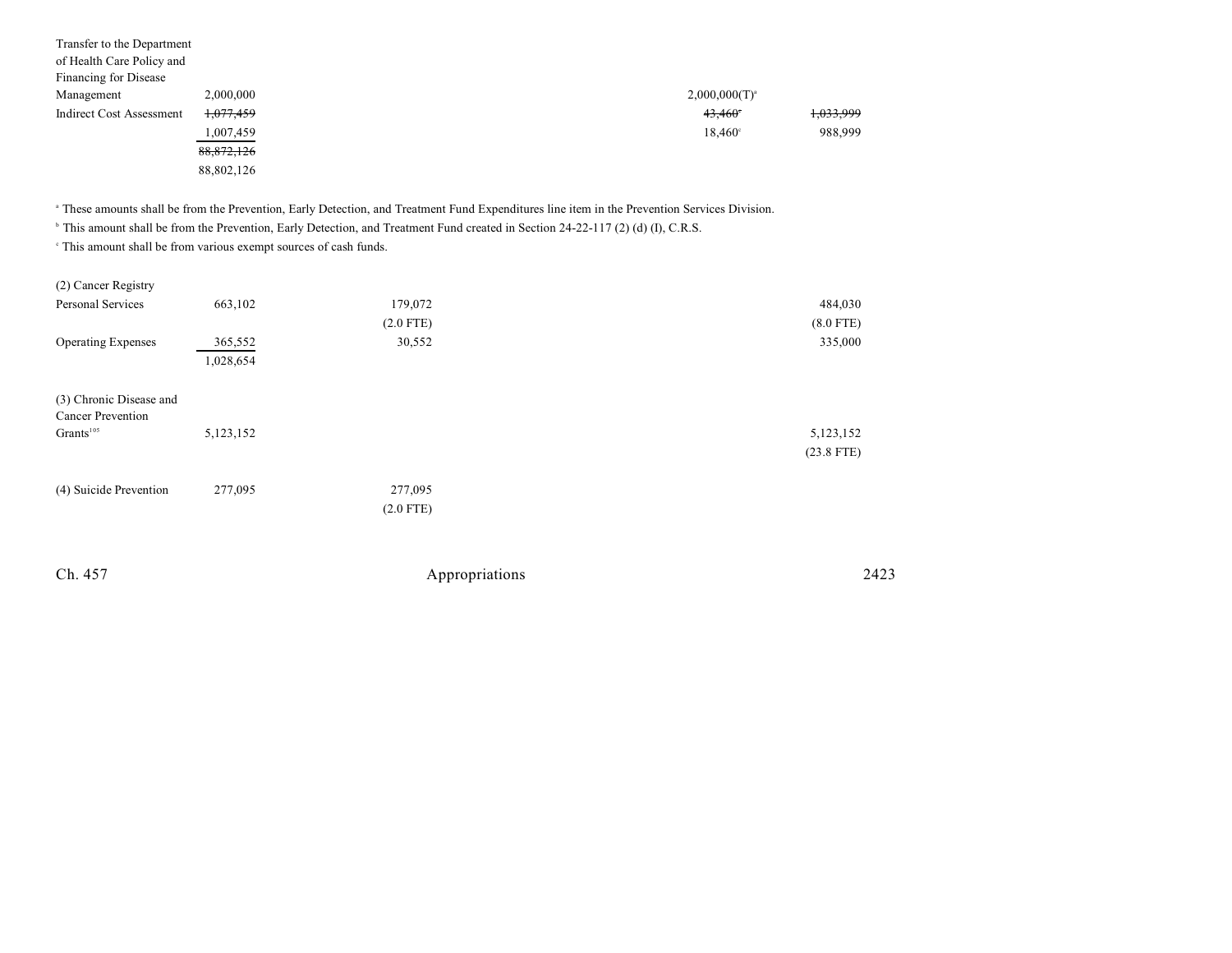| Ch. 457                                          |                           | Appropriations |                               |                                                |                             |                                       | 2424                    |  |
|--------------------------------------------------|---------------------------|----------------|-------------------------------|------------------------------------------------|-----------------------------|---------------------------------------|-------------------------|--|
|                                                  |                           |                |                               |                                                | APPROPRIATION FROM          |                                       |                         |  |
|                                                  | ITEM &<br><b>SUBTOTAL</b> | <b>TOTAL</b>   | <b>GENERAL</b><br><b>FUND</b> | <b>GENERAL</b><br><b>FUND</b><br><b>EXEMPT</b> | <b>CASH</b><br><b>FUNDS</b> | CASH<br><b>FUNDS</b><br><b>EXEMPT</b> | FEDERAL<br><b>FUNDS</b> |  |
|                                                  | \$                        | \$             | \$                            | \$                                             | \$                          | \$                                    | \$                      |  |
| (5) Tobacco Education, Prevention, and Cessation |                           |                |                               |                                                |                             |                                       |                         |  |
| Personal Services                                | 733,306                   |                |                               |                                                |                             | 733,306 <sup>a</sup>                  |                         |  |
|                                                  |                           |                |                               |                                                |                             | $(10.0$ FTE)                          |                         |  |
| <b>Operating Expenses</b>                        | 175,000                   |                |                               |                                                |                             | 175,000 <sup>a</sup>                  |                         |  |
| Tobacco Education,                               |                           |                |                               |                                                |                             |                                       |                         |  |
| Prevention, and Cessation                        |                           |                |                               |                                                |                             |                                       |                         |  |
| Grants                                           | 37,048,680                |                |                               |                                                |                             | 37,048,680 <sup>a</sup>               |                         |  |
|                                                  | 37,956,986                |                |                               |                                                |                             |                                       |                         |  |

<sup>a</sup> These amounts shall be from the Tobacco Education Programs Fund created in Section 24-22-117 (2) (c) (I), C.R.S., which consists of revenues from additional state cigarette and tobacco taxes imposed pursuant to Article X, Section 21 of the State Constitution. These amounts are thus not subject to the limitation on state fiscal year spending imposed by Article X, Section 20 of the State Constitution pursuant to Article X, Section 21 (4) of the State Constitution.

| (B) Women's Health - Family Planning <sup>106</sup> |                      |             |                           |              |
|-----------------------------------------------------|----------------------|-------------|---------------------------|--------------|
| Personal Services                                   | <del>1.273.074</del> | 418.730     | $180.344(T)$ <sup>*</sup> | 674,000      |
|                                                     | 1.285.262            |             | $192,532(T)^{a}$          |              |
|                                                     |                      | $(6.4$ FTE) | $(2.9$ FTE)               | $(10.0$ FTE) |
| <b>Operating Expenses</b>                           | 3,355                | 3,355       |                           |              |
| Purchase of Services                                | 3,405,472            | 1,218,717   | $25,291(T)^{6}$           | 2,161,464    |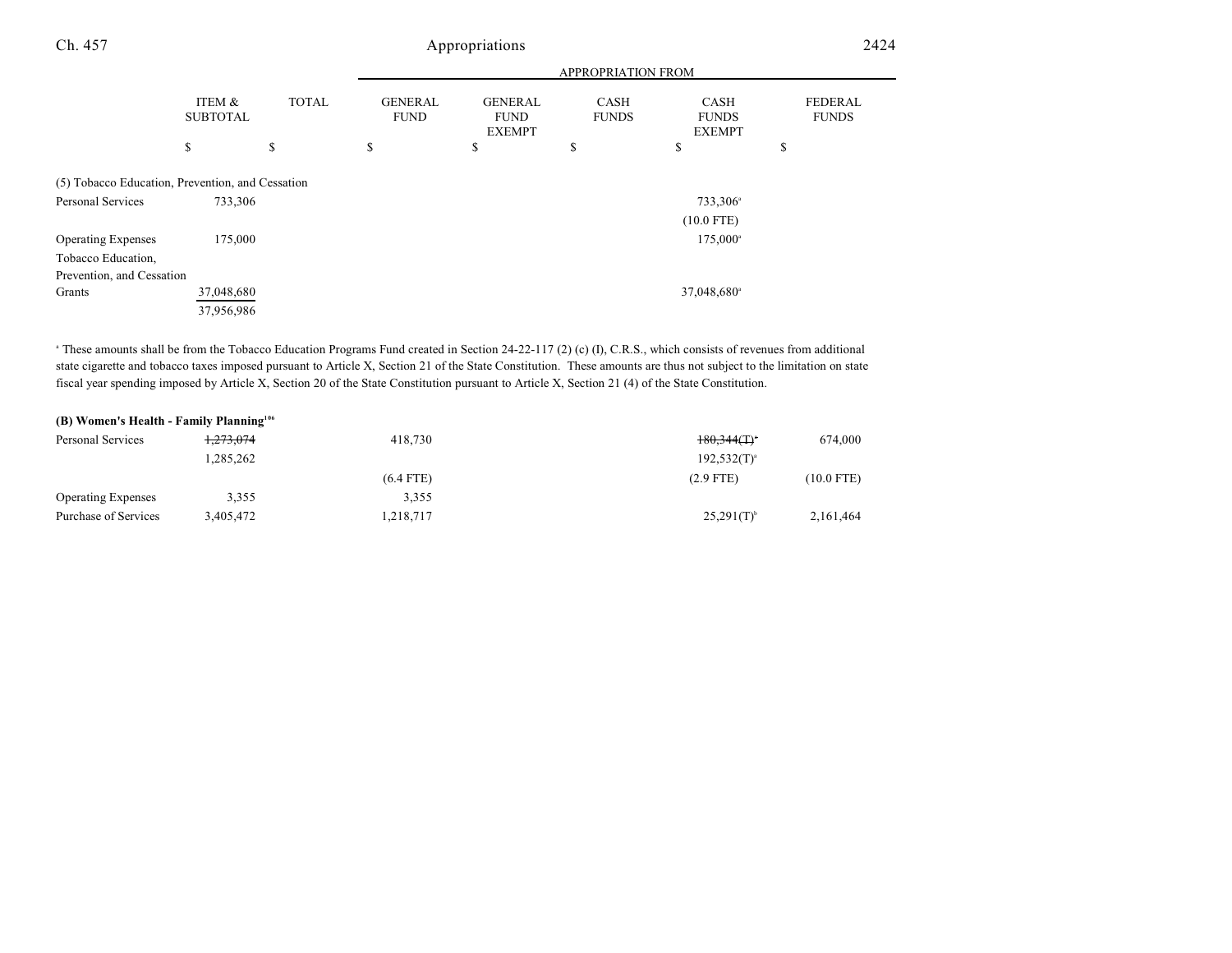| Transfer to the Department<br>of Health Care Policy and<br>Financing for Breast and |            |  |                          |             |
|-------------------------------------------------------------------------------------|------------|--|--------------------------|-------------|
| Cervical Cancer Treatment                                                           | 1,215,340  |  | 1,215,340°               |             |
| Breast and Cervical Cancer                                                          |            |  |                          |             |
| Screening                                                                           | 7,286,960  |  | $3,660,960$ <sup>*</sup> | 3,626,000   |
|                                                                                     | 7,274,772  |  | 3,648,772°               |             |
| <b>Federal Grants</b>                                                               | 350,000    |  |                          | 350,000     |
|                                                                                     |            |  |                          | $(3.0$ FTE) |
|                                                                                     | 13,534,201 |  |                          |             |

<sup>a</sup> Of this amount, \$123,700 \$135,888 shall be from the Prevention, Early Detection, and Treatment Fund Expenditures line item in the Prevention Services Division and \$56,644 shall be from Medicaid funds appropriated in the Department of Health Care Policy and Financing.

<sup>b</sup> This amount shall be from Medicaid funds appropriated in the Department of Health Care Policy and Financing.

<sup>e</sup> These amounts shall be from the Prevention, Early Detection, and Treatment Fund Expenditures line item in the Prevention Services Division.

| (C) Rural - Primary Care |           |             |                        |             |
|--------------------------|-----------|-------------|------------------------|-------------|
| State Dental Loan        |           |             |                        |             |
| Repayment Fund           | 199,619   |             | $199,619$ <sup>a</sup> |             |
| Dental Programs          | 1,103,940 | 565,321     | 199.619 <sup>b</sup>   | 339,000     |
|                          |           | $(0.8$ FTE) | $(0.2$ FTE)            | $(2.0$ FTE) |
| <b>Federal Grants</b>    | 118,000   |             |                        | 118,000     |
|                          |           |             |                        | $(1.5$ FTE) |
|                          | 1,421,559 |             |                        |             |

This amount shall be from the Tobacco Litigation Settlement Cash Fund created in Section 24-22-115 (1), C.R.S. <sup>h</sup> This amount shall be from the State Dental Loan Repayment Fund created in Section 25-23-104 (1), C.R.S.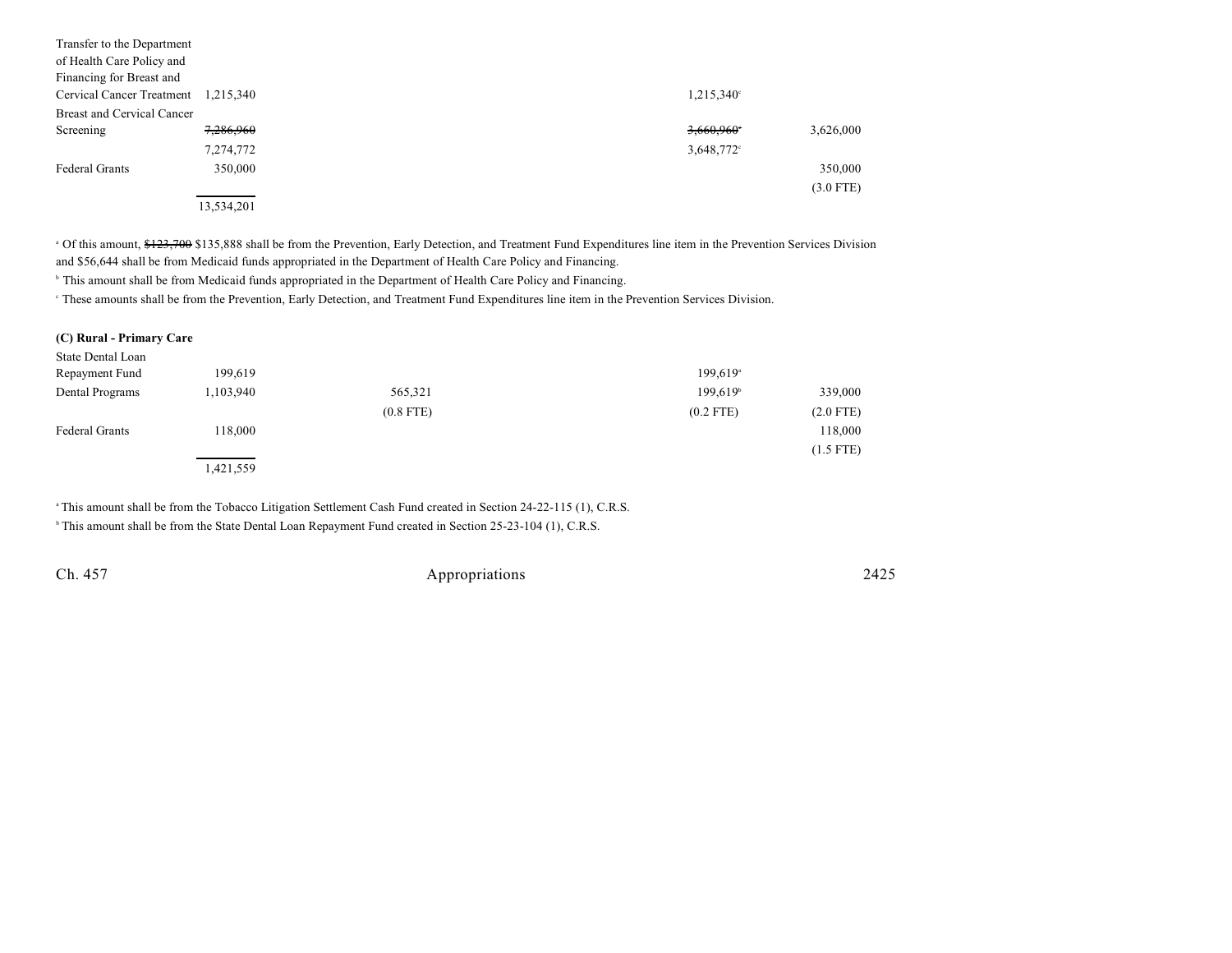| Ch. 457                                                                      | Appropriations            |              |                               |                                                |                       | 2426                                         |                         |
|------------------------------------------------------------------------------|---------------------------|--------------|-------------------------------|------------------------------------------------|-----------------------|----------------------------------------------|-------------------------|
|                                                                              |                           |              |                               |                                                | APPROPRIATION FROM    |                                              |                         |
|                                                                              | ITEM &<br><b>SUBTOTAL</b> | <b>TOTAL</b> | <b>GENERAL</b><br><b>FUND</b> | <b>GENERAL</b><br><b>FUND</b><br><b>EXEMPT</b> | CASH<br><b>FUNDS</b>  | <b>CASH</b><br><b>FUNDS</b><br><b>EXEMPT</b> | FEDERAL<br><b>FUNDS</b> |
|                                                                              | \$                        | \$           | \$                            | \$                                             | \$                    | \$                                           | \$                      |
| (D) Prevention Partnerships                                                  |                           |              |                               |                                                |                       |                                              |                         |
| (1) Interagency Prevention Programs Coordination                             |                           |              |                               |                                                |                       |                                              |                         |
| Personal Services                                                            | 218,734                   |              | 218,734                       |                                                |                       |                                              |                         |
|                                                                              |                           |              | $(3.2$ FTE)                   |                                                |                       |                                              |                         |
| <b>Operating Expenses</b>                                                    | 16,769                    |              | 16,769                        |                                                |                       |                                              |                         |
| <b>Indirect Cost Assessment</b>                                              | 43,158                    |              |                               |                                                | $16,636$ <sup>*</sup> | $832^{\circ}$                                | 25,690                  |
|                                                                              | 46,658                    |              |                               |                                                | $17,636$ <sup>a</sup> | $1,332^b$                                    | 27,690                  |
|                                                                              | 278,661                   |              |                               |                                                |                       |                                              |                         |
|                                                                              | 282,161                   |              |                               |                                                |                       |                                              |                         |
| <sup>a</sup> This amount shall be from various sources of cash funds.        |                           |              |                               |                                                |                       |                                              |                         |
| <sup>b</sup> This amount shall be from various exempt sources of cash funds. |                           |              |                               |                                                |                       |                                              |                         |
| (2) Tony Grampsas Youth Services Program <sup>107</sup>                      |                           |              |                               |                                                |                       |                                              |                         |

| Prevention Services |                      |                          |
|---------------------|----------------------|--------------------------|
| Programs            | <del>3,495,654</del> | 3,495,654 <sup>*</sup>   |
|                     | 3,201,741            | $3,201,741$ <sup>a</sup> |
|                     |                      | $(2.0$ FTE)              |

<sup>a</sup> This amount shall be from the Tobacco Litigation Settlement Cash Fund created in Section 24-22-115 (1), C.R.S.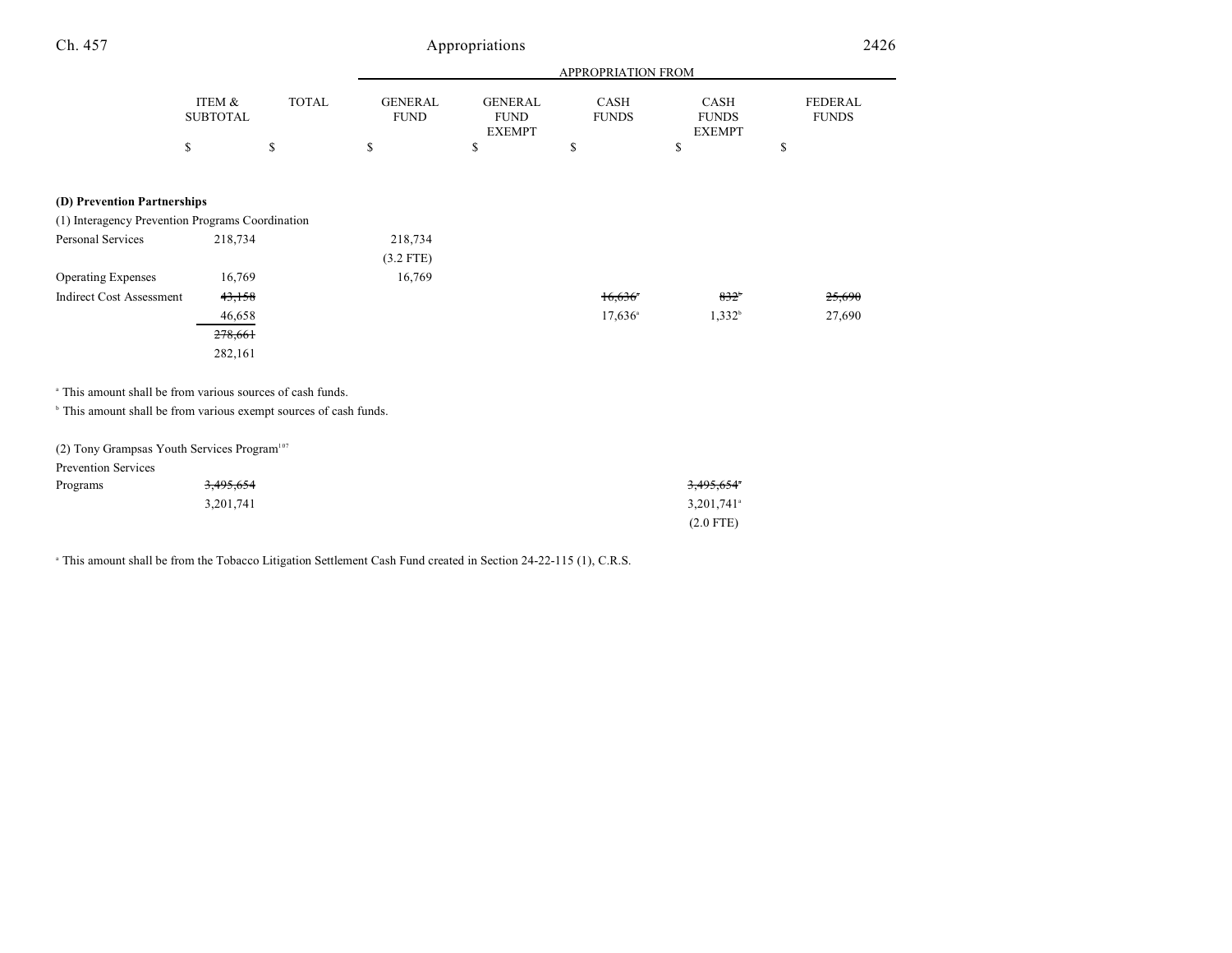| (3) Colorado Children's Trust Fund |         |                       |                      |         |
|------------------------------------|---------|-----------------------|----------------------|---------|
| Personal Services                  | 71,687  | $71,687$ <sup>*</sup> |                      |         |
|                                    | 74,368  | 74,368 <sup>a</sup>   |                      |         |
|                                    |         | $(1.5$ FTE)           |                      |         |
| <b>Operating Expenses</b>          | 494,477 | 156,477               | 238,000 <sup>b</sup> | 100,000 |
|                                    | 495,137 | 157,137 <sup>a</sup>  |                      |         |
|                                    | 566,164 |                       |                      |         |
|                                    | 569,505 |                       |                      |         |

<sup>a</sup> These amounts shall be from the Colorado Children's Trust Fund created in Section 19-3.5-106 (1), C.R.S.

<sup>h</sup> This amount shall be from the reserves in the Colorado Children's Trust Fund created in Section 19-3.5-106 (1), C.R.S.

| (E) Family and Community Health |           |                       |                  |              |
|---------------------------------|-----------|-----------------------|------------------|--------------|
| (1) Maternal and Child          |           |                       |                  |              |
| Health                          | 3,893,000 |                       |                  | 3,893,000    |
|                                 |           |                       |                  | $(13.0$ FTE) |
| Indirect Cost Assessment        | 1,213,652 | $38,408$ <sup>a</sup> | $5,500^{\circ}$  | 1,169,744    |
|                                 | 1,496,652 |                       | $11.500^{\circ}$ | 1,446,744    |
|                                 | 5,106,652 |                       |                  |              |
|                                 | 5,389,652 |                       |                  |              |

<sup>a</sup> This amount shall be from the Newborn Screening and Genetic Counseling Cash Funds created in Section 25-4-1006 (1), C.R.S.

 $\,^{\circ}$  This amount shall be from various exempt sources of cash funds.

(2) Child, Adolescent, and School Health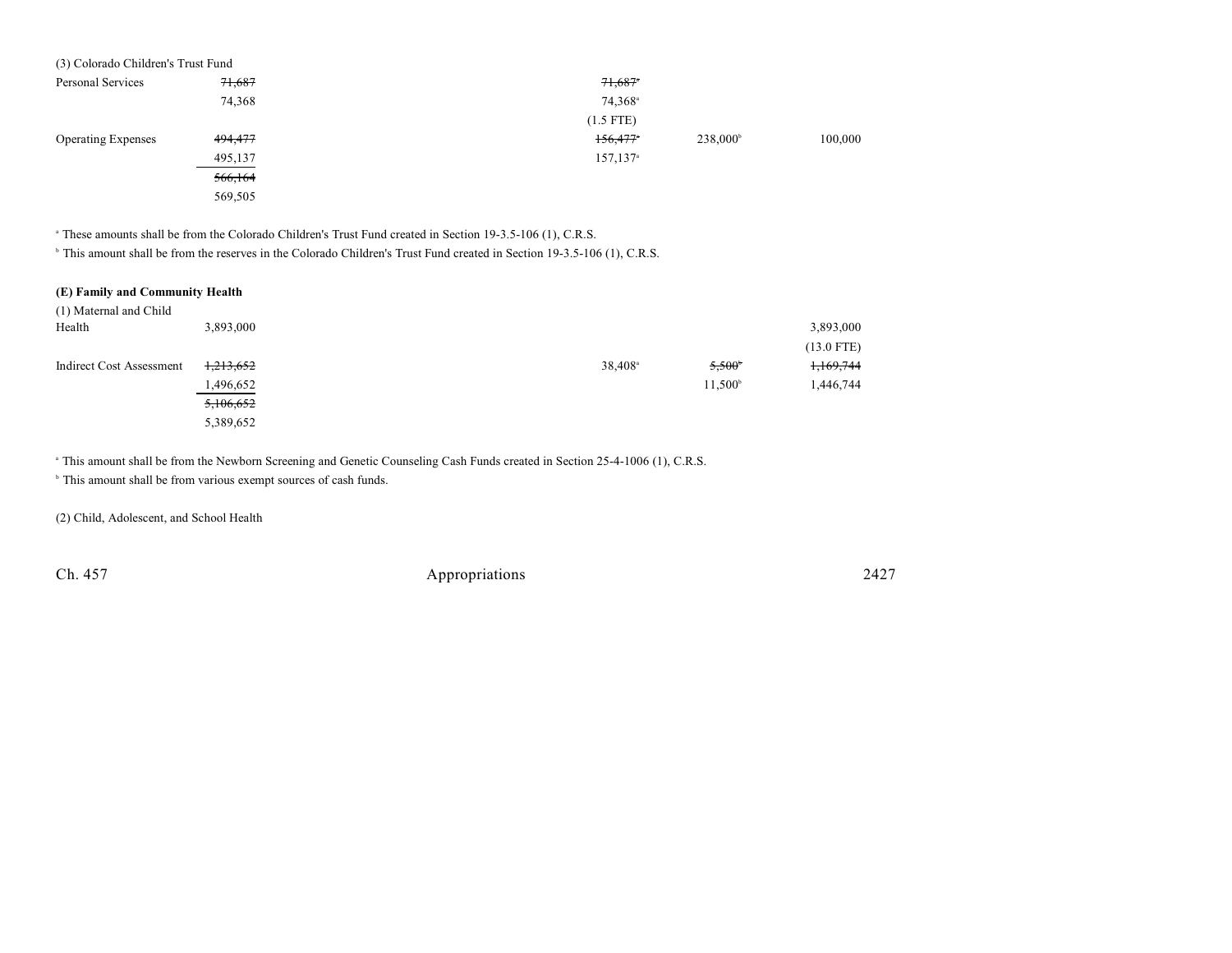| Ch. 457                                           | Appropriations            |              |                               |                                                |                             |                                              | 2428                           |  |
|---------------------------------------------------|---------------------------|--------------|-------------------------------|------------------------------------------------|-----------------------------|----------------------------------------------|--------------------------------|--|
|                                                   |                           |              |                               |                                                | APPROPRIATION FROM          |                                              |                                |  |
|                                                   | ITEM &<br><b>SUBTOTAL</b> | <b>TOTAL</b> | <b>GENERAL</b><br><b>FUND</b> | <b>GENERAL</b><br><b>FUND</b><br><b>EXEMPT</b> | <b>CASH</b><br><b>FUNDS</b> | <b>CASH</b><br><b>FUNDS</b><br><b>EXEMPT</b> | <b>FEDERAL</b><br><b>FUNDS</b> |  |
|                                                   | \$                        | \$           | \$                            | \$                                             | \$                          | \$                                           | \$                             |  |
| Nurse Home Visitor<br>Program Fund <sup>108</sup> | 9,613,048                 |              |                               |                                                |                             | 9,613,048 <sup>a</sup>                       |                                |  |
| Nurse Home Visitor<br>Program                     | 9,613,048<br>8,913,048    |              |                               |                                                |                             | 9,613,048<br>8,913,048                       |                                |  |
| Federal Grants                                    | 533,000                   |              |                               |                                                |                             | $(2.0$ FTE)                                  | 533,000                        |  |
|                                                   |                           |              |                               |                                                |                             |                                              | $(2.2$ FTE)                    |  |

19,759,096

19,059,096

<sup>a</sup> This amount shall be from the Tobacco Litigation Settlement Cash Fund created in Section 24-22-115 (1), C.R.S.

This amount shall be from the Nurse Home Visitor Program Fund created in Section 25-31-107 (2) (b), C.R.S.

(3) Children With Special Needs

(a) Health Care Program for Children with Special

Needs

| Personal Services         | .262.918 | 636,645(M)   | $626,273$ <sup>a</sup> |
|---------------------------|----------|--------------|------------------------|
|                           |          | $(10.1$ FTE) | $(7.4$ FTE)            |
| <b>Operating Expenses</b> | 100,577  | 87,577(M)    | $13,000^{\circ}$       |
| Community-based Case      |          |              |                        |
| Management                | 204,529  |              | $204.529$ <sup>a</sup> |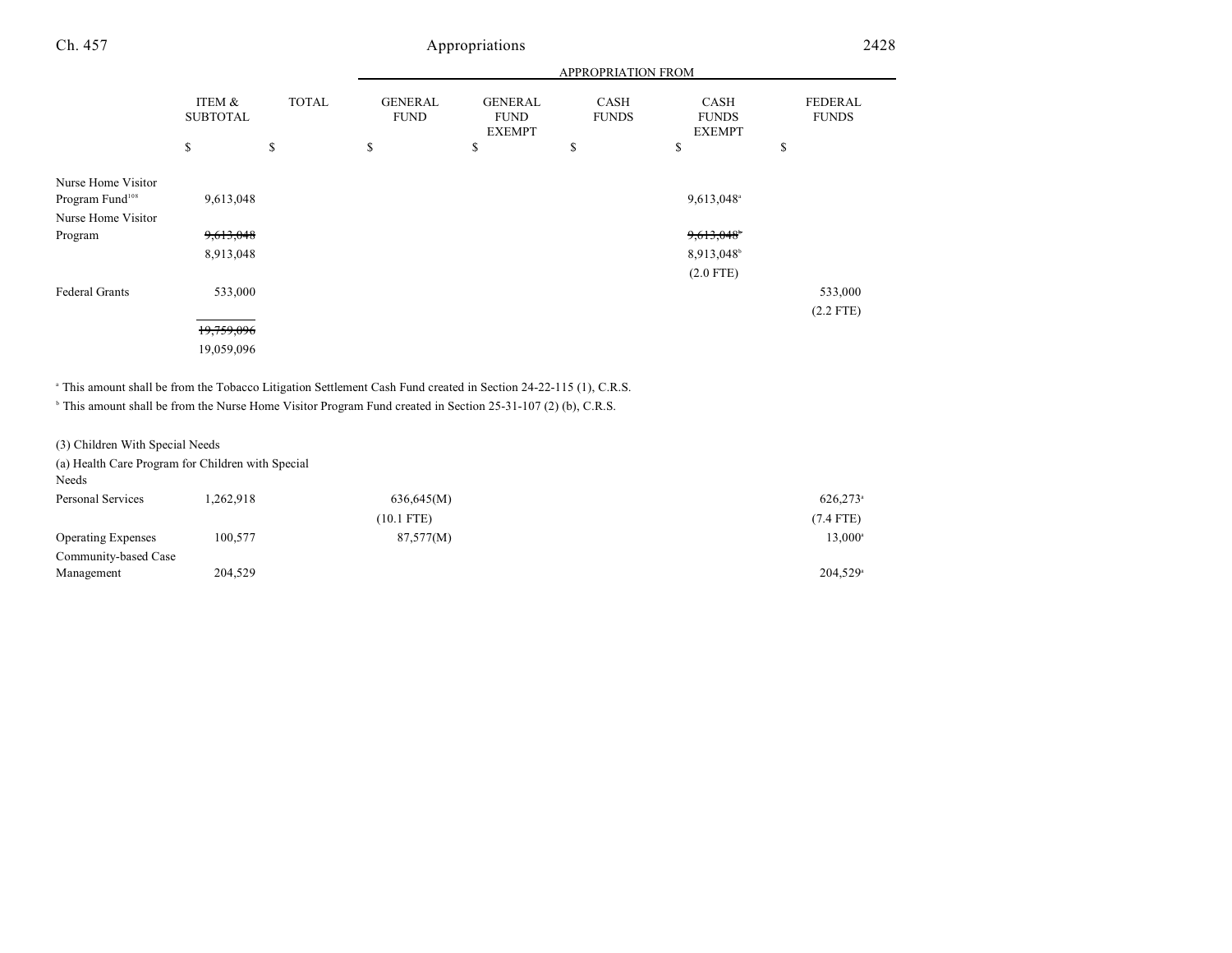| Traumatic Brain Injury                              |           |                                                                                                                                           |                           |                        |
|-----------------------------------------------------|-----------|-------------------------------------------------------------------------------------------------------------------------------------------|---------------------------|------------------------|
| Services                                            | 188,416   |                                                                                                                                           | $188,416(T)$ <sup>b</sup> |                        |
|                                                     |           |                                                                                                                                           | $(1.0$ FTE)               |                        |
| Purchase of Services                                | 3,400,221 | 1,856,473(M)                                                                                                                              | 40,874°                   | 1,502,874 <sup>a</sup> |
|                                                     | 5,156,661 |                                                                                                                                           |                           |                        |
|                                                     |           | a These amounts shall be from the Maternal and Child Health Block Grant and are shown for informational purposes only.                    |                           |                        |
|                                                     |           | <sup>b</sup> This amount shall be from funds appropriated in of the Department of Human Services.                                         |                           |                        |
| <sup>e</sup> This amount shall be from client fees. |           |                                                                                                                                           |                           |                        |
|                                                     |           |                                                                                                                                           |                           |                        |
| (b) Genetics Counseling                             |           |                                                                                                                                           |                           |                        |
| <b>Personal Services</b>                            | 51,349    |                                                                                                                                           | 51,349 <sup>a</sup>       |                        |
|                                                     |           |                                                                                                                                           | $(1.0$ FTE)               |                        |
| <b>Operating Expenses</b>                           | 1,219,319 |                                                                                                                                           | 1,219,319 <sup>a</sup>    |                        |
|                                                     | 1,270,668 |                                                                                                                                           |                           |                        |
|                                                     |           |                                                                                                                                           |                           |                        |
|                                                     |           | <sup>a</sup> These amounts shall be from the Newborn Screening and Genetic Counseling Cash Funds created in Section 25-4-1006 (1), C.R.S. |                           |                        |
|                                                     |           |                                                                                                                                           |                           |                        |
| (4) Department of                                   |           |                                                                                                                                           |                           |                        |
| Education HUMAN                                     |           |                                                                                                                                           |                           |                        |
| <b>SERVICES Grant</b>                               | 29,940    |                                                                                                                                           | $29,940(T)^{a}$           |                        |
|                                                     |           |                                                                                                                                           | $(0.2$ FTE)               |                        |
|                                                     |           |                                                                                                                                           |                           |                        |
|                                                     |           | <sup>a</sup> This amount shall be from federal funds appropriated in the Department of Education. HUMAN SERVICES.                         |                           |                        |
|                                                     |           |                                                                                                                                           |                           |                        |
| (5) Federal Grants                                  | 508,000   |                                                                                                                                           |                           | 508,000                |
|                                                     |           |                                                                                                                                           |                           | $(4.6$ FTE)            |
|                                                     |           |                                                                                                                                           |                           |                        |
| Ch. 457                                             |           | Appropriations                                                                                                                            |                           | 2429                   |
|                                                     |           |                                                                                                                                           |                           |                        |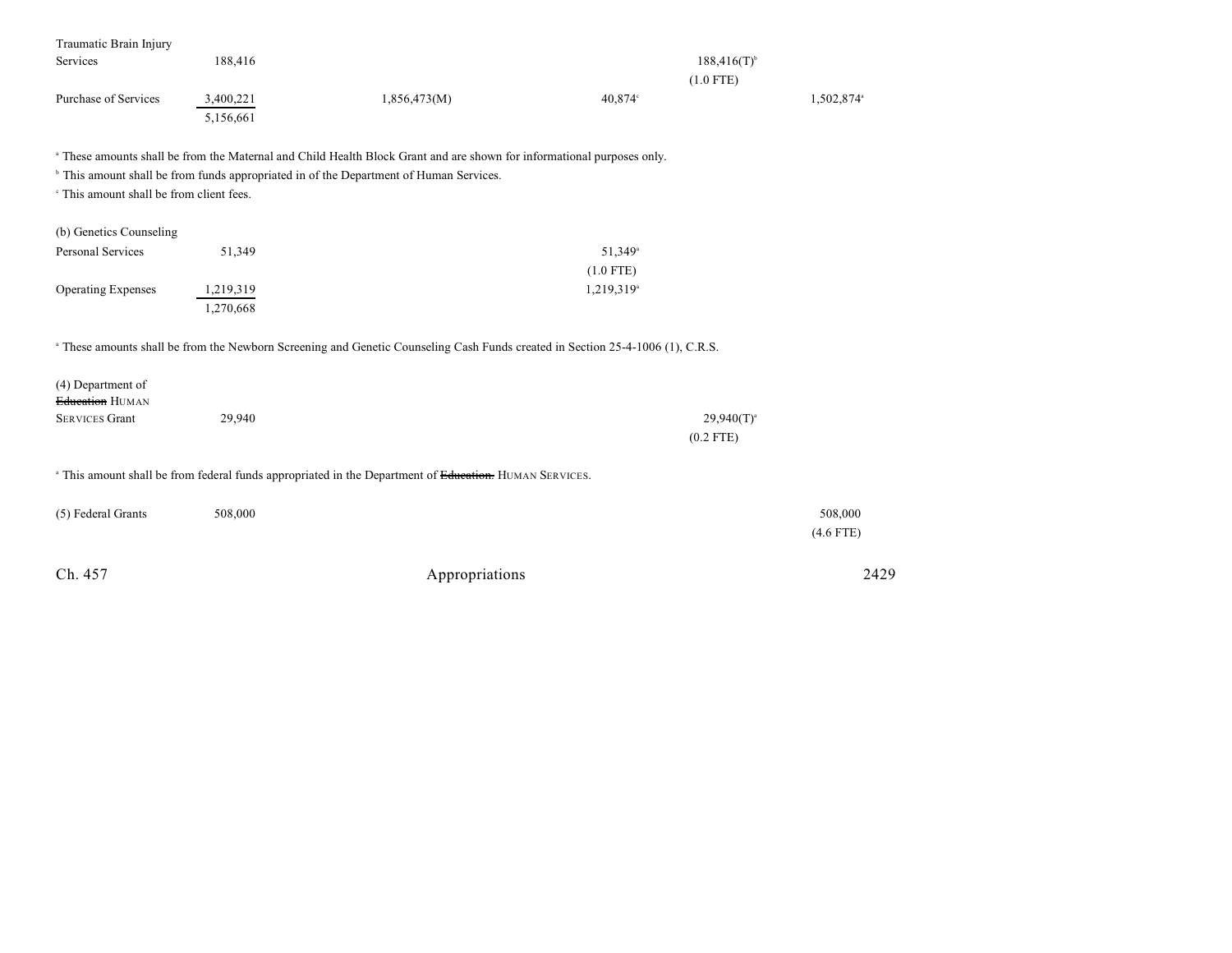| Ch. 457                                                                |                           | Appropriations |                               |                                                |                             |                                              |                                |
|------------------------------------------------------------------------|---------------------------|----------------|-------------------------------|------------------------------------------------|-----------------------------|----------------------------------------------|--------------------------------|
|                                                                        |                           |                | APPROPRIATION FROM            |                                                |                             |                                              |                                |
|                                                                        | ITEM &<br><b>SUBTOTAL</b> | <b>TOTAL</b>   | <b>GENERAL</b><br><b>FUND</b> | <b>GENERAL</b><br><b>FUND</b><br><b>EXEMPT</b> | <b>CASH</b><br><b>FUNDS</b> | <b>CASH</b><br><b>FUNDS</b><br><b>EXEMPT</b> | <b>FEDERAL</b><br><b>FUNDS</b> |
|                                                                        | \$                        | \$             | \$                            | \$                                             | \$                          | \$                                           | \$                             |
| (F) Nutrition Services<br>Women, Infants, and<br>Children Supplemental |                           |                |                               |                                                |                             |                                              |                                |
| Food Grant                                                             | 69,448,035                |                |                               |                                                |                             |                                              | 69,448,035<br>$(22.3$ FTE)     |
| Child and Adult Care Food                                              |                           |                |                               |                                                |                             |                                              |                                |
| Program                                                                | 24,069,644                |                |                               |                                                |                             |                                              | 24,069,644                     |
|                                                                        | 93,517,679                |                |                               |                                                |                             |                                              | $(12.8$ FTE)                   |
| (G) Federal Grants                                                     | 1,170,000                 |                |                               |                                                |                             |                                              | 1,170,000                      |
|                                                                        |                           |                |                               |                                                |                             |                                              | $(5.3$ FTE)                    |

## 279,072,948

278,298,876

# **(11) HEALTH FACILITIES AND EMERGENCY MEDICAL SERVICES DIVISION**

**(A) Licensure**

(1) Health Facilities General Licensure

Personal Services  $\frac{268,910}{267,164}$  1,746  $\frac{267,164}{267,164}$  1,746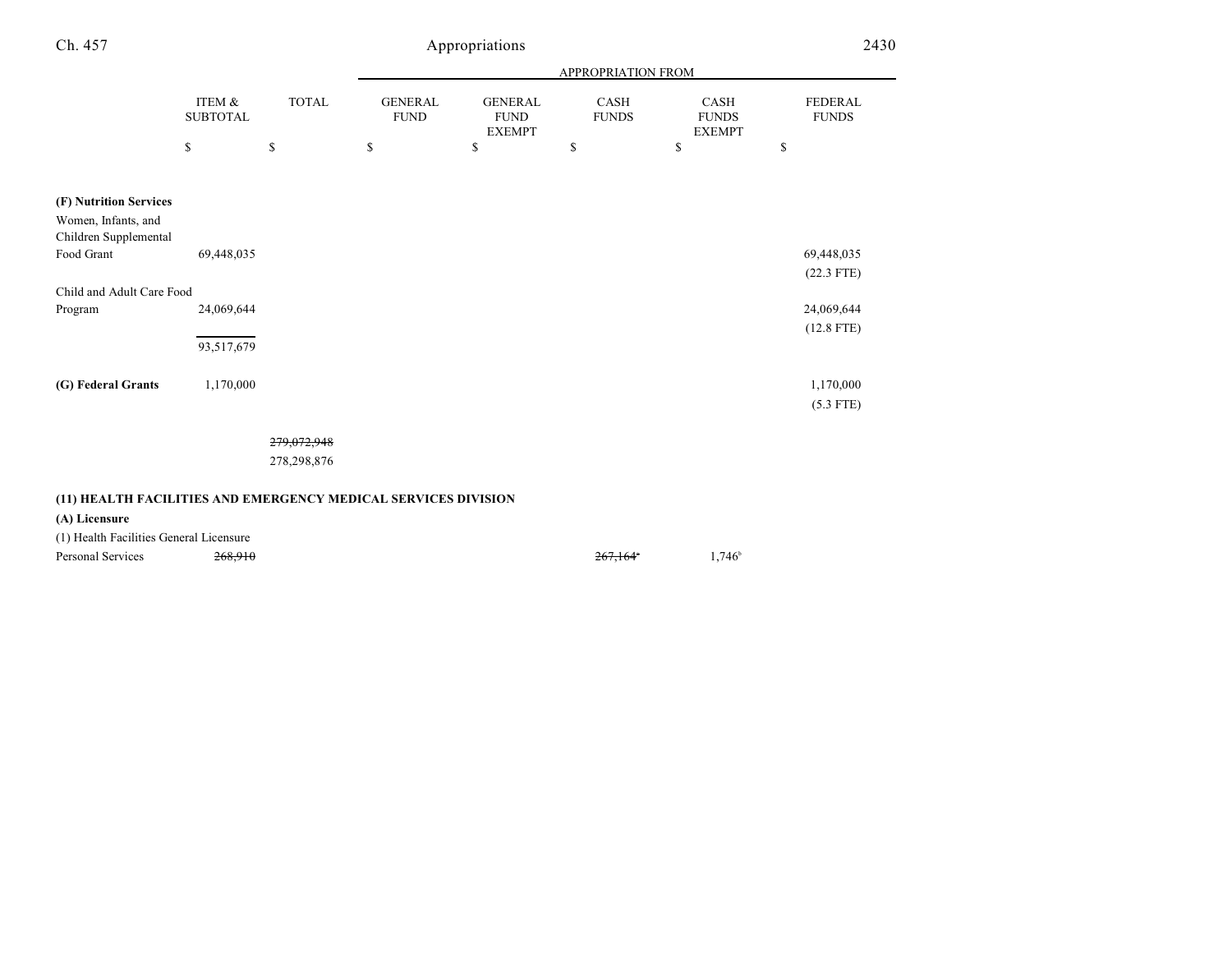|                                 | 272,298     | 270,552 <sup>a</sup>  |
|---------------------------------|-------------|-----------------------|
|                                 | $(5.3$ FTE) |                       |
| <b>Operating Expenses</b>       | 4,180       | $4,180^{\circ}$       |
| <b>Indirect Cost Assessment</b> | 59,746      | 59,746                |
|                                 | 61,746      | $61,746$ <sup>a</sup> |
|                                 | 332,836     |                       |
|                                 | 338,224     |                       |

<sup>a</sup> Of these amounts \$260,000 \$265,388 shall be from the Health Facilities General Licensure Cash Fund created in Section 25-3-103.1 (1), C.R.S. and \$71,090 shall be from various sources of cash funds.

<sup>b</sup> This amount shall be from reserves in the Health Facilities General Licensure Cash Fund created in Section 25-3-103.1 (1), C.R.S.

| (2) Assisted Living Facilities  |             |        |                        |                      |
|---------------------------------|-------------|--------|------------------------|----------------------|
| <b>Personal Services</b>        | 696.590     | 89,067 | $411,687$ <sup>a</sup> | 195,836 <sup>b</sup> |
|                                 | $(9.9$ FTE) |        |                        |                      |
| <b>Operating Expenses</b>       | 43,811      | 16,869 | $26,942$ <sup>a</sup>  |                      |
| <b>Indirect Cost Assessment</b> | 122,023     |        | $100,053$ <sup>*</sup> | $21,970^{\circ}$     |
|                                 | 126,023     |        | $104,053$ <sup>a</sup> |                      |
|                                 | 862,424     |        |                        |                      |
|                                 | 866,424     |        |                        |                      |

<sup>a</sup> These amounts shall be from the Assisted Living Residence Cash Fund created in Section 25-27-107.5, C.R.S.

<sup>b</sup> These amounts shall be from reserves in the Assisted Living Residence Cash Fund created in Section 25-27-107.5, C.R.S.

| (3) Medication Administration |         |                   |                  |
|-------------------------------|---------|-------------------|------------------|
| Personal Services             | 190,049 | $171.556^{\circ}$ | $18.493^{\circ}$ |
|                               |         |                   |                  |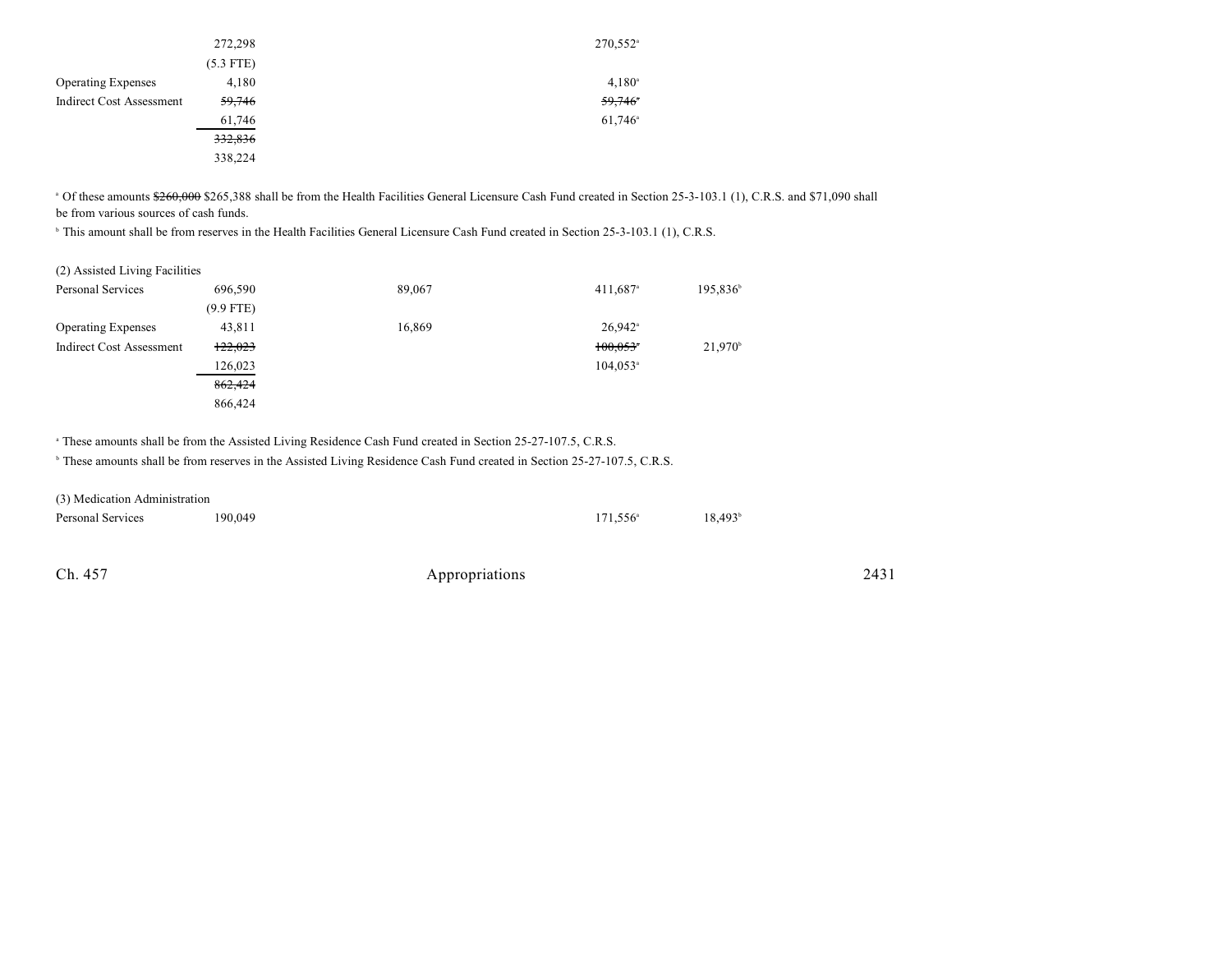# Ch. 457 Appropriations 2432

|                           |                           |               | <b>APPROPRIATION FROM</b>     |                                                |                       |                                              |                         |  |  |
|---------------------------|---------------------------|---------------|-------------------------------|------------------------------------------------|-----------------------|----------------------------------------------|-------------------------|--|--|
|                           | ITEM &<br><b>SUBTOTAL</b> | <b>TOTAL</b>  | <b>GENERAL</b><br><b>FUND</b> | <b>GENERAL</b><br><b>FUND</b><br><b>EXEMPT</b> | CASH<br><b>FUNDS</b>  | <b>CASH</b><br><b>FUNDS</b><br><b>EXEMPT</b> | FEDERAL<br><b>FUNDS</b> |  |  |
|                           | S                         | <sup>\$</sup> | \$                            | Φ<br>J.                                        | \$                    | D                                            | ¢<br>D                  |  |  |
|                           | $(0.9$ FTE)               |               |                               |                                                |                       |                                              |                         |  |  |
| <b>Operating Expenses</b> | 1,245                     |               |                               |                                                | $835^a$               | 410 <sup>b</sup>                             |                         |  |  |
| Indirect Cost Assessment  | 13,157                    |               |                               |                                                | $11,143$ <sup>a</sup> | 2,014 <sup>b</sup>                           |                         |  |  |
|                           | 204,451                   |               |                               |                                                |                       |                                              |                         |  |  |

<sup>a</sup> These amounts shall be from the Medication Administration Cash Fund created in Section 25-1.5-303 (5) (a), C.R.S.

<sup>b</sup> These amounts shall be from reserves in the Medication Administration Cash Fund created in Section 25-1.5-303 (5) (a), C.R.S.

#### **(B) Medicaid/Medicare Certification Program**

| Personal Services         | 5,960,674    | $3,360,124($ T) <sup>a</sup> | 2,600,550 |
|---------------------------|--------------|------------------------------|-----------|
|                           | 5,965,454    | $3,364,904(T)^{3}$           |           |
|                           | $(95.9$ FTE) |                              |           |
| <b>Operating Expenses</b> | 557,456      | $227,667(T)^{a}$             | 329,789   |
| Indirect Cost Assessment  | 1,028,046    | $435,951(T)^{a}$             | 592,095   |
|                           | 7,546,176    |                              |           |
|                           | 7,550,956    |                              |           |

<sup>a</sup> These amounts shall be from Medicaid funds appropriated in the Executive Director's Office of the Department of Health Care Policy and Financing.

## **(C) Emergency Medical Services**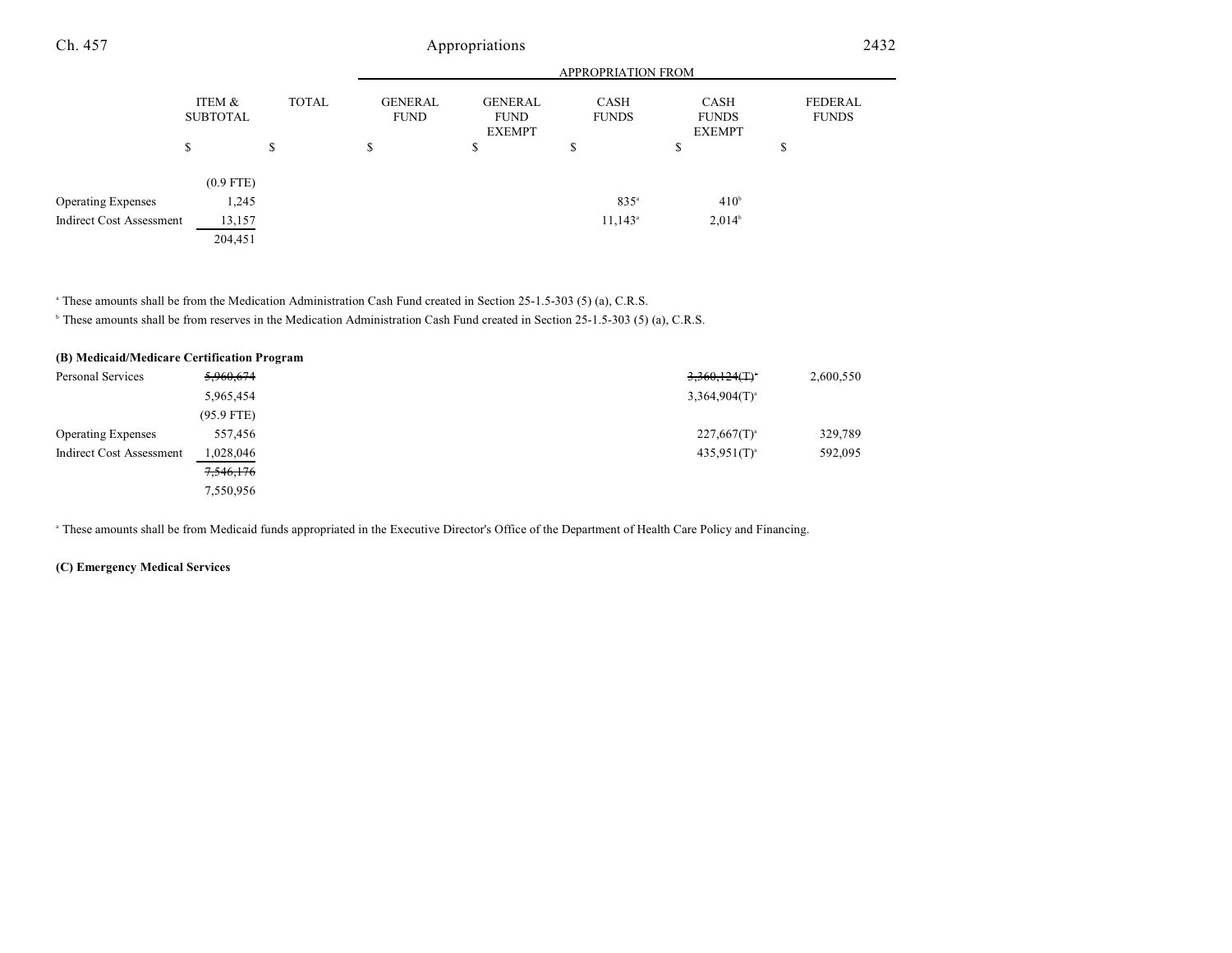| (1) State EMS Coordination, Planning and Certification Services                                                                            |           |                                                                                                                                                               |        |
|--------------------------------------------------------------------------------------------------------------------------------------------|-----------|---------------------------------------------------------------------------------------------------------------------------------------------------------------|--------|
| <b>Personal Services</b>                                                                                                                   | 817,896   | 817,896                                                                                                                                                       |        |
|                                                                                                                                            | 830,346   | 830,346 <sup>a</sup>                                                                                                                                          |        |
|                                                                                                                                            |           | $(11.0$ FTE)                                                                                                                                                  |        |
|                                                                                                                                            |           | $(11.2$ FTE)                                                                                                                                                  |        |
| <b>Operating Expenses</b>                                                                                                                  | 57,405    | 57,405 <sup>a</sup>                                                                                                                                           |        |
| <b>Indirect Cost Assessment</b>                                                                                                            | 297,776   | $39,148^b$<br>$235,062$ <sup>*</sup>                                                                                                                          | 23,566 |
|                                                                                                                                            | 272,776   | $210,062$ <sup>a</sup>                                                                                                                                        |        |
|                                                                                                                                            | 1,173,077 |                                                                                                                                                               |        |
|                                                                                                                                            | 1,160,527 |                                                                                                                                                               |        |
| <sup>b</sup> This amount shall be from various sources of cash funds.<br>(2) Regional Emergency<br>Medical and Trauma<br>Councils (RETACs) | 1,785,000 | 1,785,000 <sup>a</sup>                                                                                                                                        |        |
|                                                                                                                                            |           | <sup>a</sup> This amount shall be from the Emergency Medical Services Account within the Highway Users Tax Fund created in Section 25-3.5-603 (1) (a), C.R.S. |        |
| (3) Emergency Medical<br>Services Grant Program                                                                                            | 1,928,793 | 1,928,793 <sup>a</sup>                                                                                                                                        |        |
|                                                                                                                                            |           | <sup>a</sup> This amount shall be from the Emergency Medical Services Account within the Highway Users Tax Fund created in Section 25-3.5-603 (1) (a), C.R.S. |        |
| (4) Trauma Facility Designation                                                                                                            |           |                                                                                                                                                               |        |
| Ch. 457                                                                                                                                    |           | Appropriations                                                                                                                                                | 2433   |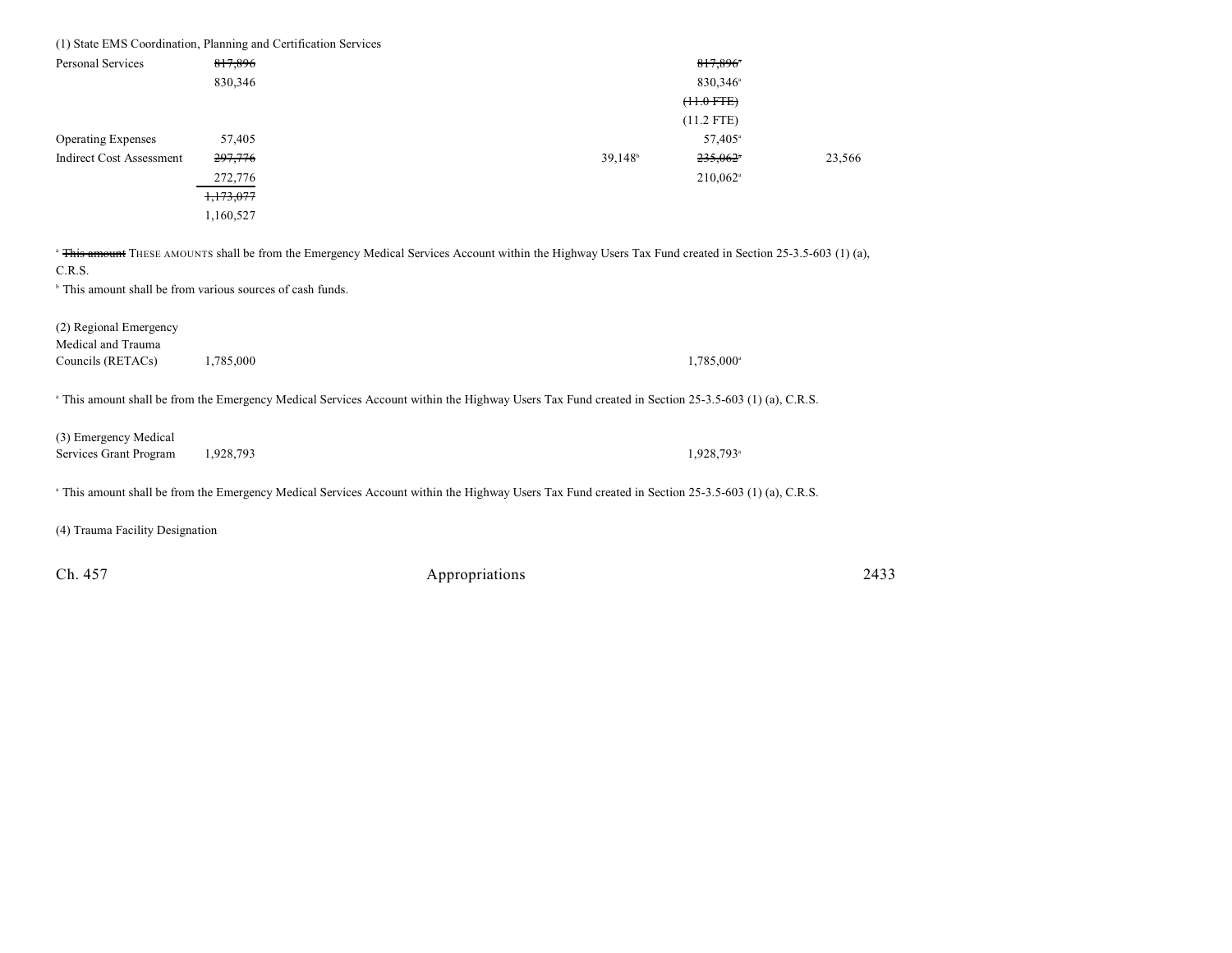| Ch. 457                                                                                                                                      |                           |              |                               | Appropriations                                 |                       |                                       | 2434                           |
|----------------------------------------------------------------------------------------------------------------------------------------------|---------------------------|--------------|-------------------------------|------------------------------------------------|-----------------------|---------------------------------------|--------------------------------|
|                                                                                                                                              |                           |              |                               |                                                | APPROPRIATION FROM    |                                       |                                |
|                                                                                                                                              | ITEM &<br><b>SUBTOTAL</b> | <b>TOTAL</b> | <b>GENERAL</b><br><b>FUND</b> | <b>GENERAL</b><br><b>FUND</b><br><b>EXEMPT</b> | CASH<br><b>FUNDS</b>  | CASH<br><b>FUNDS</b><br><b>EXEMPT</b> | <b>FEDERAL</b><br><b>FUNDS</b> |
|                                                                                                                                              | \$                        | \$           | \$                            | \$                                             | \$                    | \$                                    | \$                             |
| Personal Services                                                                                                                            | 355,943                   |              |                               |                                                | 355,943 <sup>a</sup>  |                                       |                                |
|                                                                                                                                              |                           |              |                               |                                                | $(2.1$ FTE)           |                                       |                                |
| <b>Operating Expenses</b>                                                                                                                    | 24,439                    |              |                               |                                                | $24,439$ <sup>a</sup> |                                       |                                |
|                                                                                                                                              | 380,382                   |              |                               |                                                |                       |                                       |                                |
| <sup>a</sup> These amounts shall be from the Trauma Care System Cash Fund created in Section 25-3.5-705 (2), C.R.S.                          |                           |              |                               |                                                |                       |                                       |                                |
| (5) Air Ambulance                                                                                                                            |                           |              |                               |                                                |                       |                                       |                                |
| Licensure                                                                                                                                    | 30,151                    |              |                               |                                                | $30,151$ <sup>a</sup> |                                       |                                |
|                                                                                                                                              |                           |              |                               |                                                | $(0.2$ FTE)           |                                       |                                |
| <sup>a</sup> This amount shall be from the Fixed-Wing and Rotary-Wing Ambulances Cash Fund established in Section 25-3.5-307 (2) (b), C.R.S. |                           |              |                               |                                                |                       |                                       |                                |
| (6) Federal Grants                                                                                                                           | 138,000                   |              |                               |                                                |                       |                                       | 138,000                        |
|                                                                                                                                              |                           |              |                               |                                                |                       |                                       | $(0.8$ FTE)                    |
| $(7)$ EMS                                                                                                                                    |                           |              |                               |                                                |                       |                                       |                                |
| Telecommunication                                                                                                                            | 67,756                    |              |                               |                                                |                       | $67,756^{\circ}$                      |                                |
| Support                                                                                                                                      |                           |              |                               |                                                |                       |                                       |                                |

This amount shall be from the Emergency Medical Services Account within the Highway Users Tax Fund created in Section 25-3.5-603 (1), C.R.S.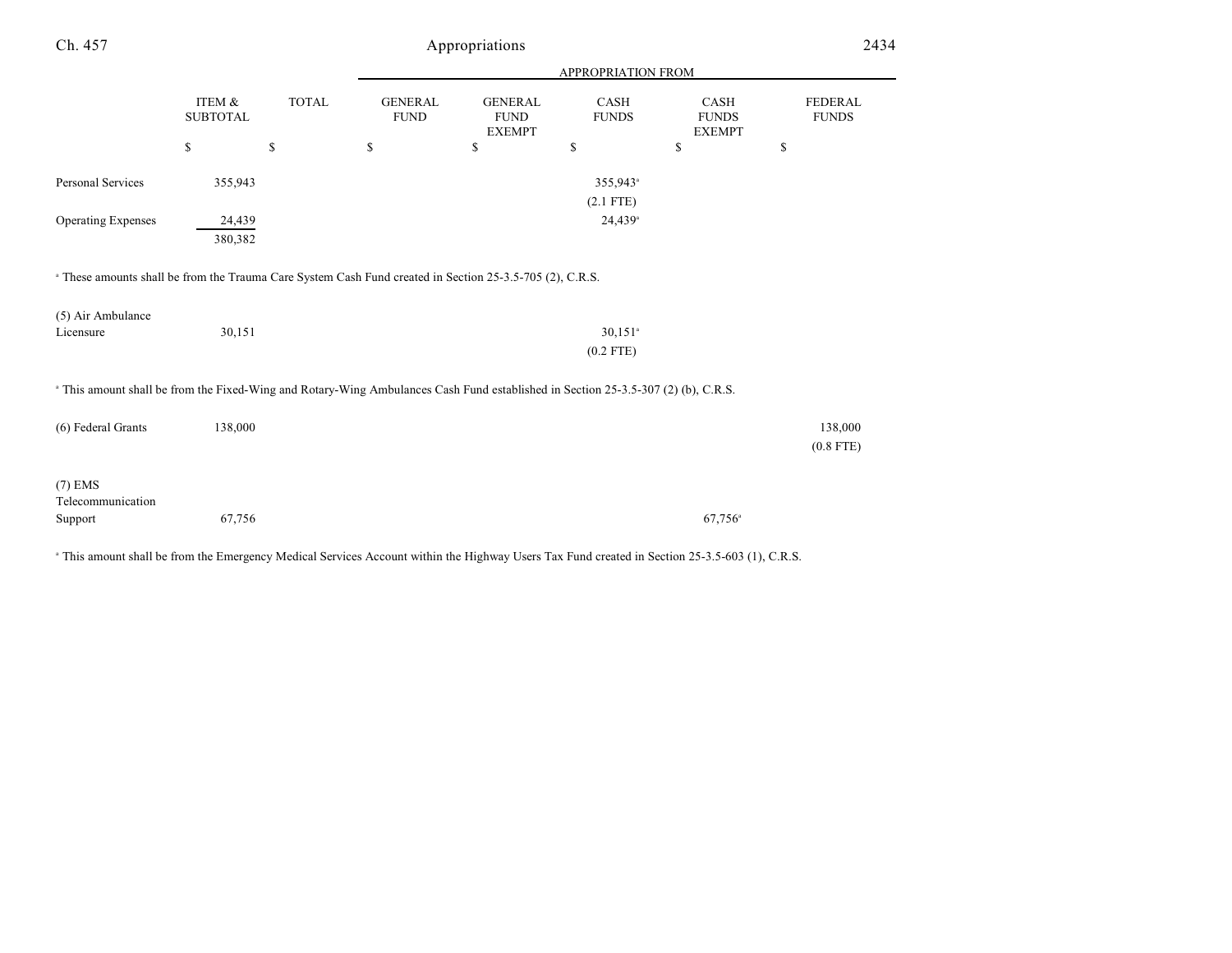| (8) Poison Control | 1,393,571  | 1,393,571 |
|--------------------|------------|-----------|
|                    |            |           |
|                    | 15,842,617 |           |
|                    | 15,844,235 |           |
|                    |            |           |
|                    |            |           |

| (PUBLIC HEALTH AND         |               |              |           |                         |                            |                             |
|----------------------------|---------------|--------------|-----------|-------------------------|----------------------------|-----------------------------|
| ENVIRONMENT <sup>2,3</sup> | \$458,004,337 | \$21,747,894 | \$516.147 | <del>\$31,812,335</del> | <del>\$193,770,940</del> * | 0.1015701<br>5210, 137, 021 |
|                            | \$457,910,838 | \$21,750,400 | \$516,147 | \$32,161,479            | \$193,099,347 <sup>a</sup> | \$210,383,465               |

 $^{\circ}$  Of this amount,  $$64,279,112$  \$64,677,356 contains a (T) notation.

**THIS AMOUNT IS NOT SUBJECT TO THE LIMITATION ON GENERAL FUND APPROPRIATIONS SET FORTH IN SECTION 24-75-201.1, C.R.S. OR ANY OTHER SPENDING** LIMITATION EXISTING IN LAW PURSUANT TO ARTICLE X, SECTION 21 (8) OF THE STATE CONSTITUTION.

**FOOTNOTES** -- The following statements are referenced to the numbered footnotes throughout section 2.

- 2 All Departments, Totals -- The General Assembly requests that copies of all reports requested in other footnotes contained in this act be delivered to the Joint Budget Committee and the majority and minority leadership in each house of the General Assembly. Until such time as the Secretary of State publishes the code of Colorado regulations and the Colorado register in electronic form pursuant to section 24-4-103 (11) (b), C.R.S., each principal department of the state is requested to produce its rules in an electronic format that is suitable for public access through electronic means. Such rules in such format should be submitted to the Office of Legislative Legal Services for publishing on the Internet. Alternatively, the Office of Legislative Legal Services may provide links on its internet web site to such rules. It is the intent of the General Assembly that this be done within existing resources.
- 3 (Governor lined through this provision. See L. 2006, p. 2896.)
- 102 (Governor lined through this provision. See L. 2006, p. 2922.)

**TOTALS PART XVI**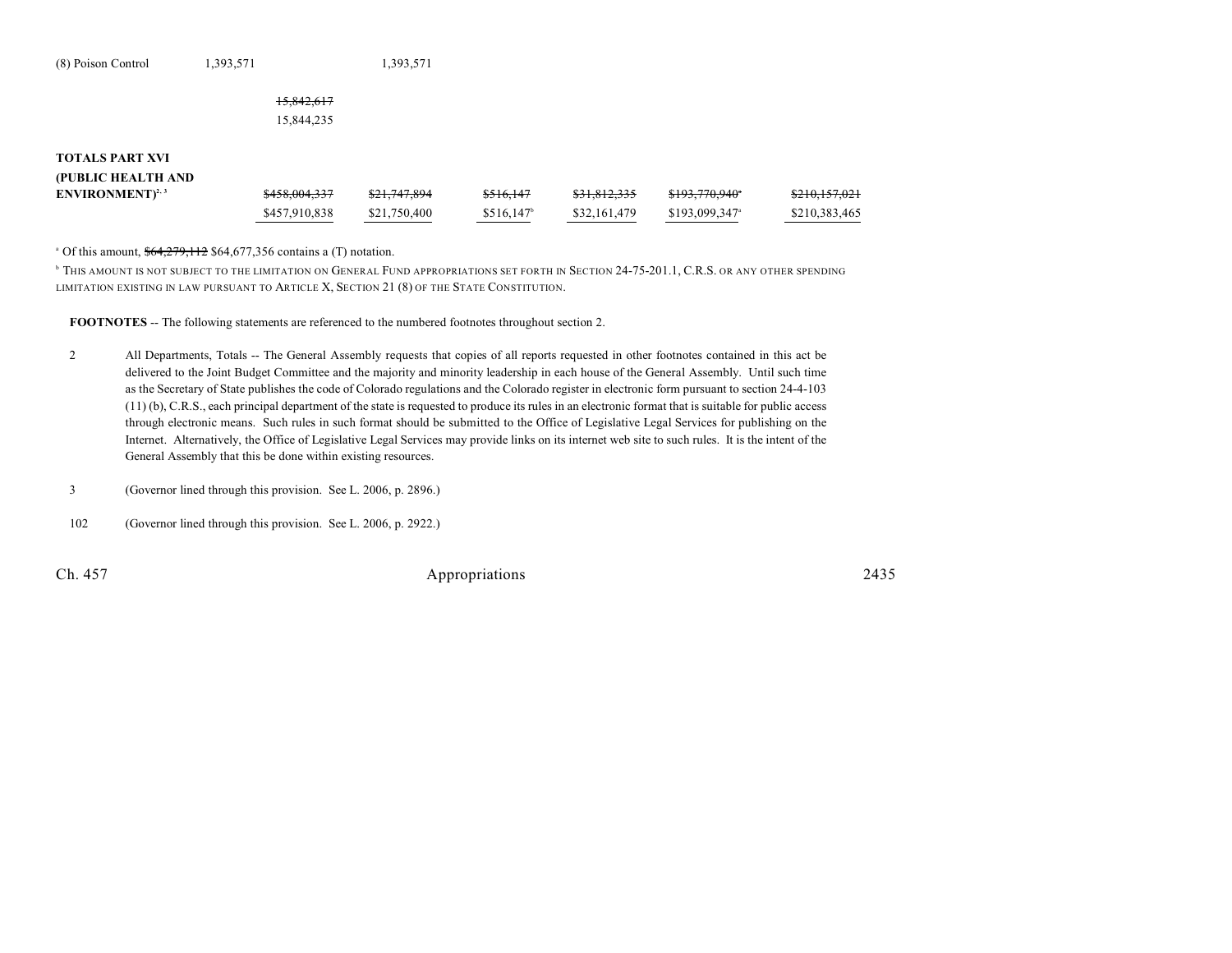- 103 Department of Public Health and Environment, Disease Control and Environmental Epidemiology Division, Special Purpose Disease Control Programs, Immunization -- The Department is requested to submit a report by November 1, 2006, detailing how immunization promotion funding was spent during FY 2005-06. The report should include the following information: (1) The location, number of children served and total grant amount for each immunization outreach clinic funded; (2) expenditures for and major findings of the "Pockets of Need" research; and (3) expenditures for and major purchases of the media campaign.
- 104 Department of Public Health and Environment, Disease Control and Environmental Epidemiology Division, Special Purpose Disease Control Programs, Ryan White Act -- The Department is requested to report annually to the Joint Budget Committee with regard to the AIDS drug assistance program. The report should be submitted on or before October 20, 2006. The report should include, but not be limited to: The total and average monthly number of clients served, with a description of the demographic profile of the client population; the total and average monthly costs to provide pharmaceutical products to those clients; a listing of the pharmaceuticals on the formulary, the manufacturer of each product, and the respective average price for a month's supply of each product; the total amount of available funds, including state General Fund support, federal Title I and Title II support; and any other source as appropriate.
- 105 (Governor lined through this provision. See L. 2006, p. 2923.)
- 106 Department of Public Health and Environment, Prevention Services Division, Women's Health Family Planning -- Pursuant to Article V, Section 50, of the Colorado Constitution, no public funds shall be used by the State of Colorado, its agencies or political subdivisions to pay or otherwise reimburse, either directly or indirectly, any person, agency or facility for the performance of any induced abortion, provided however, that the General Assembly, by specific bill, may authorize and appropriate funds to be used for those medical services necessary to prevent the death of either a pregnant woman or her unborn child under circumstances where every reasonable effort is made to preserve the life of each.
- 107 (Governor lined through this provision. See L. 2006, p. 2923.)
- 108 (Governor lined through this provision. See L. 2006, p. 2923.)